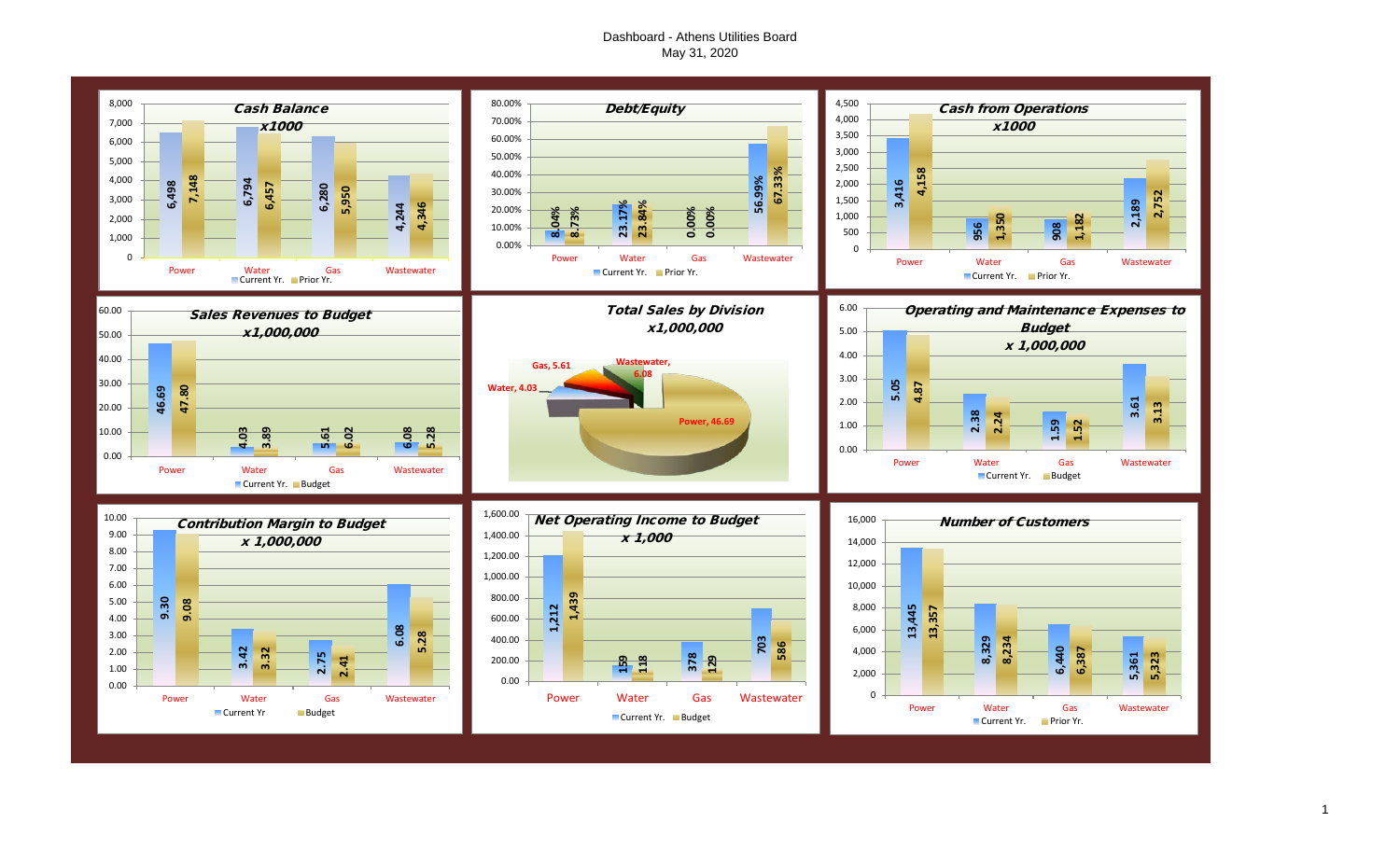#### **Athens Utilities Board Combined Balance Sheet (000 Omitted) May 31, 2020**

|                                         | <b>May 31, 2020</b>    | <b>Prior Year</b>      | <b>Change</b>      |
|-----------------------------------------|------------------------|------------------------|--------------------|
| <b>Current Assets</b>                   | \$31,100               | \$31,849               | (\$749)            |
| Long-Term Assets<br><b>Total Assets</b> | \$118,527<br>\$149,627 | \$116.729<br>\$148,578 | \$1,798<br>\$1,049 |
| <b>Current Liabilities</b>              | \$4,742                | \$5,647                | (\$905)            |
| Long-Term Liabilities                   | \$27,191               | \$28,180               | (\$989)            |
| Net Assets                              | \$117.694              | \$114.751              | \$2,943            |
| <b>Total Liabilities and Net Assets</b> | \$149,627              | \$148,578              | \$1,049            |

#### **Athens Utilities Board Combined Profit and Loss Statement (000 Omitted)**

# **May 31, 2020**

|                                       |                     | YEAR-TO-DATE      |                 |                     | <b>CURRENT MONTH</b> |                 |               |               |                 |  |
|---------------------------------------|---------------------|-------------------|-----------------|---------------------|----------------------|-----------------|---------------|---------------|-----------------|--|
|                                       | <b>YTD</b>          | <b>YTD</b>        | <b>Variance</b> | Month               | Month                | <b>Variance</b> | Annual        | YTD           | <b>Variance</b> |  |
|                                       | <b>May 31, 2020</b> | <b>Prior Year</b> |                 | <b>May 31, 2020</b> | <b>Prior Year</b>    |                 | <b>Budget</b> | <b>Budget</b> |                 |  |
| <i><b>Sales Revenue</b></i>           | \$61,757            | \$62,679          | (\$922)         | \$4,374             | \$5,076              | (\$702)         | \$68,435      | \$62,993      | (\$1,236)       |  |
| Cost of Goods Sold                    | \$40,850            | \$42,788          | \$1,938         | \$2,868             | \$3,718              | \$850           | \$47,125      | \$42,902      | \$2,052         |  |
| <b>Contribution Margin</b>            | \$20,907            | \$19,891          | \$1,016         | \$1,506             | \$1,358              | \$149           | \$21,309      | \$20,091      | \$816           |  |
| Operating and Maintenance Expenses    | \$12,156            | \$11,022          | (\$1,134)       | \$1,105             | \$992                | (\$113)         | \$13,110      | \$12,070      | (\$86)          |  |
| Depreciation and Taxes Equivalents    | \$6,243             | \$5,931           | (\$312)         | \$615               | \$565                | (\$50)          | \$6,256       | \$5,749       | (\$495)         |  |
| <b>Total Operating Expenses</b>       | \$18,399            | \$16,953          | (\$1,447)       | \$1,720             | \$1,558              | ( \$163)        | \$19,366      | \$17,819      | ( \$581)        |  |
| <b>Net Operating Income</b>           | \$2,508             | \$2,938           | (\$431)         | (\$214)             | (\$200)              | ( \$14)         | \$1,943       | \$2,272       | \$235           |  |
| Grants, Contributions & Extraordinary | \$323               | \$424             | (\$101)         | \$6                 | \$0                  | \$6             | \$504         | \$462         | (\$139)         |  |
| <b>Change in Net Assets</b>           | \$2,830             | \$3,362           | (\$532)         | (\$208)             | (\$200)              | $($ \$8)        | \$2,447       | \$2,734       | \$96            |  |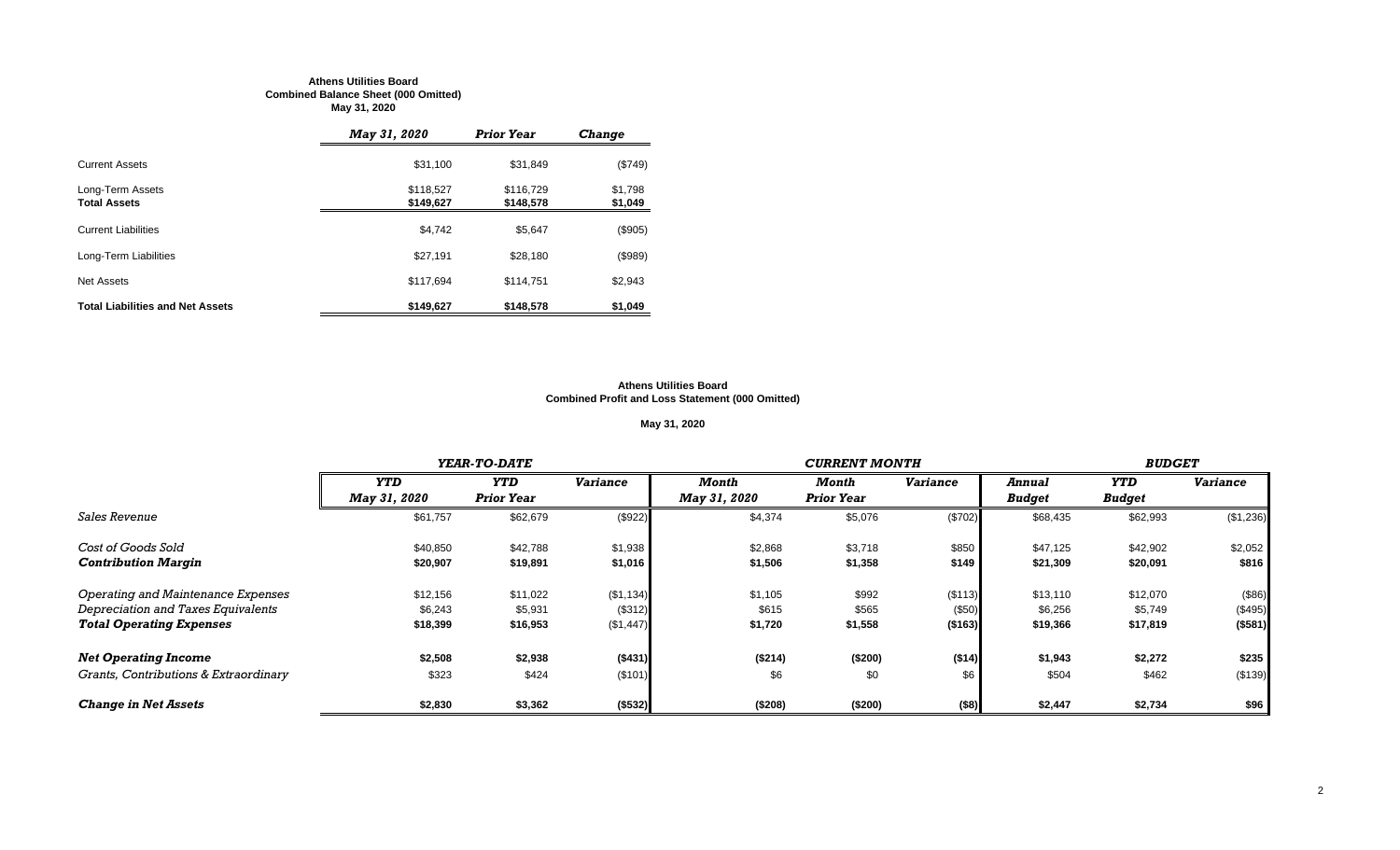# **Athens Utilities Board Financial Statement Synopsis 5/31/2020**

|                                             | (000 Omitted)           |                      |                  |                      |         |                            |                |          |                |                                                |              |          |             |                                                |             |                            |                        |                      |         |                              |
|---------------------------------------------|-------------------------|----------------------|------------------|----------------------|---------|----------------------------|----------------|----------|----------------|------------------------------------------------|--------------|----------|-------------|------------------------------------------------|-------------|----------------------------|------------------------|----------------------|---------|------------------------------|
|                                             |                         |                      | <b>Power</b>     |                      |         | <b>Water</b>               |                |          |                | Gas                                            |              |          |             |                                                | Wastewater  |                            |                        | <b>Total</b>         |         |                              |
|                                             | Y-T-D<br><b>Current</b> | $Y-T-D$<br>Prior Yr. | M-T-D<br>Current | $M-T-D$<br>Prior Yr. | Y-T-D   | Y-T-D<br>Current Prior Yr. | M-T-D          | M-T-D    | Y-T-D          | $Y-T-D$<br>Current Prior Yr. Current Prior Yr. | M-T-D        | M-T-D    | Y-T-D       | $Y-T-D$<br>Current Prior Yr. Current Prior Yr. | M-T-D       | M-T-D<br>Current Prior Yr. | -T-D<br><b>Current</b> | $Y-T-D$<br>Prior Yr. | $M-T-D$ | $M-T-D$<br>Current Prior Yr. |
| Cash Balance                                | 6,498                   | 7,148                |                  |                      | 6,794   | 6,457                      |                |          | 6,280          | 5,950                                          |              |          | 4,244       | 4,346                                          |             |                            | 23,817                 | 23,901               |         |                              |
| <b>Working Capital</b>                      | 7,864                   | 9,412                |                  |                      | 7,586   | 7,092                      |                |          | 6,865          | 6,365                                          |              |          | 5,152       | 5,155                                          |             |                            | 27,467                 | 28,024               |         |                              |
| <b>Plant Assets</b>                         | 72,394                  | 69,736               |                  |                      | 33,270  | 32,739                     |                |          | 24,126         | 23,751                                         |              |          | 56,630      | 55,296                                         |             |                            | 186,419                | 181,522              |         |                              |
| Debt                                        | 4,040                   | 4,291                |                  |                      | 4,970   | 5,063                      |                |          | $\Omega$       | $\Omega$                                       |              |          | 15,063      | 16,138                                         |             |                            | 24,073                 | 25,492               |         |                              |
| Net Assets (Net Worth)                      | 50,262                  | 49,131               |                  |                      | 21,450  | 21,237                     |                |          | 20,662         | 20,415                                         |              |          | 25,067      | 23,968                                         |             |                            | 117,441                | 114,751              |         |                              |
| <b>Cash from Operations</b>                 | 3,416                   | 4,158                | 597              | 524                  | 956     | 1,350                      | 114            | 134      | 908            | 1,182                                          | 73           | 123      | 2,189       | 2,752                                          | 298         | 348                        | 7,469                  | 9,443                | 1,083   | 1,128                        |
| <b>Net Pension Liability</b>                | 2,433                   | 2,028                |                  |                      | 708     | 590                        |                |          | 470            | 389                                            |              |          | 724         | 603                                            |             |                            | 4,336                  | 3,610                |         |                              |
| Principal Paid on Debt {Lease Included} (1) | 248                     | 154                  | 248              | 154                  | 170     | 161                        | 14             | 16       | $\overline{0}$ | $\mathbf 0$                                    | $\Omega$     | $\Omega$ | 1,179       | 642                                            | 11          | 11                         | 1,597                  | 957                  | 273     | 181                          |
| <b>New Debt-YTD</b>                         | $\overline{0}$          | $\Omega$             | 0                | $\Omega$             | 0       | $\Omega$                   | 0              |          | $\mathbf 0$    | $\mathbf 0$                                    | $\mathbf{0}$ | -0       | $\mathbf 0$ | $\mathbf 0$                                    | $\mathbf 0$ | - 0                        | $\mathbf 0$            | $\Omega$             |         |                              |
| <b>Cash Invested in Plant</b>               | 3,271                   | 4,367                | 321              | 271                  | 481     | 465                        | 50             | 28       | 532            | 371                                            | 40           | 26       | 1,529       | 1,564                                          | 52          | 56                         | 5,813                  | 6,767                | 463     | 381                          |
| <b>Cash Flow</b>                            | (102)                   | (416)                | 42               |                      | 305     | 734                        | 48             | 92       | 377            | 811                                            | 33           | 97       | (206)       | 419                                            | (812)       | (766)                      | 374                    | 1,547                | (689)   | (574)                        |
| Sales                                       | 46,690                  | 47,242               | 3,298            | 3,851                | 4,025   | 3,896                      | 341            | 353      | 5,610          | 6,241                                          | 313          | 355      | 6,077       | 6,000                                          | 469         | 582                        | 62,402                 | 63,380               | 4,422   | 5,142                        |
| Cost of Goods Sold {COGS}                   | 37,386                  | 38,591               | 2,662            | 3,483                | 605     | 517                        | 60             | 55       | 2,859          | 3,680                                          | 146          | 181      |             |                                                |             |                            | 40,850                 | 42,788               | 2,868   | 3,718                        |
| O&M Expenses-YTD {minus COGS}               | 8,065                   | 7,380                | 769              | 656                  | 3,209   | 3,052                      | 279            | 297      | 2,400          | 2,267                                          | 212          | 217      | 5,200       | 4,657                                          | 472         | 401                        | 18,874                 | 17,356               | 1,732   | 1,571                        |
| <b>Net Operating Income</b>                 | 1,212                   | 1,266                | (165)            | (317)                | 159     | 257                        | (5)            | (3)      | 378            | 331                                            | (42)         | (40)     | 703         | 1,084                                          | (8)         | 160                        | 2,453                  | 2,938                | (220)   | (200)                        |
| Interest on Debt                            | 53                      | 65                   |                  |                      | 98      | 112                        | 9              | 10       | $\Omega$       | $\Omega$                                       | 0            |          | 218         | 270                                            | 6           | 24                         | 369                    | 447                  | 16      | 40                           |
| Variable Rate Debt Interest Rate            | 0.27%                   | 1.35%                |                  |                      | 0.00%   | 0.00%                      |                |          |                |                                                |              |          | 0.27%       | 1.35%                                          |             |                            |                        |                      |         |                              |
| <b>Grants, Contributions, Extraordinary</b> | 17                      | 21                   | 6                | $\Omega$             | 0       |                            | $\overline{0}$ | $\Omega$ | 0              | $\mathbf 0$                                    | $\Omega$     | $\Omega$ | 306         | 399                                            | $\mathbf 0$ | $\Omega$                   | 323                    | 424                  | 6       | $\mathbf 0$                  |
| Net Income                                  | 1,229                   | 1,287                | (159)            | (317)                | 159     | 261                        | (5)            | (3)      | 378            | 331                                            | (42)         | (40)     | 1,009       | 1,482                                          | (8)         | 160                        | 2,776                  | 3,362                | (214)   | (200)                        |
| <b># Customers</b>                          | 13,445                  | 13,357               |                  |                      | 8,329   | 8,234                      |                |          | 6,440          | 6,387                                          |              |          | 5,361       | 5,323                                          |             |                            | 33,575                 | 33,301               |         |                              |
| <b>Sales Volume</b>                         | 597,238                 | 591,716              | 43,602           | 52,438               | 8,682   | 8,321                      | 728            | 759      | 7,575          | 7,773                                          | 414          | 462      | 4,102       | 4,102                                          | 326         | 378                        |                        |                      |         |                              |
| Revenue per Unit Sold (2)                   | 0.078                   | 0.080                | 0.076            | 0.073                | 0.46    | 0.47                       | 0.47           | 0.47     | 0.74           | 0.80                                           | 0.76         | 0.77     | 1.48        | 1.46                                           | 1.44        | 1.54                       |                        |                      |         |                              |
| Natural Gas Market Price (Dth)              |                         |                      |                  |                      |         |                            |                |          |                |                                                | 1.77         | 2.53     |             |                                                |             |                            |                        |                      |         |                              |
| Natural Gas Total Unit Cost (Dth)           |                         |                      |                  |                      |         |                            |                |          | 3.53           | 4.55                                           | 3.30         | 3.85     |             |                                                |             |                            |                        |                      |         |                              |
| <b>Full Time Equivalent Employees</b>       | 61.92475                | 59.29                | 61.8             | 59.16                | 14.7936 | 14.79                      | 14.4           | 15.05    | 10.2757        | 9.32                                           | 9.83         | 9.74     | 19.8517     | 20                                             | 18.72       | 20.38                      | 106.85                 | 103.40               | 104.75  | 104.33                       |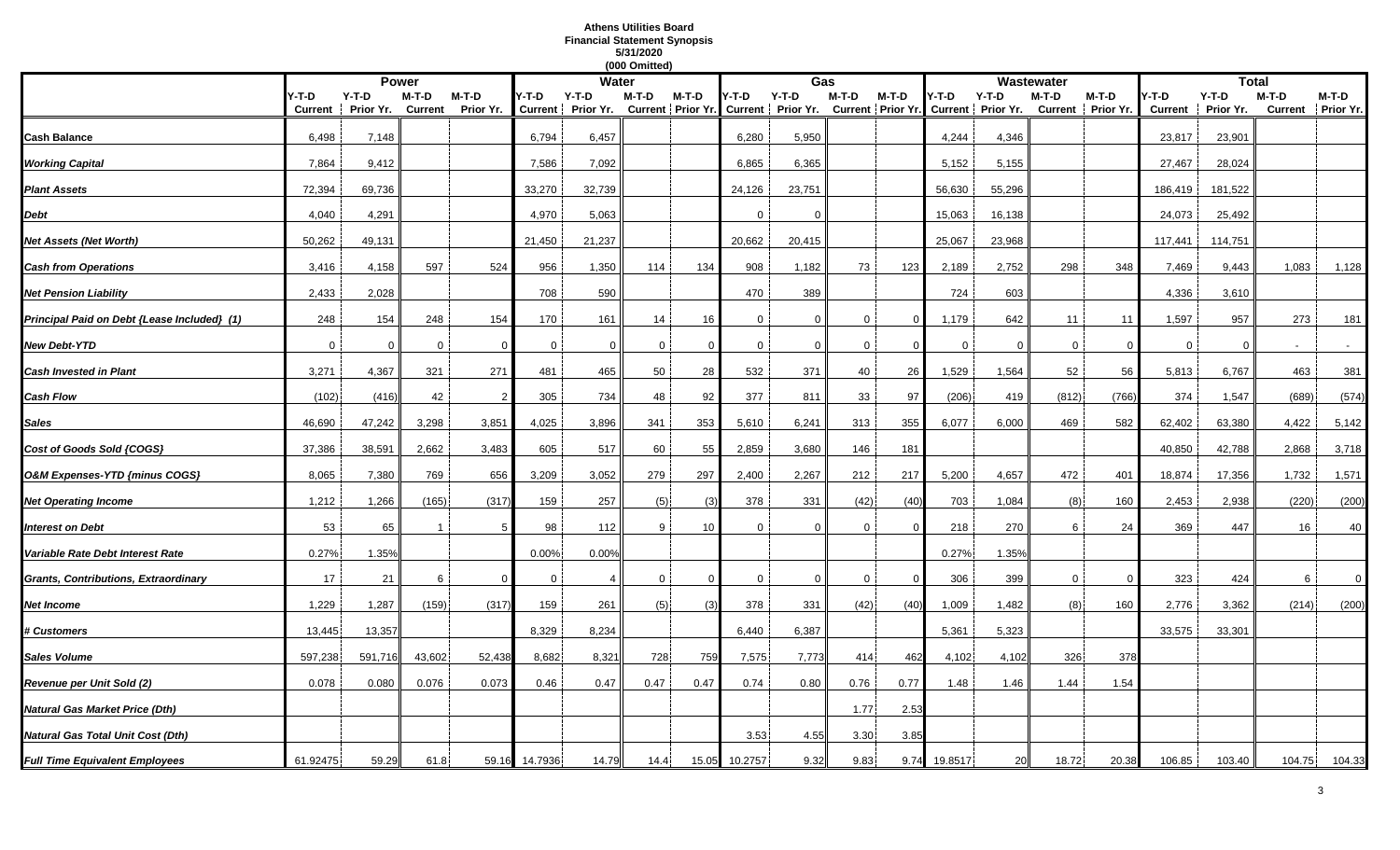|                                       |                     |                                         | <b>BALANCE SHEET</b>                           |                                       |                       |                                      |
|---------------------------------------|---------------------|-----------------------------------------|------------------------------------------------|---------------------------------------|-----------------------|--------------------------------------|
| <b>Current Period</b><br>May 31, 2020 | <b>Prior Year</b>   | <b>Change from</b><br><b>Prior Year</b> | May 31, 2020                                   | <b>Current Period</b><br>May 31, 2020 | Prior<br><b>Month</b> | Change<br>from prior<br><b>Month</b> |
|                                       |                     |                                         | Assets:                                        |                                       |                       |                                      |
| 6,497,880.05                          | 7,147,752.05        | (649, 872.00)                           | Cash and Cash Equivalents                      | 6,497,880.05                          | 6,456,289.84          | 41,590.21                            |
| 0.00                                  | 0.00                | 0.00                                    | <b>Bond Funds Available</b>                    | 0.00                                  | 0.00                  | 0.00                                 |
| 2,232,190.54                          | 2,730,788.09        | (498, 597.55)                           | <b>Customer Receivables</b>                    | 2,232,190.54                          | 2,257,713.53          | (25, 522.99)                         |
| 0.00                                  | 0.00                | 0.00                                    | Due from (to) Other Divisions                  | 0.00                                  | 0.00                  | 0.00                                 |
| 143,819.94                            | 280,696.17          | (136, 876.23)                           | <b>Other Receivables</b>                       | 143,819.94                            | 137,436.99            | 6,382.95                             |
| 52,324.17                             | 31,330.89           | 20,993.28                               | Prepaid Expenses                               | 52,324.17                             | 73,722.86             | (21, 398.69)                         |
| 1,187,974.39                          | 1,170,022.03        | 17,952.36                               | <b>Unbilled Revenues</b>                       | 1,187,974.39                          | 1,187,974.39          | 0.00                                 |
| 1,576,729.70                          | 1,633,348.82        | (56, 619.12)                            | Materials and Supplies Inventory               | 1,576,729.70                          | 1,630,207.22          | (53, 477.52)                         |
| 11,690,918.79                         | 12,993,938.05       | (1,303,019.26)                          | <b>Total Current Assets</b>                    | 11,690,918.79                         | 11,743,344.83         | (52, 426.04)                         |
| 0.00                                  | 0.00                | 0.00                                    | <b>Unamortized Debt Expense</b>                | 0.00                                  | 0.00                  | 0.00                                 |
| 0.00                                  | 0.00                | 0.00                                    | TVA Heat Pump Loans Receivable                 | 0.00                                  | 0.00                  | 0.00                                 |
| 1,607,954.32                          | 946,644.66          | 661,309.66                              | <b>Deferred Pension Outflows</b>               | 1,607,954.32                          | 1,607,954.32          | 0.00                                 |
| 72,393,719.44                         | 69,736,235.95       | 2,657,483.49                            | Electric Utility Plant, at Cost                | 72,393,719.44                         | 72,116,189.57         | 277,529.87                           |
| (24,950,569.12)                       | (23, 353, 087.51)   | (1,597,481.61)                          | Less: Accumulated Depreciation                 | (24,950,569.12)                       | (24, 757, 730.73)     | (192, 838.39)                        |
| 47,443,150.32                         | 46,383,148.44       | 1,060,001.88                            | <b>Net Electric Utility Plant</b>              | 47,443,150.32                         | 47,358,458.84         | 84,691.48                            |
| 49,051,104.64                         | 47,329,793.10       | 1,721,311.54                            | <b>Total Long Term Assets</b>                  | 49,051,104.64                         | 48,966,413.16         | 84,691.48                            |
| 60,742,023.43                         | 60,323,731.15       | 418,292.28                              | <b>Total Assets</b>                            | 60,742,023.43                         | 60,709,757.99         | 32,265.44<br>S                       |
|                                       |                     |                                         | <b>Liabilities and Retained Earnings:</b>      |                                       |                       |                                      |
| 2,775,712.97                          | 3,568,559.85        | (792, 846.88)                           | <b>Accounts Payable</b>                        | 2,775,712.97                          | 2,402,731.29          | 372,981.68                           |
| 415,480.00                            | 422,400.00          | (6,920.00)                              | <b>Customer Deposits</b>                       | 415,480.00                            | 411,620.00            | 3,860.00                             |
| 0.00                                  | 0.00                | 0.00                                    | Deferred Income                                | 0.00                                  | 0.00                  | 0.00                                 |
| 635,929.31                            | 654,860.24          | (18,930.93)                             | <b>Other Current Liabilities</b>               | 635,929.31                            | 616,442.51            | 19,486.80                            |
| 3,827,122.28                          | 4,645,820.09        | (818, 697.81)                           | <b>Total Current Liabilities</b>               | 3,827,122.28                          | 3,430,793.80          | 396,328.48                           |
| 0.00                                  | 0.00                | 0.00                                    | <b>Bonds Payable</b>                           | 0.00                                  | 0.00                  | 0.00                                 |
| 0.00                                  | 0.00                | 0.00                                    | Long-Term Leases Payable                       | 0.00                                  | 0.00                  | 0.00                                 |
| 4,039,511.63                          | 4,290,994.13        | (251, 482.50)                           | Notes Payable                                  | 4,039,511.63                          | 4,290,994.13          | (251, 482.50)                        |
| 2,433,218.24                          | 2,027,908.81        | 405,309.43                              | Net Pension Liability                          | 2,433,218.24                          | 2,386,470.88          | 46,747.36                            |
| 179,809.42                            | 227,585.45          | (47, 776.03)                            | <b>Deferred Pension Inflows</b>                | 179,809.42                            | 179,809.42            | 0.00                                 |
| 0.00                                  | 0.00                | 0.00                                    | TVA Advances, Energy Right Loans               | 0.00                                  | 0.00                  | 0.00                                 |
| 6,652,539.29                          | 6,546,488.39        | 106,050.90                              | <b>Total Long Term Liabilities</b>             | 6,652,539.29                          | 6,857,274.43          | (204, 735.14)                        |
| 50,262,361.86                         | 49, 131, 422. 67    | 1,130,939.19                            | <b>Net Position</b>                            | 50,262,361.86                         | 50,421,689.76         | (159, 327.90)                        |
| 60,742,023.43<br>\$                   | 60,323,731.15<br>\$ | 418,292.28<br>\$                        | <b>Total Liabilities and Retained Earnings</b> | 60,742,023.43<br>\$                   | 60,709,757.99<br>\$   | 32,265.44<br>\$                      |

# **ATHENS UTILITIES BOARD POWER DIVISION**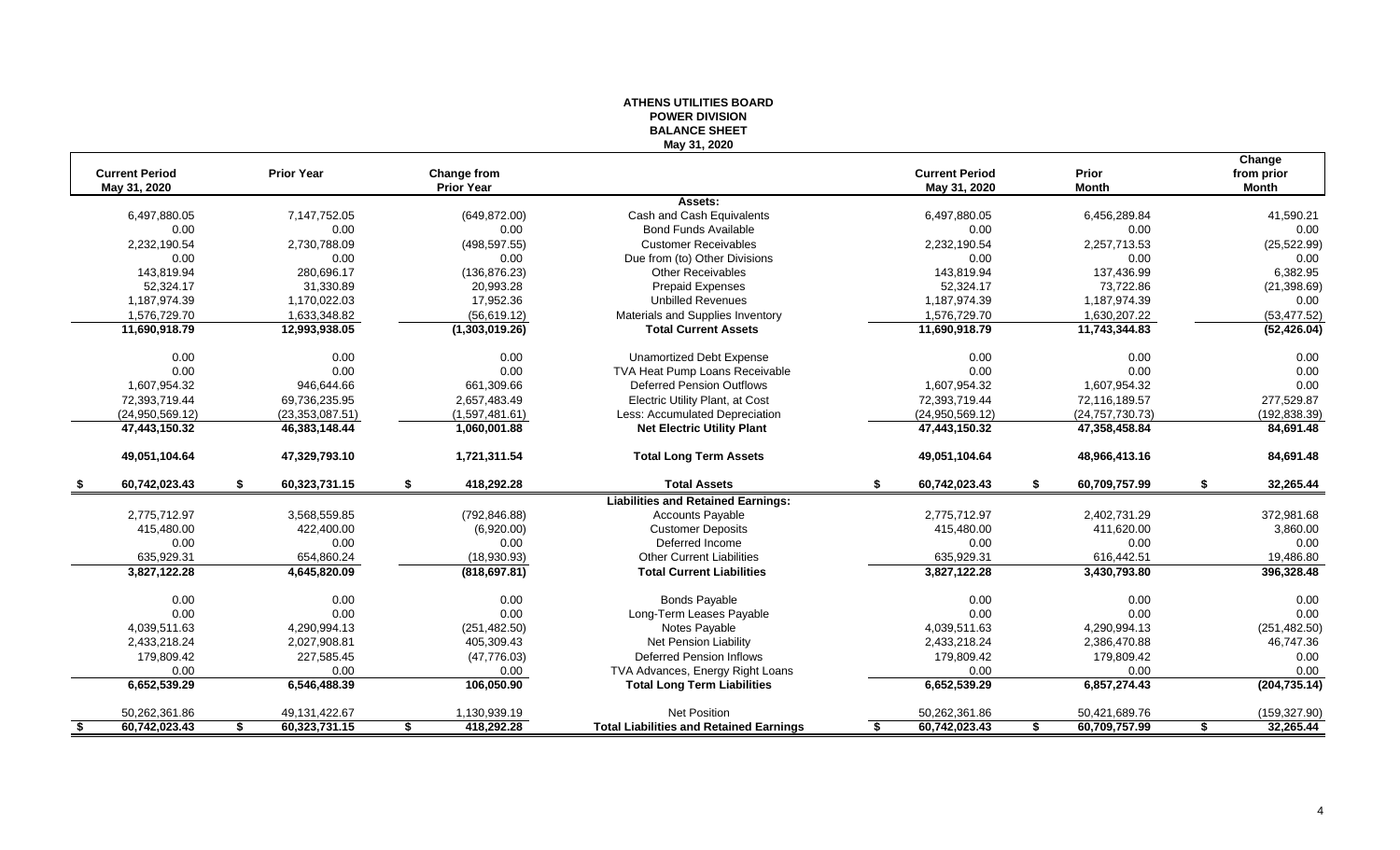|                              |                                   |                                        | <b>Profit and Loss Statement - Power</b><br>May 31, 2020 |                                         |                                              |                                        |
|------------------------------|-----------------------------------|----------------------------------------|----------------------------------------------------------|-----------------------------------------|----------------------------------------------|----------------------------------------|
| Year-to-Date<br>May 31, 2020 | Year-to-Date<br><b>Prior Year</b> | Variance<br>Favorable<br>(Unfavorable) | <b>Description</b>                                       | Current<br><b>Month</b><br>May 31, 2020 | Current<br><b>Month</b><br><b>Prior Year</b> | Variance<br>Favorable<br>(Unfavorable) |
|                              |                                   |                                        | <b>REVENUE:</b>                                          |                                         |                                              |                                        |
| 14.849.522.03                | 15.083.720.17                     | (234, 198.14)                          | <b>Residential Sales</b>                                 | 1.003.076.84                            | 1.005.856.52                                 | (2,779.68)                             |
| 3,828,689.58                 | 3,909,814.13                      | (81, 124.55)                           | <b>Small Commercial Sales</b>                            | 253,943.84                              | 301,198.80                                   | (47, 254.96)                           |
| 26,435,913.94                | 26,656,436.42                     | (220, 522.48)                          | Large Commercial Sales                                   | 1,919,421.50                            | 2,406,492.77                                 | (487, 071.27)                          |
| 387,987.38                   | 394,066.37                        | (6,078.99)                             | Street and Athletic Lighting                             | 32,792.50                               | 33,975.89                                    | (1, 183.39)                            |
| 532,192.62                   | 535,748.46                        | (3,555.84)                             | Outdoor Lighting                                         | 47,765.73                               | 47,697.97                                    | 67.76                                  |
| 655,787.79                   | 662,596.83                        | (6,809.04)                             | Revenue from Fees                                        | 41,438.75                               | 56,000.78                                    | (14, 562.03)                           |
| 46,690,093.34                | 47,242,382.38                     | (552, 289.04)                          | <b>Total Revenue</b>                                     | 3,298,439.16                            | 3,851,222.73                                 | (552, 783.57)                          |
| 37,386,252.24                | 38,591,212.63                     | 1,204,960.39                           | <b>Power Costs</b>                                       | 2,661,639.60                            | 3,482,930.73                                 | 821,291.13                             |
| 9,303,841.10                 | 8,651,169.75                      | 652,671.35                             | <b>Contribution Margin</b>                               | 636,799.56                              | 368,292.00                                   | 268,507.56                             |
|                              |                                   |                                        | <b>OPERATING EXPENSES:</b>                               |                                         |                                              |                                        |
| 16,247.06                    | 8,107.34                          | (8, 139.72)                            | <b>Transmission Expense</b>                              | 11,850.37                               | 0.00                                         | (11, 850.37)                           |
| 1,020,875.51                 | 913,204.40                        | (107, 671.11)                          | <b>Distribution Expense</b>                              | 111,245.77                              | 68,913.73                                    | (42, 332.04)                           |
| 1,031,612.23                 | 699.802.23                        | (331, 810.00)                          | <b>Customer Service and Customer Acct. Expense</b>       | 69.714.24                               | 61,709.65                                    | (8,004.59)                             |
| 1,804,422.89                 | 1,794,637.80                      | (9,785.09)                             | Administrative and General Expenses                      | 202,889.35                              | 154,248.51                                   | (48, 640.84)                           |
| 3,873,157.69                 | 3,415,751.77                      | (457,405.92)                           | <b>Total Operating Expenses</b>                          | 395,699.73                              | 284,871.89                                   | (110, 827.84)                          |
|                              |                                   |                                        | <b>Maintenance Expenses</b>                              |                                         |                                              |                                        |
| 379.55                       | 100.20                            | (279.35)                               | <b>Transmission Expense</b>                              | 0.00                                    | 0.00                                         | 0.00                                   |
| 1,124,793.41                 | 1,063,532.80                      | (61, 260.61)                           | <b>Distribution Expense</b>                              | 100,559.38                              | 101,278.31                                   | 718.93                                 |
| 55,352.96                    | 48,156.86                         | (7, 196.10)                            | Administrative and General Expense                       | 3.889.77                                | 1,519.59                                     | (2,370.18)                             |
| 1,180,525.92                 | 1,111,789.86                      | (68, 736.06)                           | <b>Total Maintenance Expenses</b>                        | 104,449.15                              | 102,797.90                                   | (1,651.25)                             |
|                              |                                   |                                        | <b>Other Operating Expense</b>                           |                                         |                                              |                                        |
| 2,077,979.99                 | 1.952.992.22                      | (124.987.77)                           | <b>Depreciation Expense</b>                              | 180,297.53                              | 185,444.70                                   | 5,147.17                               |
| 932,853.85                   | 899,158.57                        | (33,695.28)                            | <b>Tax Equivalents</b>                                   | 88,760.73                               | 82,956.59                                    | (5,804.14)                             |
| 3,010,833.84                 | 2,852,150.79                      | (158, 683.05)                          | <b>Total Other Operating Expenses</b>                    | 269,058.26                              | 268,401.29                                   | (656.97)                               |
| 45,450,769.69                | 45,970,905.05                     | 520,135.36                             | <b>Total Operating and Maintenance Expenses</b>          | 3,430,846.74                            | 4,139,001.81                                 | 708,155.07                             |
| 1,239,323.65                 | 1.271.477.33                      | (32, 153.68)                           | <b>Operating Income</b>                                  | (132, 407.58)                           | (287,779.08)                                 | 155,371.50                             |
| 57,559.46                    | 82,799.37                         | (25, 239.91)                           | Other Income                                             | (24, 189.22)                            | (22,969.69)                                  | (1, 219.53)                            |
| 1,296,883.11                 | 1,354,276.70                      | (57, 393.59)                           | <b>Total Income</b>                                      | (156, 596.80)                           | (310,748.77)                                 | 154, 151.97                            |
| 31,370.23                    | 22,786.64                         | (8,583.59)                             | Miscellaneous Income Deductions                          | 7.703.71                                | 806.99                                       | (6,896.72)                             |
| 1,265,512.88                 | 1,331,490.06                      | (65, 977.18)                           | Net Income Before Debt Expenses                          | (164, 300.51)                           | (311, 555.76)                                | 147,255.25                             |
|                              |                                   |                                        | <b>DEBT RELATED EXPENSES:</b>                            |                                         |                                              |                                        |
| 0.00                         | 0.00                              | 0.00                                   | Amortization of Debt Related Expenses                    | 0.00                                    | 0.00                                         | 0.00                                   |
| 53,158.36                    | 65,066.39                         | 11,908.03                              | Interest Expense                                         | 819.32                                  | 5,475.31                                     | 4,655.99                               |
| 53,158.36                    | 65,066.39                         | 11,908.03                              | <b>Total debt related expenses</b>                       | 819.32                                  | 5,475.31                                     | 4,655.99                               |
| 1,212,354.52                 | 1,266,423.67                      | (54,069.15)                            | Net Income before Extraordinary Exp.                     | (165, 119.83)                           | (317,031.07)                                 | 151,911.24                             |
| 16,623.94                    | 20,907.00                         | (4, 283.06)                            | Extraordinary Income (Expense)                           | 5,791.93                                | 200.00                                       | 5,591.93                               |
| 1,228,978.46                 | 1,287,330.67<br>- \$              | (58, 352.21)<br>S.                     | <b>CHANGE IN NET ASSETS</b>                              | (159, 327.90)                           | (316, 831.07)<br>s                           | 157,503.17<br>s.                       |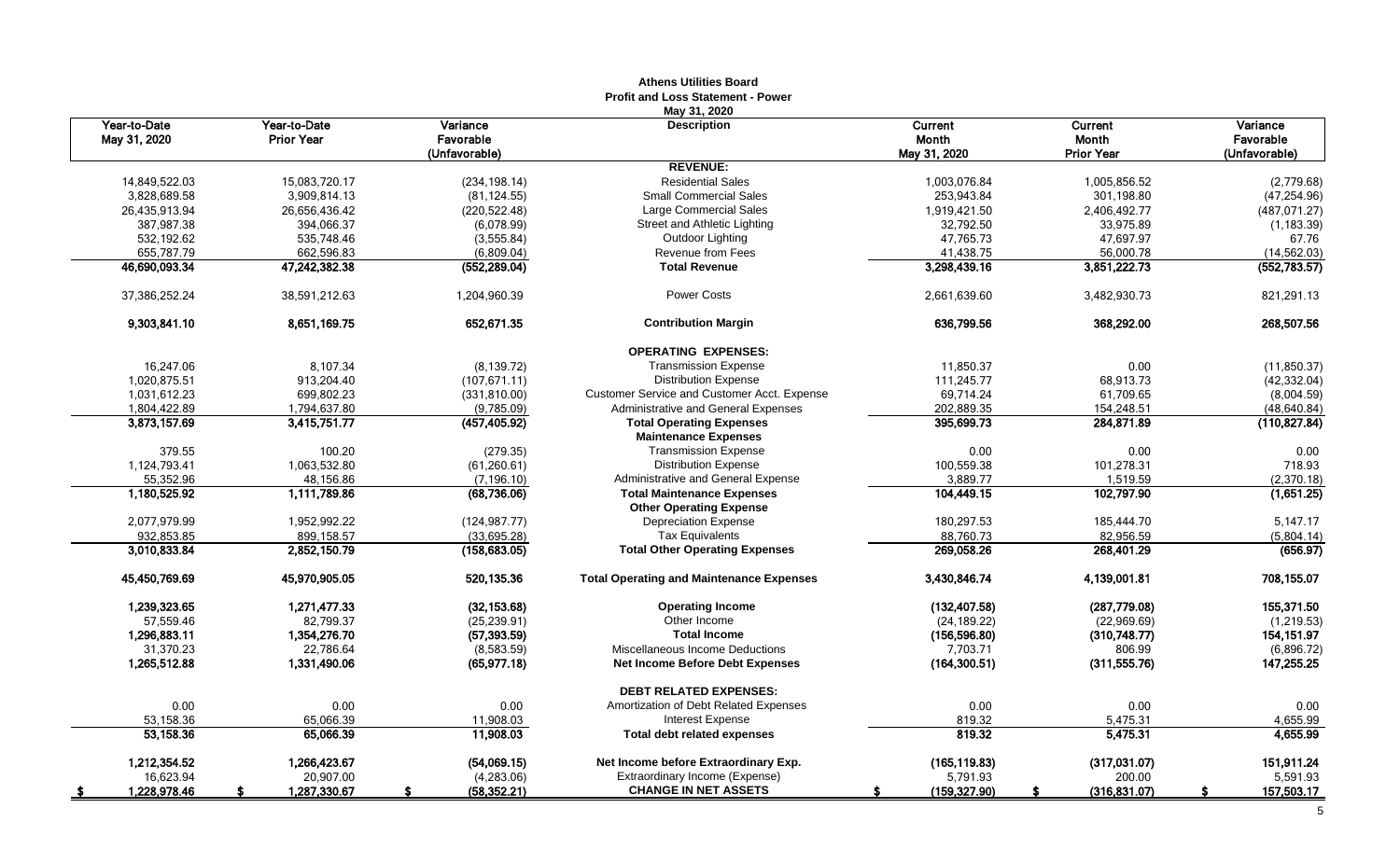|                              |                               |                       | <b>Athens Utilities Board</b><br><b>Budget Comparison - Power</b><br>May 31, 2020 |                                      |                                 |                           |
|------------------------------|-------------------------------|-----------------------|-----------------------------------------------------------------------------------|--------------------------------------|---------------------------------|---------------------------|
| Year-to-Date<br>May 31, 2020 | Year-to-Date<br><b>Budget</b> | $Y-T-D$<br>Variance   | <b>Description</b>                                                                | <b>Current Month</b><br>May 31, 2020 | <b>Monthly</b><br><b>Budget</b> | <b>Budget</b><br>Variance |
|                              |                               |                       | <b>REVENUE:</b>                                                                   |                                      |                                 |                           |
| 14,849,522.03                | 15,207,876.62                 | (358, 354.59)         | <b>Residential Sales</b>                                                          | 1,003,076.84                         | 1,027,301.45                    | (24, 224.61)              |
| 3,828,689.58                 | 3,939,485.47                  | (110, 795.89)         | <b>Small Commercial Sales</b>                                                     | 253,943.84                           | 306,211.53                      | (52, 267.69)              |
| 26,435,913.94                | 27, 147, 445.89               | (711, 531.95)         | Large Commercial Sales                                                            | 1,919,421.50                         | 2,307,906.94                    | (388, 485.44)             |
| 387.987.38                   | 379,814.70                    | 8,172.68              | Street and Athletic Lighting                                                      | 32,792.50                            | 33.409.36                       | (616.86)                  |
| 532,192.62                   | 503,689.84                    | 28,502.78             | Outdoor Lighting                                                                  | 47,765.73                            | 44,833.13                       | 2,932.60                  |
| 655,787.79                   | 623,998.45                    | 31,789.34             | Revenue from Fees                                                                 | 41,438.75                            | 49,192.36                       | (7,753.61)                |
| 46,690,093.34                | 47,802,310.96                 | (1, 112, 217.62)      | <b>Total Revenue</b>                                                              | 3,298,439.16                         | 3,768,854.77                    | (470, 415.61)             |
| 37,386,252.24                | 38,722,015.87                 | 1,335,763.63          | <b>Power Costs</b>                                                                | 2,661,639.60                         | 3,243,787.67                    | 582,148.07                |
| 9,303,841.10                 | 9,080,295.09                  | 223,546.01            | <b>Contribution Margin</b><br><b>OPERATING EXPENSES:</b>                          | 636,799.56                           | 525,067.10                      | 111,732.46                |
| 16,247.06                    | 2,935.90                      | (13,311.16)           | <b>Transmission Expense</b>                                                       | 11,850.37                            | 57.41                           | (11,792.96)               |
| 1.020.875.51                 | 945.110.69                    | (75, 764.82)          | <b>Distribution Expense</b>                                                       | 111.245.77                           | 95.902.32                       | (15, 343.45)              |
| 1.031.612.23                 | 690.153.19                    | (341, 459.04)         | <b>Customer Service and Customer Acct. Expense</b>                                | 69.714.24                            | 69,494.06                       | (220.18)                  |
| 1,804,422.89                 | 2,041,326.52                  | 236,903.63            | Administrative and General Expenses                                               | 202,889.35                           | 184,068.36                      | (18, 820.99)              |
| 3,873,157.69                 | 3,679,526.30                  | (193, 631.39)         | <b>Total Operating Expenses</b>                                                   | 395,699.73                           | 349,522.15                      | (46, 177.58)              |
|                              |                               |                       | <b>Maintenance Expenses</b>                                                       |                                      |                                 |                           |
| 379.55                       | 0.00                          | (379.55)<br>18,419.47 | <b>Transmission Expense</b>                                                       | 0.00                                 | 0.00                            | 0.00<br>18,387.69         |
| 1,124,793.41<br>55,352.96    | 1,143,212.88<br>42.612.18     | (12,740.78)           | <b>Distribution Expense</b><br>Administrative and General Expense                 | 100,559.38<br>3,889.77               | 118,947.07<br>2,139.25          | (1,750.52)                |
| 1,180,525.92                 | 1,185,825.07                  | 5.299.15              | <b>Total Maintenance Expenses</b>                                                 | 104,449.15                           | 121,086.33                      | 16,637.18                 |
|                              |                               |                       |                                                                                   |                                      |                                 |                           |
| 2,077,979.99                 | 1,882,050.63                  | (195, 929.36)         | <b>Other Operating Expense</b><br><b>Depreciation Expense</b>                     | 180,297.53                           | 167,373.61                      | (12,923.92)               |
| 932,853.85                   | 872,682.75                    | (60, 171.10)          | <b>Tax Equivalents</b>                                                            | 88,760.73                            | 79,616.80                       | (9, 143.93)               |
| 3,010,833.84                 | 2,754,733.38                  | (256, 100.46)         | <b>Total Other Operating Expenses</b>                                             | 269,058.26                           | 246,990.41                      | (22,067.85)               |
|                              |                               |                       |                                                                                   |                                      |                                 |                           |
| 45,450,769.69                | 46,342,100.62                 | 891,330.93            | <b>Total Operating and Maintenance Expenses</b>                                   | 3,430,846.74                         | 3,961,386.55                    | 530,539.81                |
| 1,239,323.65                 | 1,460,210.34                  | (220, 886.69)         | <b>Operating Income</b>                                                           | (132, 407.58)                        | (192, 531.78)                   | 60,124.20                 |
| 57,559.46                    | 68,234.16                     | (10.674.70)           | Other Income                                                                      | (24, 189.22)                         | 7,759.85                        | (31, 949.07)              |
| 1,296,883.11                 | 1,528,444.50                  | (231, 561.39)         | <b>Total Income</b>                                                               | (156, 596.80)                        | (184, 771.93)                   | 28,175.13                 |
| 31,370.23                    | 22,966.32                     | (8,403.91)            | Miscellaneous Income Deductions                                                   | 7,703.71                             | 1,882.49                        | (5,821.22)                |
| 1,265,512.88                 | 1,505,478.18                  | (239, 965.30)         | Net Income Before Debt Expenses<br><b>DEBT RELATED EXPENSES:</b>                  | (164, 300.51)                        | (186, 654.42)                   | 22,353.91                 |
| 0.00                         | 0.00                          | 0.00                  | Amortization of Debt Related Expenses                                             | 0.00                                 | 0.00                            | 0.00                      |
| 53,158.36                    | 66,571.50                     | 13,413.14             | Interest Expense                                                                  | 819.32                               | 6,166.12                        | 5,346.80                  |
| 53,158.36                    | 66.571.50                     | 13,413.14             | <b>Total debt related expenses</b>                                                | 819.32                               | 6,166.12                        | 5,346.80                  |
| 1,212,354.52                 | 1,438,906.68                  | (226, 552.16)         | Net Income before Extraordinary Exp.                                              | (165, 119.83)                        | (192, 820.54)                   | 27,700.71                 |
| 16,623.94                    | 27,500.00                     | (10, 876.06)          | <b>Extraordinary Income (Expense)</b>                                             | 5,791.93                             | 2,500.00                        | 3,291.93                  |
| 1,228,978.46<br>- \$         | 1,466,406.68<br>\$            | (237, 428.22)<br>\$   | <b>CHANGE IN NET ASSETS</b>                                                       | (159, 327.90)<br>\$                  | (190, 320.54)<br>\$             | 30,992.64<br>\$           |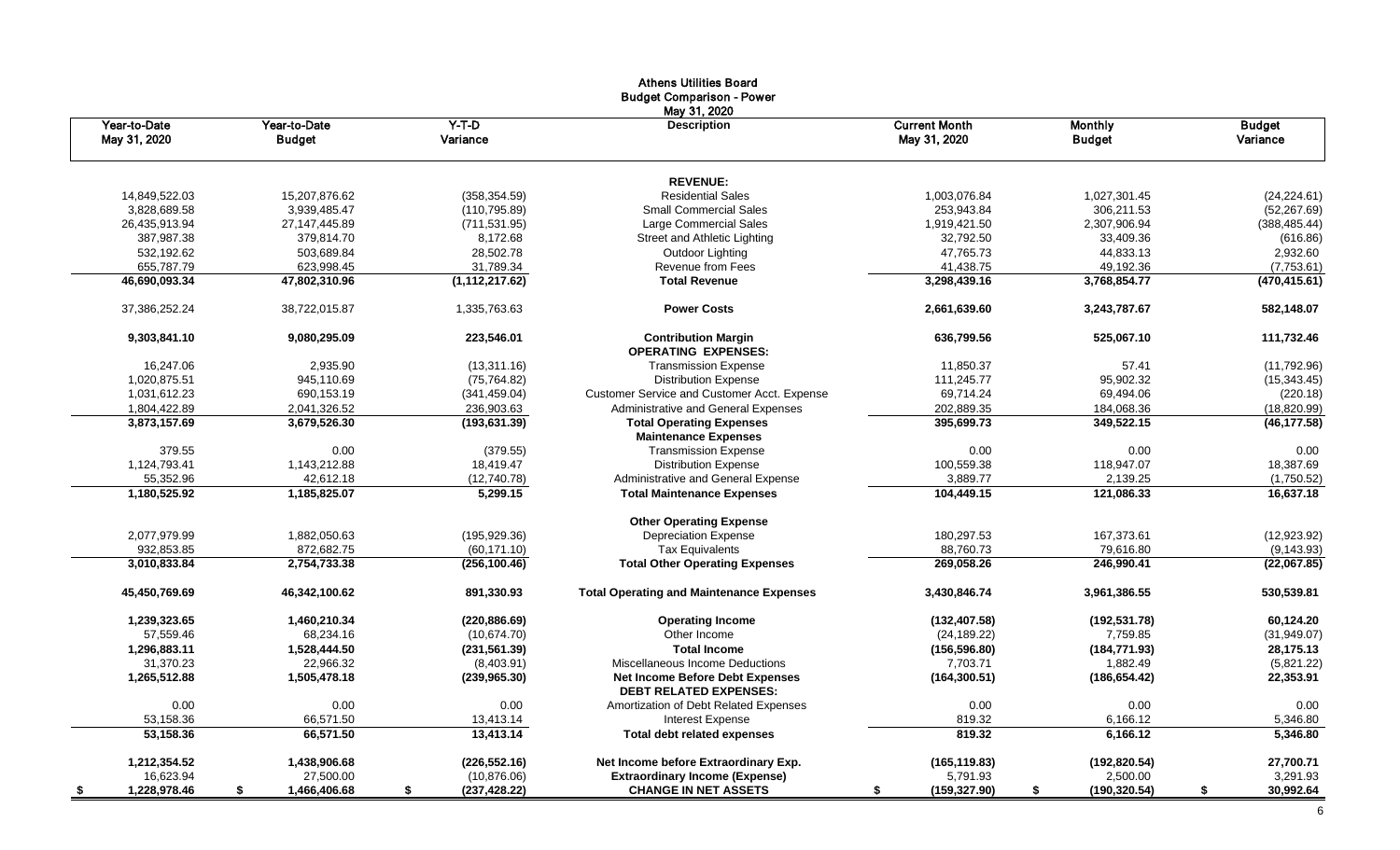|     |                              |                                   |                  | May 31, 2020                                                              |                                      |    |                                           |                 |
|-----|------------------------------|-----------------------------------|------------------|---------------------------------------------------------------------------|--------------------------------------|----|-------------------------------------------|-----------------|
|     | Year-to-Date<br>May 31, 2020 | Year-to-Date<br><b>Prior Year</b> | Variance         |                                                                           | <b>Month to Date</b><br>May 31, 2020 |    | <b>Month to Date</b><br><b>Prior Year</b> | Variance        |
|     |                              |                                   |                  | <b>CASH FLOWS FROM OPERATION ACTIVITIES:</b>                              |                                      |    |                                           |                 |
|     | 1,228,978.46                 | 1,287,330.67                      | (58, 352.21)     | Net Operating Income                                                      | (159, 327.90)                        |    | (316, 831.07)                             | 157,503.17      |
|     |                              |                                   |                  | Adjustments to reconcile operating income                                 |                                      |    |                                           |                 |
|     |                              |                                   |                  | to net cash provided by operations:                                       |                                      |    |                                           |                 |
|     | 2,077,979.99                 | 1,952,992.22                      | 124,987.77       | Depreciation                                                              | 180,297.53                           |    | 185,444.70                                | (5, 147.17)     |
|     |                              |                                   |                  | <b>Changes in Assets and Liabilities:</b>                                 |                                      |    |                                           |                 |
|     | 1,579,503.10                 | 643,655.14                        | 935,847.96       | <b>Accounts Receivable</b>                                                | 19,140.04                            |    | (37, 441.80)                              | 56,581.84       |
|     | 0.00                         | 0.00                              | 0.00             | Due from (to) Other Divisions                                             | 0.00                                 |    | 0.00                                      | 0.00            |
|     | (20, 774.75)                 | 210.100.33                        | (230, 875.08)    | <b>Prepaid Expenses</b>                                                   | 21,398.69                            |    | 20,548.65                                 | 850.04          |
|     | 20,314.61                    | 445,864.93                        | (425, 550.32)    | <b>Deferred Pension Outflows</b>                                          | 0.00                                 |    | 0.00                                      | 0.00            |
|     | 0.00                         | 0.00                              | 0.00             | Accrued. Unbilled Revenue                                                 | 0.00                                 |    | 0.00                                      | 0.00            |
|     | 53,762.61                    | (79,645.90)                       | 133,408.51       | <b>Materials and Supplies</b>                                             | 53,477.52                            |    | (18, 396.09)                              | 71,873.61       |
|     | (1,768,544.62)               | (448, 896.98)                     | (1,319,647.64)   | <b>Accounts Payable</b>                                                   | 372,981.68                           |    | 565,451.40                                | (192, 469.72)   |
|     | 5,495.54                     | 31,281.14                         | (25,785.60)      | <b>Other Current Liabilities</b>                                          | 2,910.39                             |    | 25,723.59                                 | (22, 813.20)    |
|     | (9,620.00)                   | 3,560.00                          | (13, 180.00)     | <b>Customer Deposits</b>                                                  | 3,860.00                             |    | (5,060.00)                                | 8,920.00        |
|     | 36,753.09                    | (10, 550.27)                      | 47,303.36        | <b>Net Pension Liability</b>                                              | 46,747.36                            |    | 39,574.06                                 | 7,173.30        |
|     | 0.00                         | 0.00                              | 0.00             | Deferred Pension Inflows                                                  | 0.00                                 |    | 0.00                                      | 0.00            |
|     | 211,878.55                   | 122,655.11                        | 89,223.44        | Retirements and Salvage                                                   | 55,935.82                            |    | 64,825.06                                 | (8,889.24)      |
|     | 0.00                         | 0.00                              | 0.00             | Deferred Income                                                           | 0.00                                 |    | 0.00                                      | 0.00            |
|     | 3,415,726.58                 | 4,158,346.39                      | (742, 619.81)    | <b>Net Cash from Operating Activities</b>                                 | 597,421.13                           |    | 523,838.50                                | 73,582.63       |
|     |                              |                                   |                  | <b>CASH FROM NONCAPITAL FINANCING:</b>                                    |                                      |    |                                           |                 |
|     | 0.00                         | 0.00                              | 0.00             | Changes in Long-Term Lease Payable                                        | 0.00                                 |    | 0.00                                      | 0.00            |
|     | (247,006.57)                 | (207, 709.28)                     | (39, 297.29)     | Changes in Notes Payable                                                  | (234,906.09)                         |    | (249, 992.23)                             | 15,086.14       |
|     | 0.00                         | 0.00                              | 0.00             | Changes in Bonds Payable                                                  | 0.00                                 |    | 0.00                                      | 0.00            |
|     | 0.00                         | 0.00                              | 0.00             | Changes in TVA Loan Program                                               | 0.00                                 |    | 0.00                                      | 0.00            |
|     | (247,006.57)                 | (207, 709.28)                     | (39, 297.29)     | <b>Net Cash from Noncapital Financing Activities</b>                      | (234, 906.09)                        |    | (249, 992.23)                             | 15,086.14       |
|     |                              |                                   |                  | <b>CASH FLOWS FROM CAPITAL AND RELATED</b><br><b>INVESTING ACTIVITIES</b> |                                      |    |                                           |                 |
|     | 0.00                         | 0.00                              | 0.00             | Adj.Retained Earnings - TVA loss Adjustment                               | 0.00                                 |    | 0.00                                      | 0.00            |
|     | 0.00                         | 0.00                              | 0.00             | Prior Period Adjustment                                                   | 0.00                                 |    | 0.00                                      | 0.00            |
|     | (3,270,571.30)               | (4,367,092.22)                    | 1,096,520.92     | Changes in Electric Plant                                                 | (320, 924.83)                        |    | (271, 408.39)                             | (49, 516.44)    |
|     | (3,270,571.30)               | (4,367,092.22)                    | 1,096,520.92     | <b>Capital and Related Investing Activities</b>                           | (320, 924.83)                        |    | (271, 408.39)                             | (49, 516.44)    |
|     | (101, 851.29)                | \$<br>(416, 455.11)               | \$<br>314,603.82 | <b>Net Changes in Cash Position</b>                                       | \$<br>41,590.21                      | \$ | 2,437.88                                  | \$<br>39,152.33 |
|     |                              |                                   |                  |                                                                           |                                      |    |                                           |                 |
|     | 6,599,731.34                 | 7,564,207.16                      | (964, 475.82)    | Cash at Beginning of Period                                               | 6,456,289.84                         |    | 7,145,314.17                              | (689, 024.33)   |
|     | 6,497,880.05                 | 7,147,752.05                      | (649, 872.00)    | Cash at end of Period                                                     | 6,497,880.05                         |    | 7,147,752.05                              | (649, 872.00)   |
| -\$ | (101.851.29)                 | \$<br>(416, 455.11)               | \$<br>314,603.82 | <b>Changes in Cash and Equivalents</b>                                    | \$<br>41,590.21                      | S. | 2,437.88                                  | \$<br>39,152.33 |
|     |                              |                                   |                  |                                                                           |                                      |    |                                           |                 |

# **Athens Utilities Board Power Division STATEMENTS OF CASH FLOWS**

Long-Term Debt \$4,039,511.63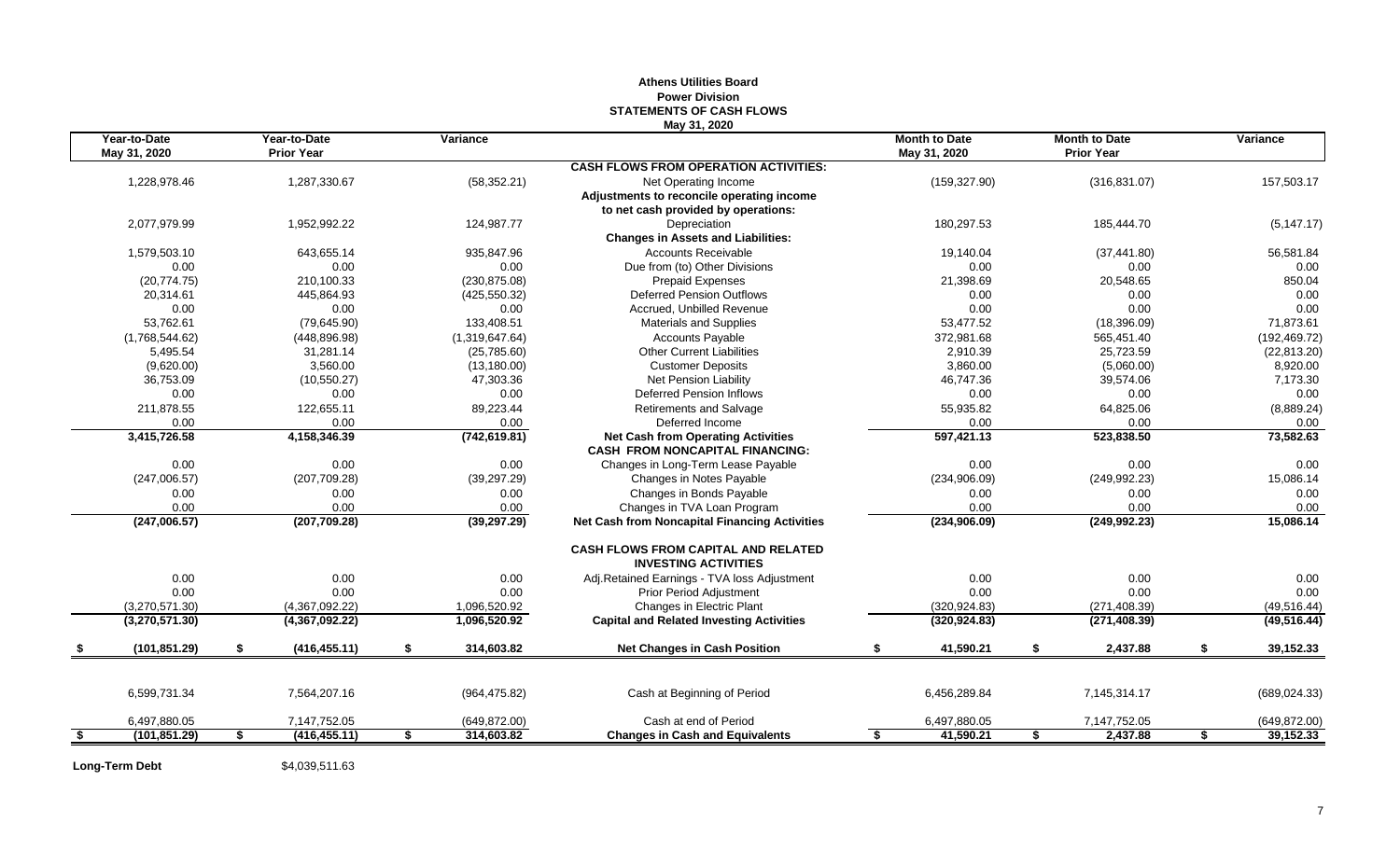## Athens Utilities Board Statistics Report May 31, 2020

| Power:                       |                |        |          |            |
|------------------------------|----------------|--------|----------|------------|
|                              | <b>Current</b> | Prior  |          | # Accounts |
| Number of services:          | Month          | Year   | Change   | Change     |
| Residential                  | 11,093         | 11,014 | 0.72%    | 79         |
| Small Commercial             | 2,005          | 1,994  | 0.55%    | 11         |
| Large Commercial             | 269            | 270    | $-0.37%$ | $-1$       |
| Street and Athletic Lighting | 20             | 21     | $-4.76%$ | -1         |
| Outdoor Lighting             | 58             | 58     | $0.00\%$ |            |
| Total Services               | 13,445         | 13,357 | 0.66%    | 88         |

| <b>I</b> Sales Volumes:    |            | <b>Current Month</b> |           | Year-to-Date |                   |           |  |
|----------------------------|------------|----------------------|-----------|--------------|-------------------|-----------|--|
| Kwh                        | 5/31/2020  | <b>Prior Year</b>    | Change    | 5/31/2020    | <b>Prior Year</b> | Change    |  |
| Residential                | 9,861,096  | 9,618,530            | 2.52%     | 145,536,033  | 146,664,918       | $-0.77\%$ |  |
| Small Commercial           | 1,998,563  | 2,445,066            | $-18.26%$ | 31,353,897   | 31,964,541        | $-1.91%$  |  |
| Large Commercial           | 31,331,555 | 39,917,536           | $-21.51%$ | 415,636,264  | 407,814,382       | 1.92%     |  |
| <b>Street and Athletic</b> | 191,424    | 225,497              | $-15.11%$ | 2,372,417    | 2,659,128         | $-10.78%$ |  |
| Outdoor Lighting           | 219.803    | 231.151              | $-4.91%$  | 2,339,398    | 2.613.398         | $-10.48%$ |  |
| Total                      | 43.602.441 | 52,437,780           | $-16.85%$ | 597,238,009  | 591,716,367       | 0.93%     |  |

| Employment                |              |                   |                   |
|---------------------------|--------------|-------------------|-------------------|
|                           | May 31, 2020 | Same Month        | <b>Difference</b> |
|                           |              | <b>Prior Year</b> |                   |
| Employee Headcount<br>FTE | 59.00        | 56.00             | 3.00              |
|                           | 61.8         | 59.16             | 2.64              |
| Y-T-D FTE                 | 61.92        | 59.29             | 2.63              |

| Heating/Cooling Degree Days (Calendar Month): |              |                   |                   |
|-----------------------------------------------|--------------|-------------------|-------------------|
|                                               | May 31, 2020 | <b>Prior Year</b> | <b>Difference</b> |
| <b>Heating Degree Days</b>                    | 136          | 31                | 106               |
| Cooling Degree Days                           | 112          | 230               | $-118$            |
|                                               |              |                   |                   |

| Heating/Cooling Degree Days (Billing Period): |              |                   |                   |
|-----------------------------------------------|--------------|-------------------|-------------------|
|                                               | May 31, 2020 | <b>Prior Year</b> | <b>Difference</b> |
| Heating Degree Days                           | 281          | 105               | 176               |
| Cooling Degree Days                           |              | 73                | -61               |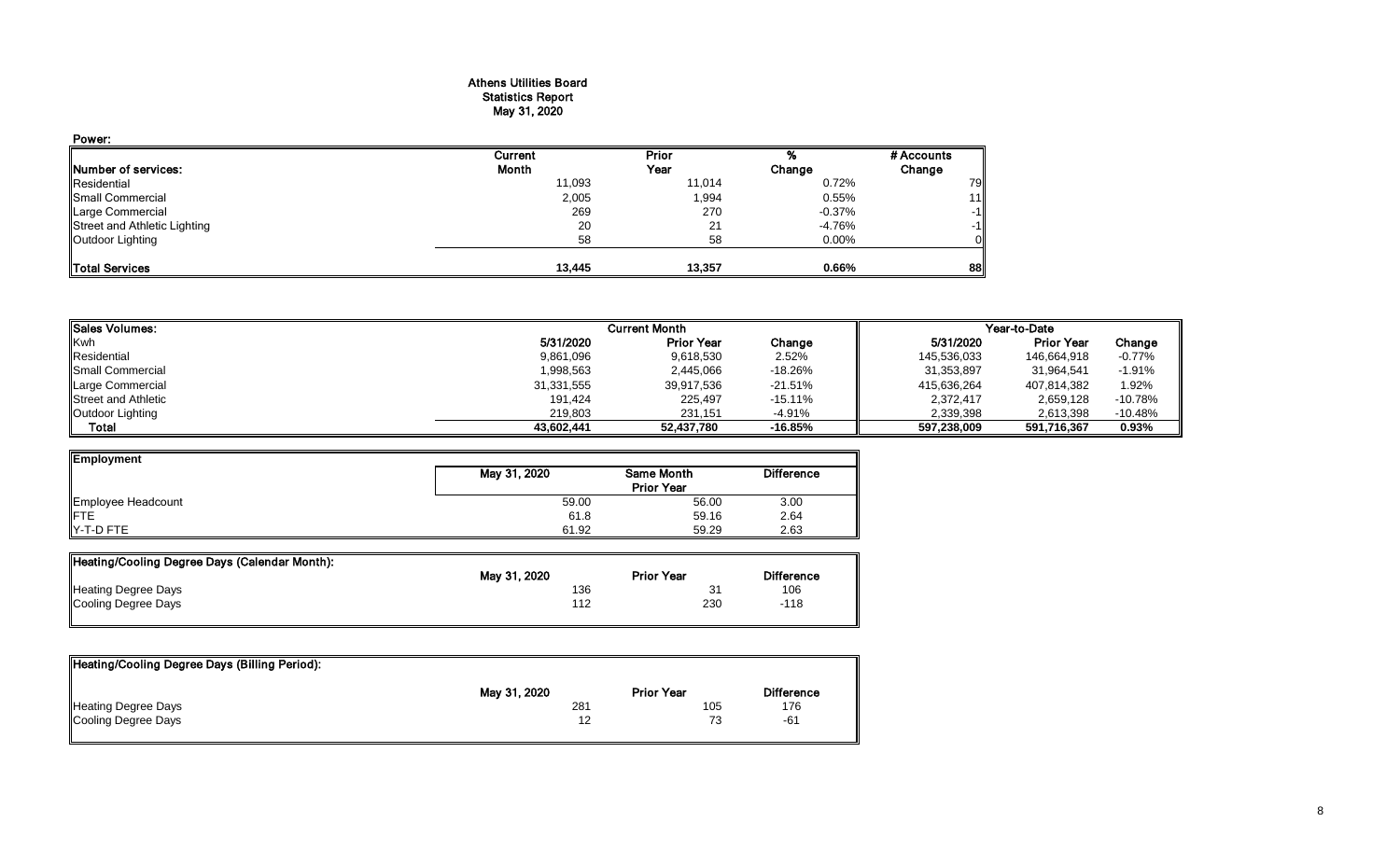### **Athens Utilities Board Power Division Capital Budget Month Ending as of May 31, 2020**

|                                            | <b>Budget</b>                           | Actual         | Variance to date<br>Favorable | <b>Estimated</b><br>% Project | % of Budget<br><b>Expended</b> |
|--------------------------------------------|-----------------------------------------|----------------|-------------------------------|-------------------------------|--------------------------------|
| <b>Planned Capital Improvements:</b>       |                                         |                | (Unfavorable)                 | <b>Completion</b>             |                                |
| Replace Truck 2                            | 65,000                                  | 57,607         | 7,393                         |                               | 88.63%                         |
| Replace Truck 70                           | 65,000                                  | 55,256         | 9,744                         |                               | 85.01%                         |
| Replace Truck 25 (CNG) meter reader        | 53,000                                  |                | 53,000                        |                               |                                |
| Replace Truck 4 (CNG) - veg. mgmt          | 53,000                                  | 17,973         | 35,027                        |                               | 33.91%                         |
| Replace Truck 10                           | 140,000                                 | 115,840        | 24,160                        |                               | 82.74%                         |
| Fault indicators for various circuits      | 10,000                                  | 2,835          | 7,165                         |                               | 28.35%                         |
| Englewood substation regulators            | 90,000                                  | 10,317         | 79,683                        |                               | 11.46%                         |
| <b>LED Purchases</b>                       | 300,000                                 | 287,153        | 12,847                        |                               | 95.72%                         |
| mPower improvements                        | 10,000                                  | 23,000         | (13,000)                      |                               | 230.00%                        |
| #6 Change out                              | 250,000                                 |                | 250,000                       |                               |                                |
| <b>Build out Fiber</b>                     | 50,000                                  | 39,324         | 10,676                        | 50.00%                        | 78.65%                         |
| <b>SCADA</b> improvements                  | 10,000                                  |                | 10,000                        |                               |                                |
| Physical security substation houses        | 15,000                                  | 10,993         | 4,007                         |                               | 73.29%                         |
| <b>Etowah SS Renovations</b>               | 900,000                                 | 685,180        | 214,820                       | 95.00%                        | 76.13%                         |
| <b>SAN Server</b>                          | 24,000                                  | 32,099         | (8,099)                       |                               | 133.74%                        |
| Renovations to kitchen                     | 30,000                                  | 17,199         | 12,801                        |                               | 57.33%                         |
| Other System Improvements                  | 368,962                                 | 307,146        | 61,816                        |                               | 83.25%                         |
| Poles                                      | 332,066                                 | 229,241        | 102,825                       |                               | 69.03%                         |
| Primary Wire and Underground               | 500,000                                 | 658,266        | (158, 266)                    |                               | 131.65% Continuous             |
| <b>Transformers</b>                        | 491,950                                 | 174,896        | 317,054                       |                               | 35.55% Continuous              |
| Services                                   | 307,468                                 | 387,859        | (80, 391)                     |                               | 126.15% Continuous             |
| IT Core (Servers, mainframe, etc.)         | 20,000                                  | 12,635         | 7,365                         |                               | 63.18% Continuous              |
| <b>Total Planned Capital Improvements:</b> | 4,085,446                               | 3,124,819      | 960,627                       |                               |                                |
| <b>Other Assets:</b>                       |                                         |                |                               |                               |                                |
| Miami Street Rebuild (FY 2019 Budget Item) | 250,000                                 | 100,336        | 149,664                       |                               |                                |
| OATI Web Server System                     |                                         | 15,000         | (15,000)                      |                               |                                |
| Other                                      |                                         | 66,527         | (66, 527)                     |                               |                                |
| <b>Total Other Assets:</b>                 | 250,000                                 | 181,863        | 68,137                        |                               |                                |
| Totals:                                    | $4,335,446$ \$                          | $3,306,682$ \$ | 1,028,764                     |                               |                                |
|                                            | Percentage of Budget Spent Year-to-date |                | 76.27%                        | <b>Fiscal Year</b>            | 91.67%                         |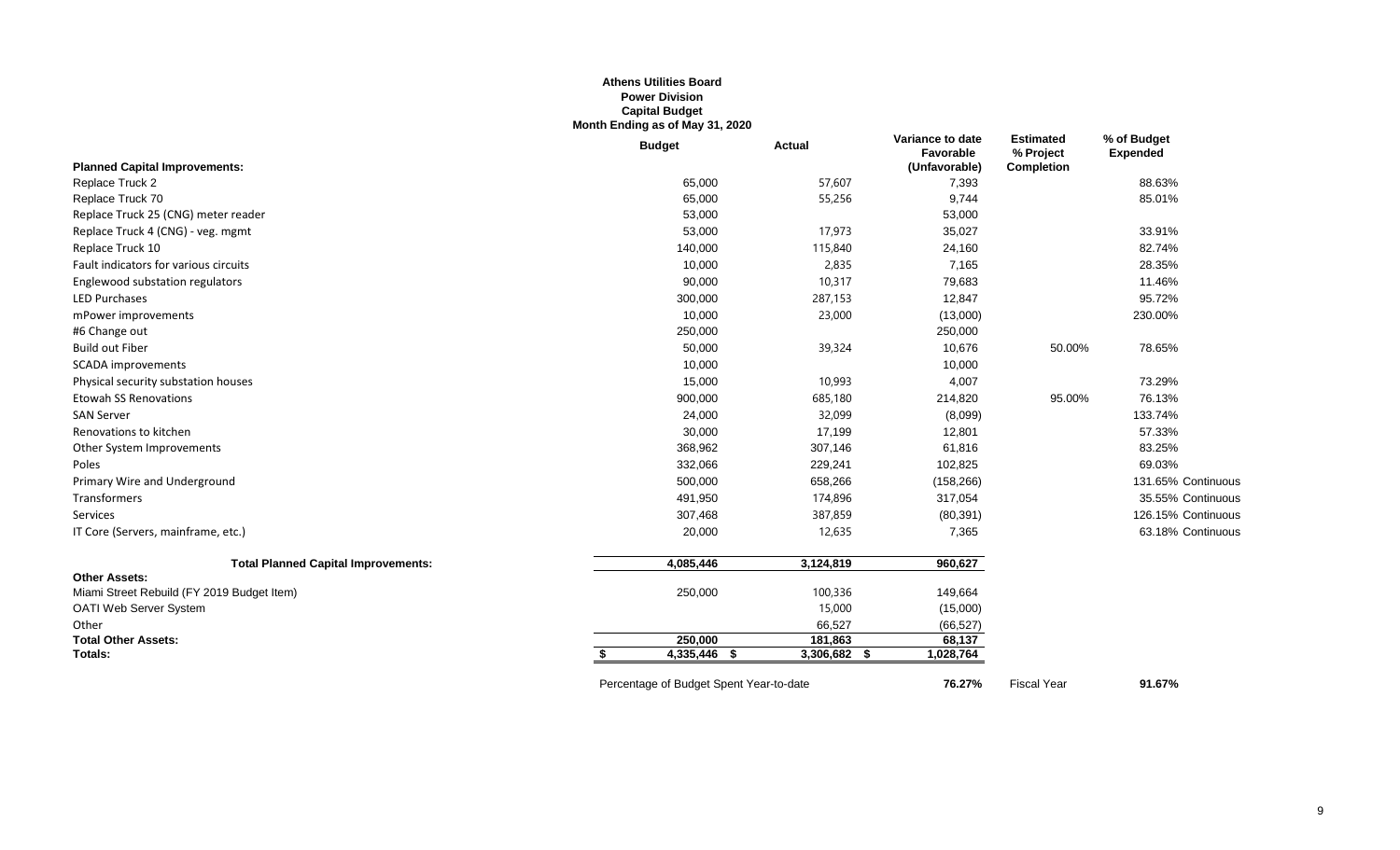#### **ATHENS UTILITIES BOARD WATER DIVISION BALANCE SHEET May 31, 2020**

|      |                       |                     |                    |                                                |    |                       |    |                 | Change          |
|------|-----------------------|---------------------|--------------------|------------------------------------------------|----|-----------------------|----|-----------------|-----------------|
|      | <b>Current Period</b> | <b>Prior Year</b>   | <b>Change from</b> |                                                |    | <b>Current Period</b> |    | Prior           | from prior      |
|      | May 31, 2020          |                     | <b>Prior Year</b>  |                                                |    | May 31, 2020          |    | <b>Month</b>    | Month           |
|      |                       |                     |                    | Assets:                                        |    |                       |    |                 |                 |
|      | 6.794.354.78          | 6.456.986.95        | 337.367.83         | Cash and Cash Equivalents                      |    | 6.794.354.78          |    | 6.746.128.09    | 48.226.69       |
|      | 242,092.55            | 273,359.16          | (31, 266.61)       | <b>Customer Receivables</b>                    |    | 242,092.55            |    | 233,211.20      | 8,881.35        |
|      | 566.90                | 0.00                | 566.90             | Due to/from Other Divisions                    |    | 566.90                |    | 0.00            | 566.90          |
|      | 11,516.85             | 21,529.88           | (10,013.03)        | <b>Other Receivables</b>                       |    | 11,516.85             |    | 9,007.82        | 2,509.03        |
|      | 106,651.98            | 96,982.99           | 9,668.99           | <b>Prepaid Expenses</b>                        |    | 106,651.98            |    | 115,532.44      | (8,880.46)      |
|      | 237,584.02            | 241,223.71          | (3,639.69)         | Materials and Supplies Inventory               |    | 237,584.02            |    | 239,440.69      | (1,856.67)      |
|      | 7,392,767.08          | 7,090,082.69        | 302,684.39         | <b>Total Current Assets</b>                    |    | 7,392,767.08          |    | 7,343,320.24    | 49,446.84       |
|      | 0.00                  | 0.00                | 0.00               | Reserve and Other                              |    | 0.00                  |    | 0.00            | 0.00            |
|      | 0.00                  | 0.00                | 0.00               | <b>Total Restricted Assets</b>                 |    | 0.00                  |    | 0.00            | 0.00            |
|      | 0.00                  | 0.00                | 0.00               | Debt Issue Costs. Net of Amortization          |    | 0.00                  |    | 0.00            | 0.00            |
|      | 458.687.40            | 269,129.92          | 189.557.48         | <b>Deferred Pension Outflows</b>               |    | 458,687.40            |    | 458.687.40      | 0.00            |
|      | 33.269.939.37         | 32.738.810.09       | 531.129.28         | Water Utility Plant, at cost                   |    | 33.269.939.37         |    | 33.219.587.38   | 50,351.99       |
|      | (14,436,049.72)       | (13,530,149.64)     | (905,900.08)       | Less: Accumulated Depreciation                 |    | (14, 436, 049.72)     |    | (14,346,257.99) | (89, 791.73)    |
|      | 18,833,889.65         | 19,208,660.45       | (374, 770.80)      | <b>Net Water Utility Plant</b>                 |    | 18,833,889.65         |    | 18,873,329.39   | (39, 439.74)    |
|      | 19,292,577.05         | 19,477,790.37       | (185, 213.32)      | <b>Total Long Term Assets</b>                  |    | 19,292,577.05         |    | 19,332,016.79   | (39, 439.74)    |
| -S   | 26,685,344.13         | \$<br>26,567,873.06 | \$<br>117,471.07   | <b>Total Assets</b>                            | s. | 26,685,344.13         | £. | 26,675,337.03   | \$<br>10,007.10 |
|      |                       |                     |                    | <b>Liabilities and Retained Earnings:</b>      |    |                       |    |                 |                 |
|      | 82,489.60             | 82,266.36           | 223.24             | <b>Accounts Payable</b>                        |    | 82,489.60             |    | 67,224.76       | 15,264.84       |
|      | 49.060.00             | 50,620.00           | (1,560.00)         | <b>Customer Deposits</b>                       |    | 49.060.00             |    | 49,220.00       | (160.00)        |
|      | 133,767.06            | 134,775.71          | (1,008.65)         | <b>Other Current Liabilities</b>               |    | 133,767.06            |    | 132,161.31      | 1,605.75        |
|      | 265,316.66            | 267,662.07          | (2,345.41)         | <b>Total Current Liabilities</b>               |    | 265,316.66            |    | 248,606.07      | 16,710.59       |
|      | 707,956.27            | 590.293.61          | 117.662.66         | Net Pension Liability                          |    | 707,956.27            |    | 694.357.55      | 13,598.72       |
|      | 52,733.35             | 66,987.93           | (14, 254.58)       | <b>Deferred Pension Inflows</b>                |    | 52,733.35             |    | 52,733.35       | 0.00            |
|      | 0.00                  | 0.00                | 0.00               | <b>Bonds Payable</b>                           |    | 0.00                  |    | 0.00            | 0.00            |
|      | 4,209,739.96          | 4,406,076.34        | (196, 336.38)      | Note Payable                                   |    | 4,209,739.96          |    | 4,225,480.60    | (15,740.64)     |
|      | 4,970,429.58          | 5.063.357.88        | (92, 928.30)       | <b>Total Long Term Liabilities</b>             |    | 4,970,429.58          |    | 4,972,571.50    | (2, 141.92)     |
|      | 21,449,597.89         | 21,236,853.11       | 212,744.78         | <b>Net Position</b>                            |    | 21,449,597.89         |    | 21,454,159.46   | (4,561.57)      |
|      | 26,685,344.13         | \$<br>26,567,873.06 | \$<br>117,471.07   | <b>Total Liabilities and Retained Earnings</b> | \$ | 26,685,344.13         | S. | 26,675,337.03   | \$<br>10,007.10 |
| - \$ |                       |                     |                    |                                                |    |                       |    |                 |                 |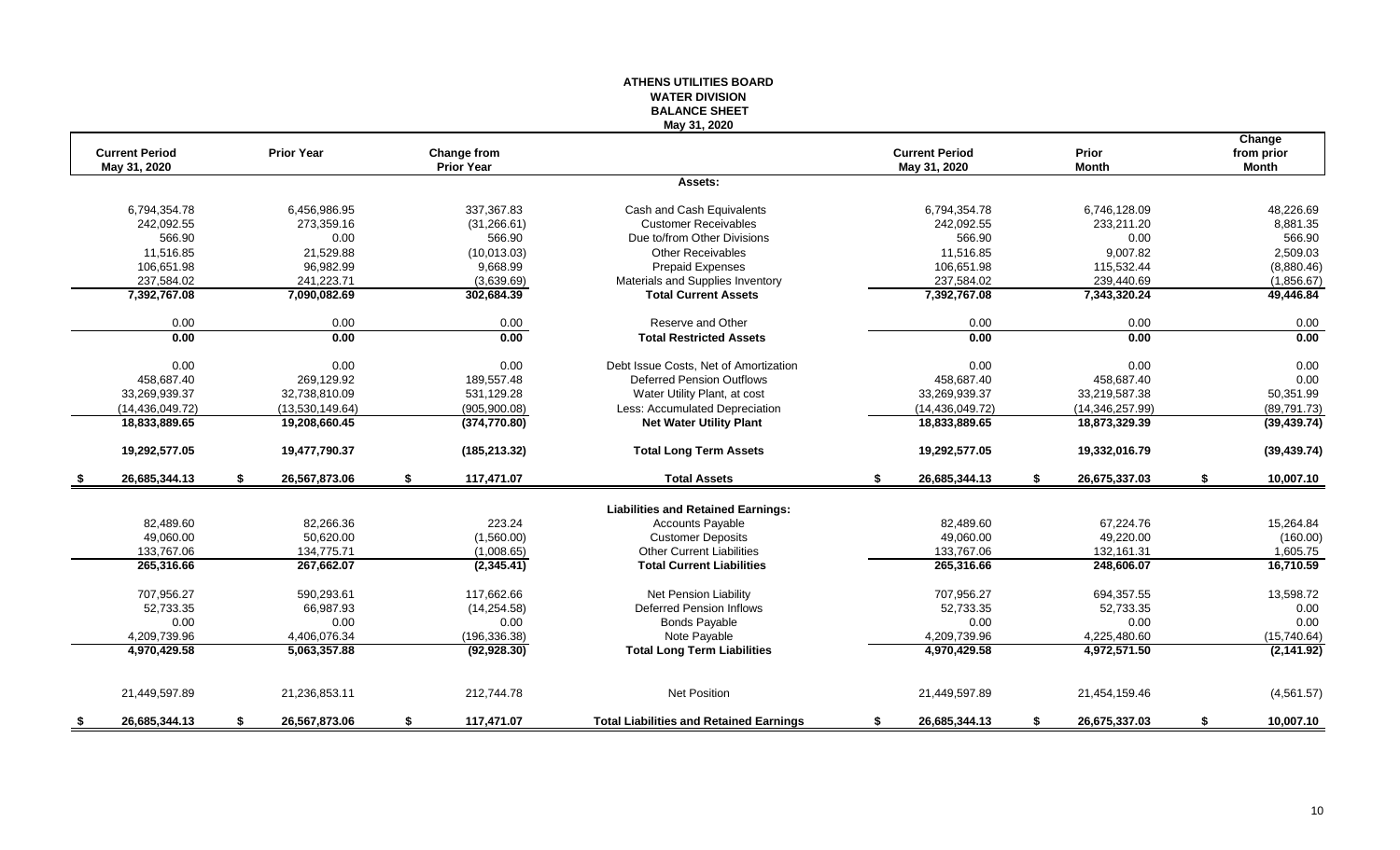|                          |                   |                     | <b>Athens Utilities Board</b>                  |                         |                        |                        |
|--------------------------|-------------------|---------------------|------------------------------------------------|-------------------------|------------------------|------------------------|
|                          |                   |                     | Profit and Loss Statement - Water              |                         |                        |                        |
|                          |                   |                     | May 31, 2020                                   |                         |                        |                        |
|                          |                   | Variance            |                                                | Current                 | <b>Current</b>         | Variance               |
| Year-to-Date             | Year-to-Date      | Favorable           | <b>Description</b>                             | Month                   | Month                  | Favorable              |
| May 31, 2020             | <b>Prior Year</b> | (Unfavorable)       |                                                | May 31, 2020            | <b>Prior Year</b>      | (Unfavorable)          |
|                          |                   |                     | <b>REVENUE:</b>                                |                         |                        |                        |
| 1,658,423.04             | 1,604,230.28      | 54,192.76           | Residential<br><b>Small Commercial</b>         | 151,556.35              | 144,201.07             | 7,355.28               |
| 1,765,050.45             | 1,725,535.11      | 39,515.34           |                                                | 141,166.35              | 157,594.52             | (16, 428.17)           |
| 468,321.18               | 452,481.26        | 15,839.92           | Large Commercial                               | 38,314.12               | 42,320.20              | (4,006.08)             |
| 133,393.19               | 113,697.13        | 19,696.06           | Other<br><b>Total Revenue</b>                  | 10,048.21<br>341,085.03 | 9,326.77<br>353,442.56 | 721.44<br>(12, 357.53) |
| 4,025,187.86             | 3,895,943.78      | 129,244.08          |                                                |                         |                        |                        |
| 605.214.88               | 516.941.74        | (88, 273, 14)       | <b>Purchased Supply</b>                        | 60.487.04               | 54,626.42              | (5,860.62)             |
| 3,419,972.98             | 3,379,002.04      | 40,970.94           | <b>Contribution Margin</b>                     | 280,597.99              | 298,816.14             | (18, 218.15)           |
|                          |                   |                     | <b>OPERATING EXPENSES:</b>                     |                         |                        |                        |
| 402.908.26               | 375,656.32        | (27, 251.94)        | Source and Pump Expense                        | 28,046.64               | 42,135.98              | 14,089.34              |
| 203,151.92               | 208,977.89        | 5,825.97            | <b>Distribution Expense</b>                    | 15,101.66               | 14,885.71              | (215.95)               |
| 491,338.52               | 395,232.93        | (96, 105.59)        | Customer Service and Customer Acct. Expense    | 35,508.59               | 33,746.56              | (1,762.03)             |
| 797,427.45               | 753,859.92        | (43, 567.53)        | Administrative and General Expense             | 72,733.94               | 64,802.67              | (7,931.27)             |
| 1,894,826.15             | 1,733,727.06      | (161,099.09)        | <b>Total operating expenses</b>                | 151,390.83              | 155,570.92             | 4,180.09               |
|                          |                   |                     | <b>Maintenance Expenses</b>                    |                         |                        |                        |
| 77.418.16                | 65.308.42         | (12, 109.74)        | Source and Pump Expense                        | 6.255.45                | 7.598.64               | 1,343.19               |
| 394.869.70               | 408.306.89        | 13.437.19           | <b>Distribution Expense</b>                    | 37,476.97               | 46.751.95              | 9,274.98               |
| 9,199.39                 | 10,247.93         | 1,048.54            | Administrative and General Expense             | 1,046.20                | 106.63                 | (939.57)               |
| 481,487.25               | 483,863.24        | 2,375.99            | <b>Total Maintenance Expense</b>               | 44,778.62               | 54,457.22              | 9,678.60               |
|                          |                   |                     | <b>Other Operating Expenses</b>                |                         |                        |                        |
| 832,777.44               | 834,477.61        | 1.700.17            | <b>Depreciation Expense</b>                    | 82,794.02               | 87,044.53              | 4,250.51               |
| 832,777.44               | 834,477.61        | 1,700.17            | <b>Total Other Operating Expenses</b>          | 82,794.02               | 87,044.53              | 4,250.51               |
| 3,814,305.72             | 3,569,009.65      | (245, 296.07)       | <b>Total Operating and Maintenance Expense</b> | 339,450.51              | 351,699.09             | 12,248.58              |
| 210,882.14               | 326,934.13        | (116,051.99)        | <b>Operating Income</b>                        | 1,634.52                | 1,743.47               | (108.95)               |
| 54,095.52                | 50,639.08         | 3,456.44            | Other Income                                   | 2,365.30                | 5,298.96               | (2,933.66)             |
| 264,977.66               | 377,573.21        | (112, 595.55)       | <b>Total Income</b>                            | 3,999.82                | 7,042.43               | (3,042.61)             |
| 8.019.89                 | 8,521.62          | 501.73              | Other Expense                                  | 0.00                    | 212.50                 | 212.50                 |
| 256,957.77               | 369,051.59        | (112,093.82)        | Net Income Before Debt Expense                 | 3,999.82                | 6,829.93               | (2,830.11)             |
|                          |                   |                     | <b>DEBT RELATED EXPENSES:</b>                  |                         |                        |                        |
| 0.00                     | 0.00              | 0.00                | Amortization of Debt Discount                  | 0.00                    | 0.00                   | 0.00                   |
| 97,799.43                | 111,791.56        | 13,992.13           | Interest on Long Term Debt                     | 8,561.39                | 10,077.35              | 1,515.96               |
| 97,799.43                | 111,791.56        | 13,992.13           | <b>Total debt related expenses</b>             | 8,561.39                | 10,077.35              | 1,515.96               |
| 159,158.34               | 257,260.03        | (98, 101.69)        | Net Income Before Extraordinary Income         | (4,561.57)              | (3,247.42)             | (1,314.15)             |
| 0.00                     | 4,201.73          | (4,201.73)          | Grants, Contributions, Extraordinary           | 0.00                    | 0.00                   | 0.00                   |
| 159,158.34<br>$\sqrt{5}$ | 261,461.76<br>\$. | (102, 303.42)<br>\$ | <b>CHANGE IN NET ASSETS</b>                    | (4,561.57)<br>S.        | \$<br>(3,247.42)       | \$<br>(1, 314.15)      |
|                          |                   |                     |                                                |                         |                        |                        |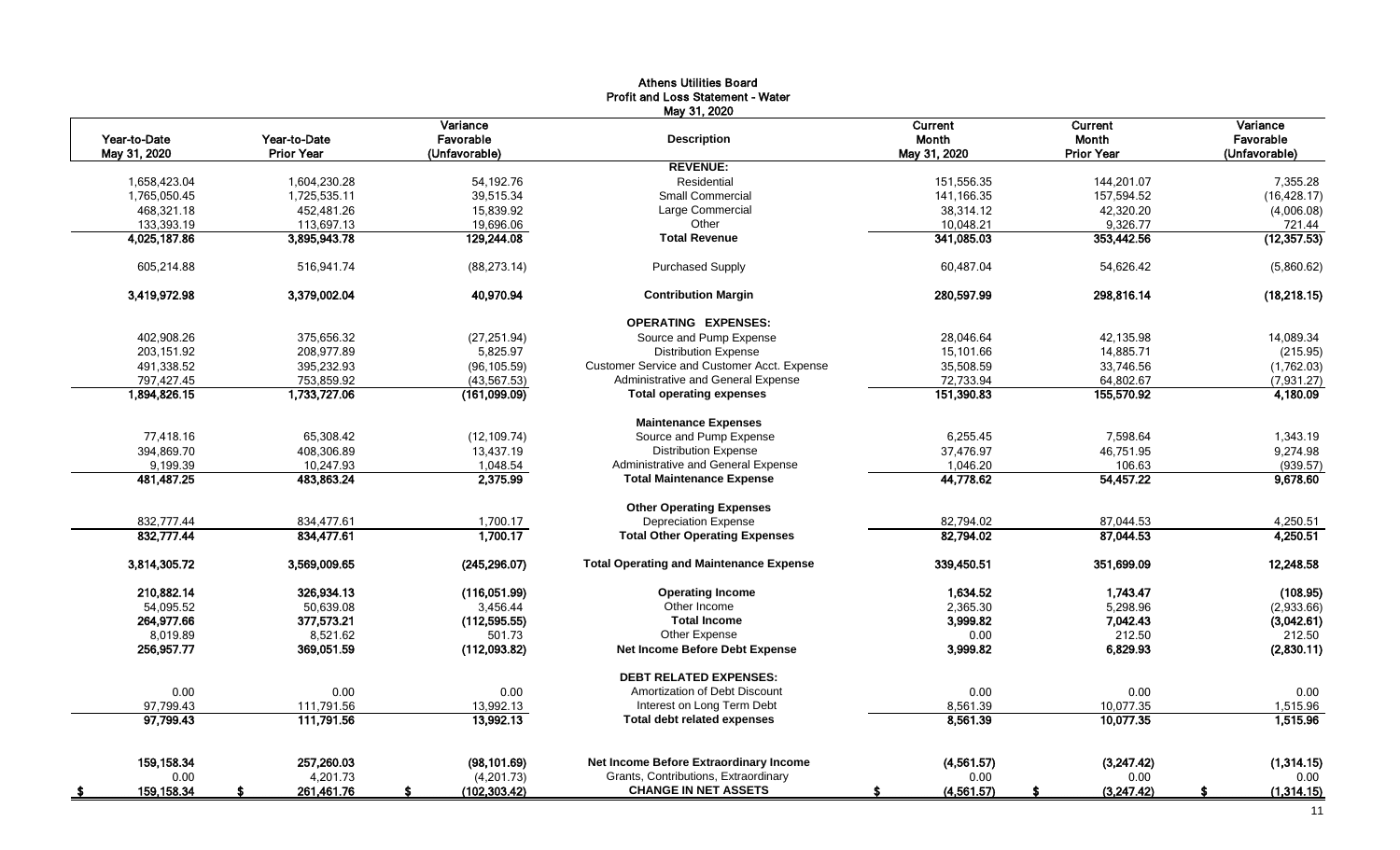| <b>Budget Comparison - Water</b><br>May 31, 2020<br>$Y-T-D$<br><b>Current Month</b><br>Year-to-Date<br>Year-to-Date<br><b>Description</b><br><b>Monthly</b><br><b>Budget</b><br>May 31, 2020<br>Variance<br>May 31, 2020<br><b>Budget</b><br><b>Budget</b><br>Variance<br><b>REVENUE:</b><br>Residential<br>1,658,423.04<br>1,614,910.17<br>43,512.87<br>151,556.35<br>143,667.67<br>7,888.68<br>Small Commercial<br>1,765,050.45<br>1,809,277.52<br>(44, 227.07)<br>141,166.35<br>158,085.72<br>(16, 919.37)<br>468,321.18<br>385,580.30<br>82,740.88<br>Large Commercial<br>38,314.12<br>34,097.99<br>4,216.13<br>133,393.19<br>78,739.03<br>10,048.21<br>54,654.16<br>Other<br>7,441.18<br>343,292.55<br>4,025,187.86<br>3,888,507.04<br>136,680.82<br><b>Total Revenue</b><br>341,085.03<br>(2,207.52)<br>605,214.88<br>567,420.47<br>(37, 794.41)<br><b>Purchased Supply</b><br>60,487.04<br>51,882.18<br>3.419.972.98<br>98.886.42<br>280.597.99<br>291.410.37<br>3.321.086.56<br><b>Contribution Margin</b><br><b>OPERATING EXPENSES:</b><br>Source and Pump Expense<br>402,908.26<br>362,619.47<br>(40, 288.79)<br>28,046.64<br>39,385.69<br>11,339.05<br>203,151.92<br>190,589.54<br>(12, 562.38)<br><b>Distribution Expense</b><br>15,101.66<br>22,127.99<br>7,026.33<br>491,338.52<br>35,508.59<br>396,119.97<br>(95, 218.55)<br>Customer Service and Customer Acct. Expense<br>39,496.48<br>3,987.89<br>797,427.45<br>842,041.39<br>44,613.94<br>Administrative and General Expense<br>72,733.94<br>72,040.74<br>(693.20)<br>1,894,826.15<br>1,791,370.38<br>(103, 455.77)<br><b>Total operating expenses</b><br>151,390.83<br>173,050.90<br><b>Maintenance Expenses</b><br>75,257.87<br>77,418.16<br>(2,160.29)<br>Source and Pump Expense<br>6,255.45<br>11,816.51<br>5,561.06<br>394,869.70<br>37,476.97<br>364,814.19<br>(30,055.51)<br><b>Distribution Expense</b><br>38,877.61<br>1,400.64<br>9,199.39<br>7,113.95<br>Administrative and General Expense<br>1,046.20<br>326.70<br>(2,085.44)<br>(719.50)<br>481.487.25<br>447,186.01<br><b>Total Maintenance Expense</b><br>44,778.62<br>51,020.81<br>(34, 301.24)<br><b>Other Operating Expenses</b><br>832,777.44<br><b>Depreciation Expense</b><br>874,668.47<br>41,891.03<br>82,794.02<br>70,213.21<br>832,777.44<br>874,668.47<br>41,891.03<br><b>Total Other Operating Expenses</b><br>82,794.02<br>70,213.21<br>3,814,305.72<br><b>Total Operating and Maintenance Expenses</b><br>339,450.51<br>3,680,645.33<br>(133,660.39)<br>346,167.11<br>1,634.52<br>210,882.14<br>207,861.71<br>3,020.43<br><b>Operating Income</b><br>(2,874.55)<br>54,095.52<br>27,463.32<br>26,632.20<br>Other Income<br>2,365.30<br>1,743.14<br>264,977.66<br>235,325.02<br>29,652.64<br><b>Total Income</b><br>3,999.82<br>(1, 131.41)<br>8,019.89<br>5,420.34<br>(2,599.55)<br>Other Expense<br>0.00<br>16.66<br>256,957.77<br>27,053.09<br>3,999.82<br>229,904.68<br>Net Income Before Debt Expense<br>(1, 148.07)<br><b>DEBT RELATED EXPENSES:</b><br>0.00<br>0.00<br>0.00<br>0.00<br>Amortization of Debt Discount<br>0.00<br>8,561.39<br>8,384.98<br>97,799.43<br>111,735.41<br>13,935.98<br>Interest on Long Term Debt<br>111,735.41<br>13.935.98<br>8.561.39<br>8,384.98<br>97.799.43<br><b>Total debt related expenses</b><br>159,158.34<br>118,169.28<br>Net Income Before Extraordinary Income<br>4,971.49<br>40,989.06<br>(4, 561.57)<br>(9,533.06)<br>0.00<br>22,000.00<br>(22,000.00)<br>Grants, Contributions, Extraordinary<br>0.00<br>2,000.00<br>(2,000.00)<br>159,158.34<br>\$<br>140,169.28<br>\$<br>18,989.06<br><b>CHANGE IN NET ASSETS</b><br>\$<br>\$<br>(4, 561.57)<br>\$<br>(7,533.06) |          |  | <b>Athens Utilities Board</b> |  |              |
|----------------------------------------------------------------------------------------------------------------------------------------------------------------------------------------------------------------------------------------------------------------------------------------------------------------------------------------------------------------------------------------------------------------------------------------------------------------------------------------------------------------------------------------------------------------------------------------------------------------------------------------------------------------------------------------------------------------------------------------------------------------------------------------------------------------------------------------------------------------------------------------------------------------------------------------------------------------------------------------------------------------------------------------------------------------------------------------------------------------------------------------------------------------------------------------------------------------------------------------------------------------------------------------------------------------------------------------------------------------------------------------------------------------------------------------------------------------------------------------------------------------------------------------------------------------------------------------------------------------------------------------------------------------------------------------------------------------------------------------------------------------------------------------------------------------------------------------------------------------------------------------------------------------------------------------------------------------------------------------------------------------------------------------------------------------------------------------------------------------------------------------------------------------------------------------------------------------------------------------------------------------------------------------------------------------------------------------------------------------------------------------------------------------------------------------------------------------------------------------------------------------------------------------------------------------------------------------------------------------------------------------------------------------------------------------------------------------------------------------------------------------------------------------------------------------------------------------------------------------------------------------------------------------------------------------------------------------------------------------------------------------------------------------------------------------------------------------------------------------------------------------------------------------------------------------------------------------------------------------------------------------------------------------------------------------------------------------------------------------------------------------------------------------------------------------------------------------------------------------------------------------------------------------------------------------------------------------------------------------------------------------------------------------------|----------|--|-------------------------------|--|--------------|
|                                                                                                                                                                                                                                                                                                                                                                                                                                                                                                                                                                                                                                                                                                                                                                                                                                                                                                                                                                                                                                                                                                                                                                                                                                                                                                                                                                                                                                                                                                                                                                                                                                                                                                                                                                                                                                                                                                                                                                                                                                                                                                                                                                                                                                                                                                                                                                                                                                                                                                                                                                                                                                                                                                                                                                                                                                                                                                                                                                                                                                                                                                                                                                                                                                                                                                                                                                                                                                                                                                                                                                                                                                                                      |          |  |                               |  |              |
|                                                                                                                                                                                                                                                                                                                                                                                                                                                                                                                                                                                                                                                                                                                                                                                                                                                                                                                                                                                                                                                                                                                                                                                                                                                                                                                                                                                                                                                                                                                                                                                                                                                                                                                                                                                                                                                                                                                                                                                                                                                                                                                                                                                                                                                                                                                                                                                                                                                                                                                                                                                                                                                                                                                                                                                                                                                                                                                                                                                                                                                                                                                                                                                                                                                                                                                                                                                                                                                                                                                                                                                                                                                                      |          |  |                               |  |              |
|                                                                                                                                                                                                                                                                                                                                                                                                                                                                                                                                                                                                                                                                                                                                                                                                                                                                                                                                                                                                                                                                                                                                                                                                                                                                                                                                                                                                                                                                                                                                                                                                                                                                                                                                                                                                                                                                                                                                                                                                                                                                                                                                                                                                                                                                                                                                                                                                                                                                                                                                                                                                                                                                                                                                                                                                                                                                                                                                                                                                                                                                                                                                                                                                                                                                                                                                                                                                                                                                                                                                                                                                                                                                      |          |  |                               |  |              |
|                                                                                                                                                                                                                                                                                                                                                                                                                                                                                                                                                                                                                                                                                                                                                                                                                                                                                                                                                                                                                                                                                                                                                                                                                                                                                                                                                                                                                                                                                                                                                                                                                                                                                                                                                                                                                                                                                                                                                                                                                                                                                                                                                                                                                                                                                                                                                                                                                                                                                                                                                                                                                                                                                                                                                                                                                                                                                                                                                                                                                                                                                                                                                                                                                                                                                                                                                                                                                                                                                                                                                                                                                                                                      |          |  |                               |  |              |
|                                                                                                                                                                                                                                                                                                                                                                                                                                                                                                                                                                                                                                                                                                                                                                                                                                                                                                                                                                                                                                                                                                                                                                                                                                                                                                                                                                                                                                                                                                                                                                                                                                                                                                                                                                                                                                                                                                                                                                                                                                                                                                                                                                                                                                                                                                                                                                                                                                                                                                                                                                                                                                                                                                                                                                                                                                                                                                                                                                                                                                                                                                                                                                                                                                                                                                                                                                                                                                                                                                                                                                                                                                                                      |          |  |                               |  |              |
|                                                                                                                                                                                                                                                                                                                                                                                                                                                                                                                                                                                                                                                                                                                                                                                                                                                                                                                                                                                                                                                                                                                                                                                                                                                                                                                                                                                                                                                                                                                                                                                                                                                                                                                                                                                                                                                                                                                                                                                                                                                                                                                                                                                                                                                                                                                                                                                                                                                                                                                                                                                                                                                                                                                                                                                                                                                                                                                                                                                                                                                                                                                                                                                                                                                                                                                                                                                                                                                                                                                                                                                                                                                                      |          |  |                               |  |              |
|                                                                                                                                                                                                                                                                                                                                                                                                                                                                                                                                                                                                                                                                                                                                                                                                                                                                                                                                                                                                                                                                                                                                                                                                                                                                                                                                                                                                                                                                                                                                                                                                                                                                                                                                                                                                                                                                                                                                                                                                                                                                                                                                                                                                                                                                                                                                                                                                                                                                                                                                                                                                                                                                                                                                                                                                                                                                                                                                                                                                                                                                                                                                                                                                                                                                                                                                                                                                                                                                                                                                                                                                                                                                      |          |  |                               |  |              |
|                                                                                                                                                                                                                                                                                                                                                                                                                                                                                                                                                                                                                                                                                                                                                                                                                                                                                                                                                                                                                                                                                                                                                                                                                                                                                                                                                                                                                                                                                                                                                                                                                                                                                                                                                                                                                                                                                                                                                                                                                                                                                                                                                                                                                                                                                                                                                                                                                                                                                                                                                                                                                                                                                                                                                                                                                                                                                                                                                                                                                                                                                                                                                                                                                                                                                                                                                                                                                                                                                                                                                                                                                                                                      |          |  |                               |  |              |
|                                                                                                                                                                                                                                                                                                                                                                                                                                                                                                                                                                                                                                                                                                                                                                                                                                                                                                                                                                                                                                                                                                                                                                                                                                                                                                                                                                                                                                                                                                                                                                                                                                                                                                                                                                                                                                                                                                                                                                                                                                                                                                                                                                                                                                                                                                                                                                                                                                                                                                                                                                                                                                                                                                                                                                                                                                                                                                                                                                                                                                                                                                                                                                                                                                                                                                                                                                                                                                                                                                                                                                                                                                                                      |          |  |                               |  |              |
|                                                                                                                                                                                                                                                                                                                                                                                                                                                                                                                                                                                                                                                                                                                                                                                                                                                                                                                                                                                                                                                                                                                                                                                                                                                                                                                                                                                                                                                                                                                                                                                                                                                                                                                                                                                                                                                                                                                                                                                                                                                                                                                                                                                                                                                                                                                                                                                                                                                                                                                                                                                                                                                                                                                                                                                                                                                                                                                                                                                                                                                                                                                                                                                                                                                                                                                                                                                                                                                                                                                                                                                                                                                                      |          |  |                               |  | 2,607.03     |
|                                                                                                                                                                                                                                                                                                                                                                                                                                                                                                                                                                                                                                                                                                                                                                                                                                                                                                                                                                                                                                                                                                                                                                                                                                                                                                                                                                                                                                                                                                                                                                                                                                                                                                                                                                                                                                                                                                                                                                                                                                                                                                                                                                                                                                                                                                                                                                                                                                                                                                                                                                                                                                                                                                                                                                                                                                                                                                                                                                                                                                                                                                                                                                                                                                                                                                                                                                                                                                                                                                                                                                                                                                                                      |          |  |                               |  |              |
|                                                                                                                                                                                                                                                                                                                                                                                                                                                                                                                                                                                                                                                                                                                                                                                                                                                                                                                                                                                                                                                                                                                                                                                                                                                                                                                                                                                                                                                                                                                                                                                                                                                                                                                                                                                                                                                                                                                                                                                                                                                                                                                                                                                                                                                                                                                                                                                                                                                                                                                                                                                                                                                                                                                                                                                                                                                                                                                                                                                                                                                                                                                                                                                                                                                                                                                                                                                                                                                                                                                                                                                                                                                                      |          |  |                               |  | (8,604.86)   |
|                                                                                                                                                                                                                                                                                                                                                                                                                                                                                                                                                                                                                                                                                                                                                                                                                                                                                                                                                                                                                                                                                                                                                                                                                                                                                                                                                                                                                                                                                                                                                                                                                                                                                                                                                                                                                                                                                                                                                                                                                                                                                                                                                                                                                                                                                                                                                                                                                                                                                                                                                                                                                                                                                                                                                                                                                                                                                                                                                                                                                                                                                                                                                                                                                                                                                                                                                                                                                                                                                                                                                                                                                                                                      |          |  |                               |  | (10, 812.38) |
|                                                                                                                                                                                                                                                                                                                                                                                                                                                                                                                                                                                                                                                                                                                                                                                                                                                                                                                                                                                                                                                                                                                                                                                                                                                                                                                                                                                                                                                                                                                                                                                                                                                                                                                                                                                                                                                                                                                                                                                                                                                                                                                                                                                                                                                                                                                                                                                                                                                                                                                                                                                                                                                                                                                                                                                                                                                                                                                                                                                                                                                                                                                                                                                                                                                                                                                                                                                                                                                                                                                                                                                                                                                                      |          |  |                               |  |              |
|                                                                                                                                                                                                                                                                                                                                                                                                                                                                                                                                                                                                                                                                                                                                                                                                                                                                                                                                                                                                                                                                                                                                                                                                                                                                                                                                                                                                                                                                                                                                                                                                                                                                                                                                                                                                                                                                                                                                                                                                                                                                                                                                                                                                                                                                                                                                                                                                                                                                                                                                                                                                                                                                                                                                                                                                                                                                                                                                                                                                                                                                                                                                                                                                                                                                                                                                                                                                                                                                                                                                                                                                                                                                      |          |  |                               |  |              |
|                                                                                                                                                                                                                                                                                                                                                                                                                                                                                                                                                                                                                                                                                                                                                                                                                                                                                                                                                                                                                                                                                                                                                                                                                                                                                                                                                                                                                                                                                                                                                                                                                                                                                                                                                                                                                                                                                                                                                                                                                                                                                                                                                                                                                                                                                                                                                                                                                                                                                                                                                                                                                                                                                                                                                                                                                                                                                                                                                                                                                                                                                                                                                                                                                                                                                                                                                                                                                                                                                                                                                                                                                                                                      |          |  |                               |  |              |
|                                                                                                                                                                                                                                                                                                                                                                                                                                                                                                                                                                                                                                                                                                                                                                                                                                                                                                                                                                                                                                                                                                                                                                                                                                                                                                                                                                                                                                                                                                                                                                                                                                                                                                                                                                                                                                                                                                                                                                                                                                                                                                                                                                                                                                                                                                                                                                                                                                                                                                                                                                                                                                                                                                                                                                                                                                                                                                                                                                                                                                                                                                                                                                                                                                                                                                                                                                                                                                                                                                                                                                                                                                                                      |          |  |                               |  |              |
|                                                                                                                                                                                                                                                                                                                                                                                                                                                                                                                                                                                                                                                                                                                                                                                                                                                                                                                                                                                                                                                                                                                                                                                                                                                                                                                                                                                                                                                                                                                                                                                                                                                                                                                                                                                                                                                                                                                                                                                                                                                                                                                                                                                                                                                                                                                                                                                                                                                                                                                                                                                                                                                                                                                                                                                                                                                                                                                                                                                                                                                                                                                                                                                                                                                                                                                                                                                                                                                                                                                                                                                                                                                                      |          |  |                               |  |              |
|                                                                                                                                                                                                                                                                                                                                                                                                                                                                                                                                                                                                                                                                                                                                                                                                                                                                                                                                                                                                                                                                                                                                                                                                                                                                                                                                                                                                                                                                                                                                                                                                                                                                                                                                                                                                                                                                                                                                                                                                                                                                                                                                                                                                                                                                                                                                                                                                                                                                                                                                                                                                                                                                                                                                                                                                                                                                                                                                                                                                                                                                                                                                                                                                                                                                                                                                                                                                                                                                                                                                                                                                                                                                      |          |  |                               |  | 21,660.07    |
|                                                                                                                                                                                                                                                                                                                                                                                                                                                                                                                                                                                                                                                                                                                                                                                                                                                                                                                                                                                                                                                                                                                                                                                                                                                                                                                                                                                                                                                                                                                                                                                                                                                                                                                                                                                                                                                                                                                                                                                                                                                                                                                                                                                                                                                                                                                                                                                                                                                                                                                                                                                                                                                                                                                                                                                                                                                                                                                                                                                                                                                                                                                                                                                                                                                                                                                                                                                                                                                                                                                                                                                                                                                                      |          |  |                               |  |              |
|                                                                                                                                                                                                                                                                                                                                                                                                                                                                                                                                                                                                                                                                                                                                                                                                                                                                                                                                                                                                                                                                                                                                                                                                                                                                                                                                                                                                                                                                                                                                                                                                                                                                                                                                                                                                                                                                                                                                                                                                                                                                                                                                                                                                                                                                                                                                                                                                                                                                                                                                                                                                                                                                                                                                                                                                                                                                                                                                                                                                                                                                                                                                                                                                                                                                                                                                                                                                                                                                                                                                                                                                                                                                      |          |  |                               |  |              |
|                                                                                                                                                                                                                                                                                                                                                                                                                                                                                                                                                                                                                                                                                                                                                                                                                                                                                                                                                                                                                                                                                                                                                                                                                                                                                                                                                                                                                                                                                                                                                                                                                                                                                                                                                                                                                                                                                                                                                                                                                                                                                                                                                                                                                                                                                                                                                                                                                                                                                                                                                                                                                                                                                                                                                                                                                                                                                                                                                                                                                                                                                                                                                                                                                                                                                                                                                                                                                                                                                                                                                                                                                                                                      |          |  |                               |  |              |
|                                                                                                                                                                                                                                                                                                                                                                                                                                                                                                                                                                                                                                                                                                                                                                                                                                                                                                                                                                                                                                                                                                                                                                                                                                                                                                                                                                                                                                                                                                                                                                                                                                                                                                                                                                                                                                                                                                                                                                                                                                                                                                                                                                                                                                                                                                                                                                                                                                                                                                                                                                                                                                                                                                                                                                                                                                                                                                                                                                                                                                                                                                                                                                                                                                                                                                                                                                                                                                                                                                                                                                                                                                                                      |          |  |                               |  |              |
|                                                                                                                                                                                                                                                                                                                                                                                                                                                                                                                                                                                                                                                                                                                                                                                                                                                                                                                                                                                                                                                                                                                                                                                                                                                                                                                                                                                                                                                                                                                                                                                                                                                                                                                                                                                                                                                                                                                                                                                                                                                                                                                                                                                                                                                                                                                                                                                                                                                                                                                                                                                                                                                                                                                                                                                                                                                                                                                                                                                                                                                                                                                                                                                                                                                                                                                                                                                                                                                                                                                                                                                                                                                                      |          |  |                               |  |              |
|                                                                                                                                                                                                                                                                                                                                                                                                                                                                                                                                                                                                                                                                                                                                                                                                                                                                                                                                                                                                                                                                                                                                                                                                                                                                                                                                                                                                                                                                                                                                                                                                                                                                                                                                                                                                                                                                                                                                                                                                                                                                                                                                                                                                                                                                                                                                                                                                                                                                                                                                                                                                                                                                                                                                                                                                                                                                                                                                                                                                                                                                                                                                                                                                                                                                                                                                                                                                                                                                                                                                                                                                                                                                      |          |  |                               |  | 6,242.19     |
|                                                                                                                                                                                                                                                                                                                                                                                                                                                                                                                                                                                                                                                                                                                                                                                                                                                                                                                                                                                                                                                                                                                                                                                                                                                                                                                                                                                                                                                                                                                                                                                                                                                                                                                                                                                                                                                                                                                                                                                                                                                                                                                                                                                                                                                                                                                                                                                                                                                                                                                                                                                                                                                                                                                                                                                                                                                                                                                                                                                                                                                                                                                                                                                                                                                                                                                                                                                                                                                                                                                                                                                                                                                                      |          |  |                               |  |              |
|                                                                                                                                                                                                                                                                                                                                                                                                                                                                                                                                                                                                                                                                                                                                                                                                                                                                                                                                                                                                                                                                                                                                                                                                                                                                                                                                                                                                                                                                                                                                                                                                                                                                                                                                                                                                                                                                                                                                                                                                                                                                                                                                                                                                                                                                                                                                                                                                                                                                                                                                                                                                                                                                                                                                                                                                                                                                                                                                                                                                                                                                                                                                                                                                                                                                                                                                                                                                                                                                                                                                                                                                                                                                      |          |  |                               |  | (12,580.81)  |
|                                                                                                                                                                                                                                                                                                                                                                                                                                                                                                                                                                                                                                                                                                                                                                                                                                                                                                                                                                                                                                                                                                                                                                                                                                                                                                                                                                                                                                                                                                                                                                                                                                                                                                                                                                                                                                                                                                                                                                                                                                                                                                                                                                                                                                                                                                                                                                                                                                                                                                                                                                                                                                                                                                                                                                                                                                                                                                                                                                                                                                                                                                                                                                                                                                                                                                                                                                                                                                                                                                                                                                                                                                                                      |          |  |                               |  | (12,580.81)  |
|                                                                                                                                                                                                                                                                                                                                                                                                                                                                                                                                                                                                                                                                                                                                                                                                                                                                                                                                                                                                                                                                                                                                                                                                                                                                                                                                                                                                                                                                                                                                                                                                                                                                                                                                                                                                                                                                                                                                                                                                                                                                                                                                                                                                                                                                                                                                                                                                                                                                                                                                                                                                                                                                                                                                                                                                                                                                                                                                                                                                                                                                                                                                                                                                                                                                                                                                                                                                                                                                                                                                                                                                                                                                      |          |  |                               |  | 6,716.60     |
|                                                                                                                                                                                                                                                                                                                                                                                                                                                                                                                                                                                                                                                                                                                                                                                                                                                                                                                                                                                                                                                                                                                                                                                                                                                                                                                                                                                                                                                                                                                                                                                                                                                                                                                                                                                                                                                                                                                                                                                                                                                                                                                                                                                                                                                                                                                                                                                                                                                                                                                                                                                                                                                                                                                                                                                                                                                                                                                                                                                                                                                                                                                                                                                                                                                                                                                                                                                                                                                                                                                                                                                                                                                                      |          |  |                               |  | 4,509.07     |
|                                                                                                                                                                                                                                                                                                                                                                                                                                                                                                                                                                                                                                                                                                                                                                                                                                                                                                                                                                                                                                                                                                                                                                                                                                                                                                                                                                                                                                                                                                                                                                                                                                                                                                                                                                                                                                                                                                                                                                                                                                                                                                                                                                                                                                                                                                                                                                                                                                                                                                                                                                                                                                                                                                                                                                                                                                                                                                                                                                                                                                                                                                                                                                                                                                                                                                                                                                                                                                                                                                                                                                                                                                                                      |          |  |                               |  | 622.16       |
|                                                                                                                                                                                                                                                                                                                                                                                                                                                                                                                                                                                                                                                                                                                                                                                                                                                                                                                                                                                                                                                                                                                                                                                                                                                                                                                                                                                                                                                                                                                                                                                                                                                                                                                                                                                                                                                                                                                                                                                                                                                                                                                                                                                                                                                                                                                                                                                                                                                                                                                                                                                                                                                                                                                                                                                                                                                                                                                                                                                                                                                                                                                                                                                                                                                                                                                                                                                                                                                                                                                                                                                                                                                                      |          |  |                               |  | 5,131.23     |
|                                                                                                                                                                                                                                                                                                                                                                                                                                                                                                                                                                                                                                                                                                                                                                                                                                                                                                                                                                                                                                                                                                                                                                                                                                                                                                                                                                                                                                                                                                                                                                                                                                                                                                                                                                                                                                                                                                                                                                                                                                                                                                                                                                                                                                                                                                                                                                                                                                                                                                                                                                                                                                                                                                                                                                                                                                                                                                                                                                                                                                                                                                                                                                                                                                                                                                                                                                                                                                                                                                                                                                                                                                                                      |          |  |                               |  | 16.66        |
|                                                                                                                                                                                                                                                                                                                                                                                                                                                                                                                                                                                                                                                                                                                                                                                                                                                                                                                                                                                                                                                                                                                                                                                                                                                                                                                                                                                                                                                                                                                                                                                                                                                                                                                                                                                                                                                                                                                                                                                                                                                                                                                                                                                                                                                                                                                                                                                                                                                                                                                                                                                                                                                                                                                                                                                                                                                                                                                                                                                                                                                                                                                                                                                                                                                                                                                                                                                                                                                                                                                                                                                                                                                                      |          |  |                               |  | 5,147.89     |
|                                                                                                                                                                                                                                                                                                                                                                                                                                                                                                                                                                                                                                                                                                                                                                                                                                                                                                                                                                                                                                                                                                                                                                                                                                                                                                                                                                                                                                                                                                                                                                                                                                                                                                                                                                                                                                                                                                                                                                                                                                                                                                                                                                                                                                                                                                                                                                                                                                                                                                                                                                                                                                                                                                                                                                                                                                                                                                                                                                                                                                                                                                                                                                                                                                                                                                                                                                                                                                                                                                                                                                                                                                                                      |          |  |                               |  |              |
|                                                                                                                                                                                                                                                                                                                                                                                                                                                                                                                                                                                                                                                                                                                                                                                                                                                                                                                                                                                                                                                                                                                                                                                                                                                                                                                                                                                                                                                                                                                                                                                                                                                                                                                                                                                                                                                                                                                                                                                                                                                                                                                                                                                                                                                                                                                                                                                                                                                                                                                                                                                                                                                                                                                                                                                                                                                                                                                                                                                                                                                                                                                                                                                                                                                                                                                                                                                                                                                                                                                                                                                                                                                                      |          |  |                               |  | 0.00         |
|                                                                                                                                                                                                                                                                                                                                                                                                                                                                                                                                                                                                                                                                                                                                                                                                                                                                                                                                                                                                                                                                                                                                                                                                                                                                                                                                                                                                                                                                                                                                                                                                                                                                                                                                                                                                                                                                                                                                                                                                                                                                                                                                                                                                                                                                                                                                                                                                                                                                                                                                                                                                                                                                                                                                                                                                                                                                                                                                                                                                                                                                                                                                                                                                                                                                                                                                                                                                                                                                                                                                                                                                                                                                      |          |  |                               |  | (176.41)     |
|                                                                                                                                                                                                                                                                                                                                                                                                                                                                                                                                                                                                                                                                                                                                                                                                                                                                                                                                                                                                                                                                                                                                                                                                                                                                                                                                                                                                                                                                                                                                                                                                                                                                                                                                                                                                                                                                                                                                                                                                                                                                                                                                                                                                                                                                                                                                                                                                                                                                                                                                                                                                                                                                                                                                                                                                                                                                                                                                                                                                                                                                                                                                                                                                                                                                                                                                                                                                                                                                                                                                                                                                                                                                      |          |  |                               |  | (176.41)     |
|                                                                                                                                                                                                                                                                                                                                                                                                                                                                                                                                                                                                                                                                                                                                                                                                                                                                                                                                                                                                                                                                                                                                                                                                                                                                                                                                                                                                                                                                                                                                                                                                                                                                                                                                                                                                                                                                                                                                                                                                                                                                                                                                                                                                                                                                                                                                                                                                                                                                                                                                                                                                                                                                                                                                                                                                                                                                                                                                                                                                                                                                                                                                                                                                                                                                                                                                                                                                                                                                                                                                                                                                                                                                      |          |  |                               |  |              |
|                                                                                                                                                                                                                                                                                                                                                                                                                                                                                                                                                                                                                                                                                                                                                                                                                                                                                                                                                                                                                                                                                                                                                                                                                                                                                                                                                                                                                                                                                                                                                                                                                                                                                                                                                                                                                                                                                                                                                                                                                                                                                                                                                                                                                                                                                                                                                                                                                                                                                                                                                                                                                                                                                                                                                                                                                                                                                                                                                                                                                                                                                                                                                                                                                                                                                                                                                                                                                                                                                                                                                                                                                                                                      |          |  |                               |  |              |
|                                                                                                                                                                                                                                                                                                                                                                                                                                                                                                                                                                                                                                                                                                                                                                                                                                                                                                                                                                                                                                                                                                                                                                                                                                                                                                                                                                                                                                                                                                                                                                                                                                                                                                                                                                                                                                                                                                                                                                                                                                                                                                                                                                                                                                                                                                                                                                                                                                                                                                                                                                                                                                                                                                                                                                                                                                                                                                                                                                                                                                                                                                                                                                                                                                                                                                                                                                                                                                                                                                                                                                                                                                                                      | <u>s</u> |  |                               |  | 2,971.49     |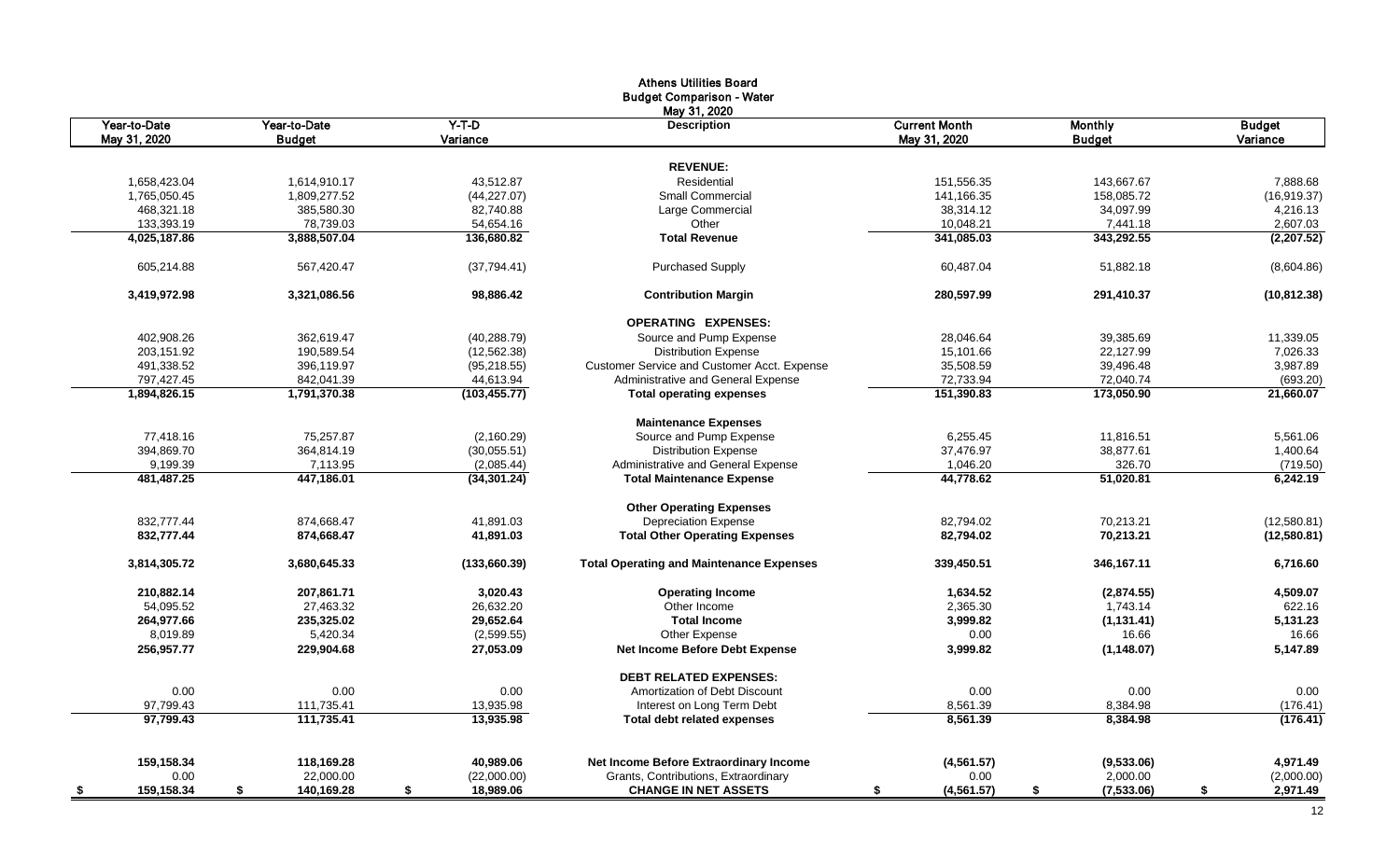# **Athens Utilities Board Water Division STATEMENTS OF CASH FLOWS May 31, 2020**

| May 31, 2020<br><b>Prior Year</b><br>May 31, 2020<br><b>Prior Year</b><br><b>CASH FLOWS FROM OPERATING ACTIVITIES:</b><br>159,158.34<br>257,260.03<br>(4, 561.57)<br>(3,247.42)<br>(98, 101.69)<br>Net Operating Income<br><b>Adjustments to Reconcile Operating Income</b><br>to Net Cash Provided by Operations<br>832,777.44<br>834,477.61<br>(1,700.17)<br>Depreciation<br>82,794.02<br>87,044.53<br><b>Changes in Assets and Liabilities:</b><br>106,391.98<br><b>Receivables</b><br>(11, 390.38)<br>8,120.43<br>98,271.55<br>(4,962.01)<br>Due from (to) Other Divisions<br>(566.90)<br>0.00<br>(566.90)<br>(566.90)<br>0.00<br>(5,704.10)<br>90,465.78<br>(96, 169.88)<br><b>Prepaid Expenses</b><br>9,138.34<br>8,880.46<br>15,400.02<br>129,701.24<br><b>Deferred Pension Outflows</b><br>0.00<br>0.00<br>(114, 301.22)<br>9,495.39<br>1,856.67<br>6,682.85<br>10,554.83<br>(1,059.44)<br><b>Materials and Supplies</b><br>(191, 335.90)<br>(4,006.44)<br>(187, 329.46)<br><b>Accounts Payable</b><br>15,264.84<br>21,690.23<br><b>Other Current Liabilities</b><br>1.605.75<br>2.904.27<br>(2,202.03)<br>19,047.99<br>(21, 250.02)<br>10,829.20<br>13,519.38<br><b>Net Pension Liability</b><br>13,598.72<br>11,546.46<br>(2,690.18)<br>0.00<br>0.00<br>0.00<br><b>Deferred Pension Inflows</b><br>0.00<br>0.00<br>23,635.24<br>8,440.00<br>6,997.71<br>2,842.16<br>15,195.24<br>Retirements and Salvage<br>(2,065.00)<br>(1,080.00)<br>(985.00)<br><b>Customer Deposits</b><br>(160.00)<br>150.00 |                    | <b>Month to Date</b> | <b>Month to Date</b> |                                           | Variance | Year-to-Date | Year-to-Date |  |
|--------------------------------------------------------------------------------------------------------------------------------------------------------------------------------------------------------------------------------------------------------------------------------------------------------------------------------------------------------------------------------------------------------------------------------------------------------------------------------------------------------------------------------------------------------------------------------------------------------------------------------------------------------------------------------------------------------------------------------------------------------------------------------------------------------------------------------------------------------------------------------------------------------------------------------------------------------------------------------------------------------------------------------------------------------------------------------------------------------------------------------------------------------------------------------------------------------------------------------------------------------------------------------------------------------------------------------------------------------------------------------------------------------------------------------------------------------------------------------------------------------------|--------------------|----------------------|----------------------|-------------------------------------------|----------|--------------|--------------|--|
|                                                                                                                                                                                                                                                                                                                                                                                                                                                                                                                                                                                                                                                                                                                                                                                                                                                                                                                                                                                                                                                                                                                                                                                                                                                                                                                                                                                                                                                                                                              |                    |                      |                      |                                           |          |              |              |  |
|                                                                                                                                                                                                                                                                                                                                                                                                                                                                                                                                                                                                                                                                                                                                                                                                                                                                                                                                                                                                                                                                                                                                                                                                                                                                                                                                                                                                                                                                                                              |                    |                      |                      |                                           |          |              |              |  |
|                                                                                                                                                                                                                                                                                                                                                                                                                                                                                                                                                                                                                                                                                                                                                                                                                                                                                                                                                                                                                                                                                                                                                                                                                                                                                                                                                                                                                                                                                                              | (1,314.15)         |                      |                      |                                           |          |              |              |  |
|                                                                                                                                                                                                                                                                                                                                                                                                                                                                                                                                                                                                                                                                                                                                                                                                                                                                                                                                                                                                                                                                                                                                                                                                                                                                                                                                                                                                                                                                                                              |                    |                      |                      |                                           |          |              |              |  |
|                                                                                                                                                                                                                                                                                                                                                                                                                                                                                                                                                                                                                                                                                                                                                                                                                                                                                                                                                                                                                                                                                                                                                                                                                                                                                                                                                                                                                                                                                                              |                    |                      |                      |                                           |          |              |              |  |
|                                                                                                                                                                                                                                                                                                                                                                                                                                                                                                                                                                                                                                                                                                                                                                                                                                                                                                                                                                                                                                                                                                                                                                                                                                                                                                                                                                                                                                                                                                              | (4,250.51)         |                      |                      |                                           |          |              |              |  |
|                                                                                                                                                                                                                                                                                                                                                                                                                                                                                                                                                                                                                                                                                                                                                                                                                                                                                                                                                                                                                                                                                                                                                                                                                                                                                                                                                                                                                                                                                                              |                    |                      |                      |                                           |          |              |              |  |
|                                                                                                                                                                                                                                                                                                                                                                                                                                                                                                                                                                                                                                                                                                                                                                                                                                                                                                                                                                                                                                                                                                                                                                                                                                                                                                                                                                                                                                                                                                              | (6,428.37)         |                      |                      |                                           |          |              |              |  |
|                                                                                                                                                                                                                                                                                                                                                                                                                                                                                                                                                                                                                                                                                                                                                                                                                                                                                                                                                                                                                                                                                                                                                                                                                                                                                                                                                                                                                                                                                                              | (566.90)           |                      |                      |                                           |          |              |              |  |
|                                                                                                                                                                                                                                                                                                                                                                                                                                                                                                                                                                                                                                                                                                                                                                                                                                                                                                                                                                                                                                                                                                                                                                                                                                                                                                                                                                                                                                                                                                              | (257.88)           |                      |                      |                                           |          |              |              |  |
|                                                                                                                                                                                                                                                                                                                                                                                                                                                                                                                                                                                                                                                                                                                                                                                                                                                                                                                                                                                                                                                                                                                                                                                                                                                                                                                                                                                                                                                                                                              | 0.00               |                      |                      |                                           |          |              |              |  |
|                                                                                                                                                                                                                                                                                                                                                                                                                                                                                                                                                                                                                                                                                                                                                                                                                                                                                                                                                                                                                                                                                                                                                                                                                                                                                                                                                                                                                                                                                                              | (4,826.18)         |                      |                      |                                           |          |              |              |  |
|                                                                                                                                                                                                                                                                                                                                                                                                                                                                                                                                                                                                                                                                                                                                                                                                                                                                                                                                                                                                                                                                                                                                                                                                                                                                                                                                                                                                                                                                                                              | (6,425.39)         |                      |                      |                                           |          |              |              |  |
|                                                                                                                                                                                                                                                                                                                                                                                                                                                                                                                                                                                                                                                                                                                                                                                                                                                                                                                                                                                                                                                                                                                                                                                                                                                                                                                                                                                                                                                                                                              | (1,298.52)         |                      |                      |                                           |          |              |              |  |
|                                                                                                                                                                                                                                                                                                                                                                                                                                                                                                                                                                                                                                                                                                                                                                                                                                                                                                                                                                                                                                                                                                                                                                                                                                                                                                                                                                                                                                                                                                              | 2,052.26           |                      |                      |                                           |          |              |              |  |
|                                                                                                                                                                                                                                                                                                                                                                                                                                                                                                                                                                                                                                                                                                                                                                                                                                                                                                                                                                                                                                                                                                                                                                                                                                                                                                                                                                                                                                                                                                              | 0.00               |                      |                      |                                           |          |              |              |  |
|                                                                                                                                                                                                                                                                                                                                                                                                                                                                                                                                                                                                                                                                                                                                                                                                                                                                                                                                                                                                                                                                                                                                                                                                                                                                                                                                                                                                                                                                                                              | 4,155.55           |                      |                      |                                           |          |              |              |  |
|                                                                                                                                                                                                                                                                                                                                                                                                                                                                                                                                                                                                                                                                                                                                                                                                                                                                                                                                                                                                                                                                                                                                                                                                                                                                                                                                                                                                                                                                                                              | (310.00)           |                      |                      |                                           |          |              |              |  |
| 955,813.68<br>1,350,291.29<br>(394, 477.61)<br>114,319.32<br>133,789.41                                                                                                                                                                                                                                                                                                                                                                                                                                                                                                                                                                                                                                                                                                                                                                                                                                                                                                                                                                                                                                                                                                                                                                                                                                                                                                                                                                                                                                      | (19, 470.09)       |                      |                      | <b>Net Cash from Operating Activities</b> |          |              |              |  |
| <b>CASH FLOWS FROM NONCAPITAL FINANCING ACTIVITIES:</b>                                                                                                                                                                                                                                                                                                                                                                                                                                                                                                                                                                                                                                                                                                                                                                                                                                                                                                                                                                                                                                                                                                                                                                                                                                                                                                                                                                                                                                                      |                    |                      |                      |                                           |          |              |              |  |
| 0.00<br>0.00<br>0.00<br>0.00<br>0.00<br>Changes in Bonds Payable                                                                                                                                                                                                                                                                                                                                                                                                                                                                                                                                                                                                                                                                                                                                                                                                                                                                                                                                                                                                                                                                                                                                                                                                                                                                                                                                                                                                                                             | 0.00               |                      |                      |                                           |          |              |              |  |
| (156, 172.71)<br>(170, 181.15)<br>(15,740.64)<br>(14, 225.48)<br>(14,008.44)<br>Changes in Notes Payable                                                                                                                                                                                                                                                                                                                                                                                                                                                                                                                                                                                                                                                                                                                                                                                                                                                                                                                                                                                                                                                                                                                                                                                                                                                                                                                                                                                                     | (1,515.16)         |                      |                      |                                           |          |              |              |  |
| (156, 172.71)<br><b>Net Cash from Financing Activities</b><br>(15,740.64)<br>(14, 225.48)<br>(170, 181.15)<br>(14,008.44)                                                                                                                                                                                                                                                                                                                                                                                                                                                                                                                                                                                                                                                                                                                                                                                                                                                                                                                                                                                                                                                                                                                                                                                                                                                                                                                                                                                    | (1,515.16)         |                      |                      |                                           |          |              |              |  |
| <b>CASH FLOW FROM CAPITAL AND INVESTING ACTIVITIES:</b>                                                                                                                                                                                                                                                                                                                                                                                                                                                                                                                                                                                                                                                                                                                                                                                                                                                                                                                                                                                                                                                                                                                                                                                                                                                                                                                                                                                                                                                      |                    |                      |                      |                                           |          |              |              |  |
| 0.00<br>0.00<br>0.00<br>0.00<br>0.00<br>Adjust Net Pension Obligation                                                                                                                                                                                                                                                                                                                                                                                                                                                                                                                                                                                                                                                                                                                                                                                                                                                                                                                                                                                                                                                                                                                                                                                                                                                                                                                                                                                                                                        | 0.00               |                      |                      |                                           |          |              |              |  |
| 0.00<br>0.00<br>0.00<br><b>Prior Period Adiustment</b><br>0.00<br>0.00                                                                                                                                                                                                                                                                                                                                                                                                                                                                                                                                                                                                                                                                                                                                                                                                                                                                                                                                                                                                                                                                                                                                                                                                                                                                                                                                                                                                                                       | 0.00               |                      |                      |                                           |          |              |              |  |
| 0.00<br>4.201.73<br>(4,201.73)<br>Grants, Contributions & Other Extraordinary<br>0.00<br>0.00                                                                                                                                                                                                                                                                                                                                                                                                                                                                                                                                                                                                                                                                                                                                                                                                                                                                                                                                                                                                                                                                                                                                                                                                                                                                                                                                                                                                                | 0.00               |                      |                      |                                           |          |              |              |  |
| (464, 598.59)<br><b>Water Utility Plant</b><br>(481,079.29)<br>(16, 480.70)<br>(50, 351.99)<br>(27, 524.93)                                                                                                                                                                                                                                                                                                                                                                                                                                                                                                                                                                                                                                                                                                                                                                                                                                                                                                                                                                                                                                                                                                                                                                                                                                                                                                                                                                                                  | (22, 827.06)       |                      |                      |                                           |          |              |              |  |
| <b>Net from Capital and Investing Activities</b><br>(460, 396.86)<br>(20, 682.43)<br>(50, 351.99)<br>(27, 524.93)<br>(481,079.29)                                                                                                                                                                                                                                                                                                                                                                                                                                                                                                                                                                                                                                                                                                                                                                                                                                                                                                                                                                                                                                                                                                                                                                                                                                                                                                                                                                            | (22, 827.06)       |                      |                      |                                           |          |              |              |  |
| 304,553.24<br>\$<br>733,721.72<br>\$<br>48,226.69<br>92,039.00<br>(429, 168.48)<br><b>Net Changes in Cash Position</b><br>S.<br>\$                                                                                                                                                                                                                                                                                                                                                                                                                                                                                                                                                                                                                                                                                                                                                                                                                                                                                                                                                                                                                                                                                                                                                                                                                                                                                                                                                                           | \$<br>(43, 812.31) |                      |                      |                                           |          |              |              |  |
|                                                                                                                                                                                                                                                                                                                                                                                                                                                                                                                                                                                                                                                                                                                                                                                                                                                                                                                                                                                                                                                                                                                                                                                                                                                                                                                                                                                                                                                                                                              |                    |                      |                      |                                           |          |              |              |  |
| 6,489,801.54<br>5,723,265.23<br>766,536.31<br>Cash at Beginning of Period<br>6,746,128.09<br>6,364,947.95                                                                                                                                                                                                                                                                                                                                                                                                                                                                                                                                                                                                                                                                                                                                                                                                                                                                                                                                                                                                                                                                                                                                                                                                                                                                                                                                                                                                    | 381,180.14         |                      |                      |                                           |          |              |              |  |
| Cash at End of Period<br>337,367.83<br>6,794,354.78<br>6,794,354.78<br>6,456,986.95<br>6,456,986.95                                                                                                                                                                                                                                                                                                                                                                                                                                                                                                                                                                                                                                                                                                                                                                                                                                                                                                                                                                                                                                                                                                                                                                                                                                                                                                                                                                                                          | 337,367.83         |                      |                      |                                           |          |              |              |  |
| 304,553.24<br>733,721.72<br>(429, 168.48)<br>48,226.69<br><b>Changes in Cash and Equivalents</b><br>92,039.00<br>\$<br>\$<br>\$<br>\$<br>S.                                                                                                                                                                                                                                                                                                                                                                                                                                                                                                                                                                                                                                                                                                                                                                                                                                                                                                                                                                                                                                                                                                                                                                                                                                                                                                                                                                  | \$<br>(43, 812.31) |                      |                      |                                           |          |              |              |  |

**Long-Term Debt** 4,209,739.96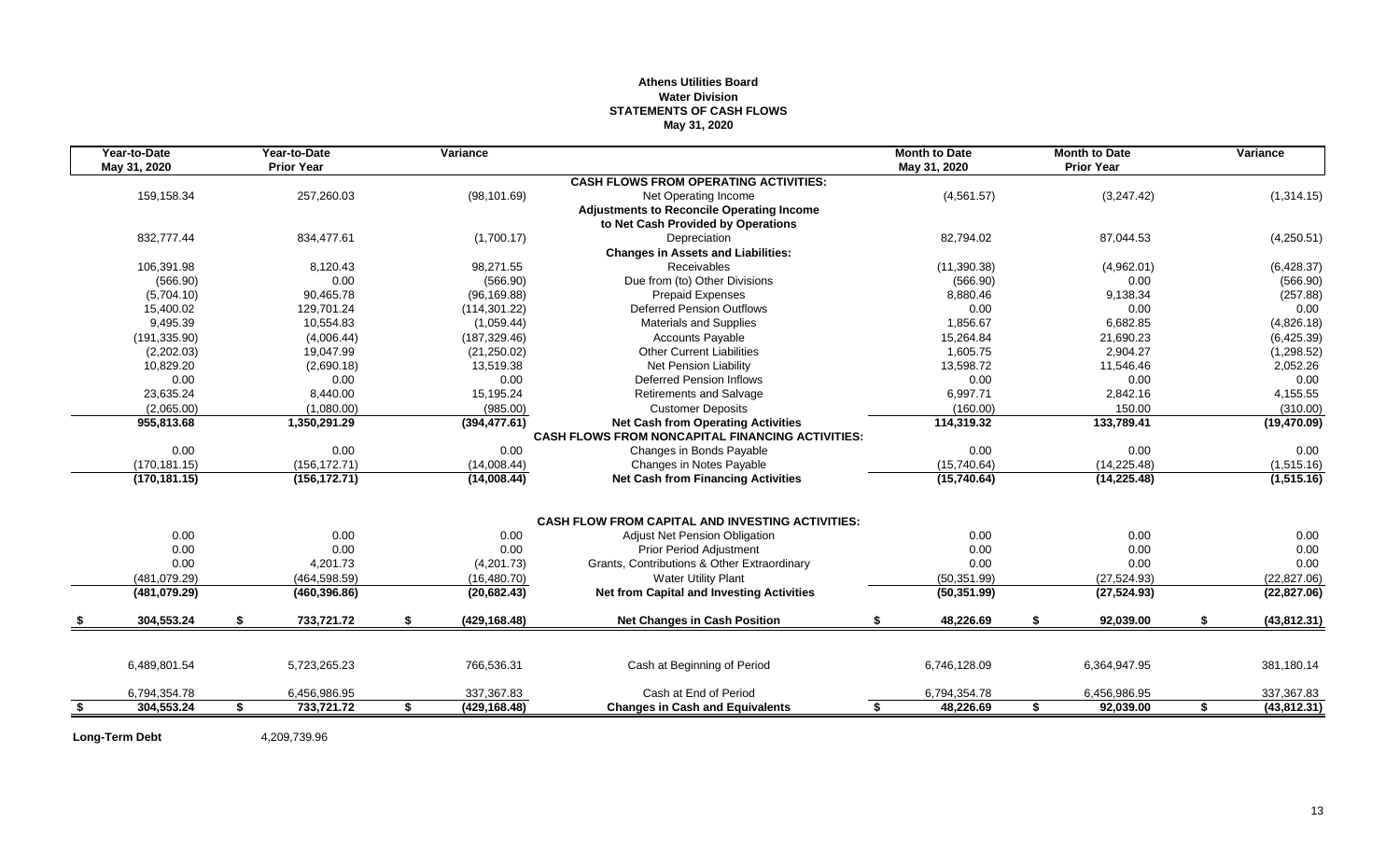# Athens Utilities Board Statistics Report May 31, 2020

| Water:                      |         |       |          |            |
|-----------------------------|---------|-------|----------|------------|
|                             | Current | Prior | %        | # Accounts |
| <b>INumber of services:</b> | Month   | Year  | Change   | Change     |
| Residential                 | 7,047   | 6,956 | 1.31%    | 91         |
| Small Commercial            | 1,247   | 1,243 | 0.32%    | 4          |
| Large Commercial            | 35      | 35    | $0.00\%$ | 0          |
|                             |         |       |          |            |
|                             | 8,329   | 8,234 | 1.15%    | 95         |

| Sales Volumes:   |              | <b>Current Month</b> |           |           |                   | Year-to-Date |  |  |  |
|------------------|--------------|----------------------|-----------|-----------|-------------------|--------------|--|--|--|
| Gallonsx100      | May 31, 2020 | <b>Prior Year</b>    | Change    | 5/31/2020 | <b>Prior Year</b> | Change       |  |  |  |
| Residential      | 270,269      | 252,769              | 6.92%     | 2,958,776 | 2,840,120         | 4.18%        |  |  |  |
| Small Commercial | 359,807      | 397,705              | $-9.53%$  | 4,514,097 | 4,319,626         | 4.50%        |  |  |  |
| Large Commercial | 97.430       | 108.227              | $-9.98\%$ | .209.129  | 1.161.451         | 4.11%        |  |  |  |
|                  | 727.506      | 758.701              | $-4.11%$  | 8.682.002 | 8.321.197         | 4.34%        |  |  |  |

| <b>Employment</b>  |              |                   |                   |
|--------------------|--------------|-------------------|-------------------|
|                    | May 31, 2020 | <b>Prior Year</b> | <b>Difference</b> |
| Employee Headcount | 14.00        | 14.00             | 0.00              |
| <b>IFTE</b>        | 14.4         | 15.05             | $-0.65$           |
| IY-T-D FTE         | 14.79        | 14.79             | 0.00              |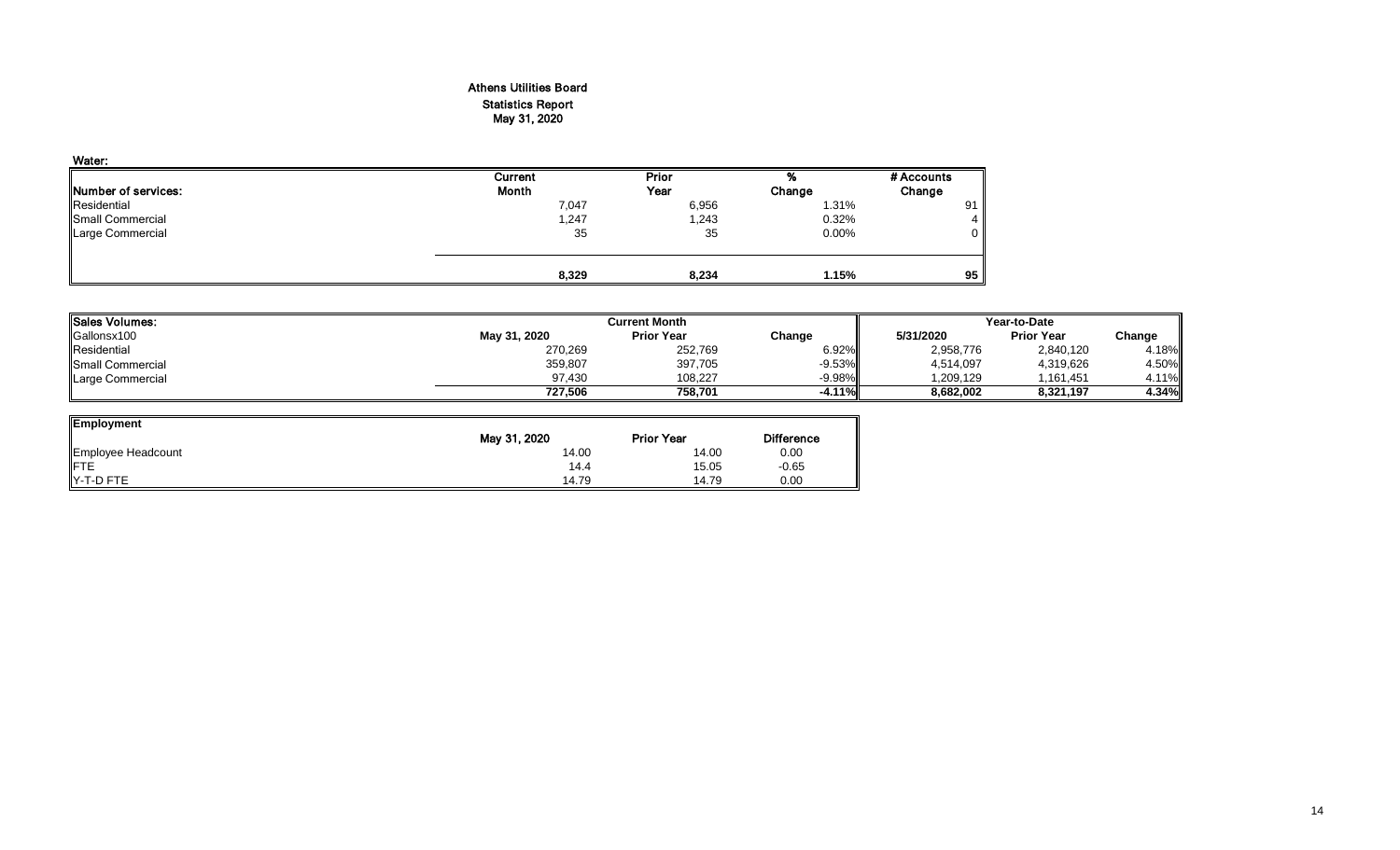|                                                 |                                         | <b>Water Division</b><br><b>Capital Budget</b> |                                                |                                                    |                                          |
|-------------------------------------------------|-----------------------------------------|------------------------------------------------|------------------------------------------------|----------------------------------------------------|------------------------------------------|
|                                                 |                                         | Month Ending as of May 31, 2020                |                                                |                                                    |                                          |
|                                                 | <b>Budget</b>                           | <b>Actual</b>                                  | Variance to date<br>Favorable<br>(Unfavorable) | <b>Estimated</b><br>% Project<br><b>Completion</b> | <b>Percent Budget</b><br><b>Expended</b> |
| <b>Planned Capital Improvements:</b>            |                                         |                                                |                                                |                                                    |                                          |
| Replace Truck 16 (2011 F450)                    | 80,000                                  |                                                | 80,000                                         |                                                    |                                          |
| Replace Truck 18 (2011 F250)                    | 40,000                                  |                                                | 40,000                                         |                                                    |                                          |
| TDOT Highway 30 Project                         | 30,000                                  | 14,453                                         | 15,547                                         |                                                    | 100.00%                                  |
| Congress Pkwy - Phase 1 (Dennis to Decatur Pk)  | 300,000                                 |                                                | 300,000                                        |                                                    |                                          |
| Replace safety rails around WTP                 | 55,000                                  | 754                                            | 54,246                                         |                                                    | 1.37%                                    |
| Flash Mixers, Baffling, SCADA at WTP            | 100,000                                 |                                                | 100,000                                        |                                                    |                                          |
| <b>SAN Server</b>                               | 15,000                                  | 20,062                                         | (5,062)                                        |                                                    | 133.74%                                  |
| Water Plant Building Maint and Lab Equipment    | 50,000                                  | 35,103                                         | 14,897                                         |                                                    | 70.21%                                   |
| Meter Change Out (Large, Small and Testing)     | 30,000                                  | 27,070                                         | 2,930                                          |                                                    | 90.23% Continuous                        |
| Reservoir and Pump Maintenance (clearwell)      | 50,000                                  | 74,770                                         | (24, 770)                                      |                                                    | 149.54% Continuous                       |
| <b>Water Line Extensions</b>                    | 300,000                                 | 15,415                                         | 284,585                                        |                                                    | 5.14% Continuous                         |
| Distribution Rehabilitation                     | 100,000                                 | 62,909                                         | 37,091                                         |                                                    | 62.91% Continuous                        |
| Field and Safety Equipment                      | 25,000                                  | 27,957                                         | (2,957)                                        |                                                    | 111.83% Continuous                       |
| <b>Water Services</b>                           | 125,000                                 | 142,983                                        | (17,983)                                       |                                                    | 114.39% Continuous                       |
| Technology (SCADA, Computers)                   | 30,000                                  | 22,548                                         | 7,452                                          |                                                    | 75.16% Continuous                        |
| IT Core (Servers, mainframe, etc.)              | 20,000                                  | 561                                            | 19,439                                         |                                                    | 2.81% Continuous                         |
| <b>Total Planned Capital Improvements:</b>      | \$<br>$1,350,000$ \$                    | 444,584 \$                                     | 905,416                                        |                                                    |                                          |
| <b>Other Assets:</b>                            |                                         |                                                |                                                |                                                    |                                          |
| Water Project #8 (CR 707) (FY 2019 Budget Item) | 40,000                                  | 41,708                                         | (1,708)                                        |                                                    | 100.00%                                  |
| Other                                           |                                         | 4,773                                          | (4, 773)                                       |                                                    |                                          |
| <b>Total Other Assets:</b>                      | 40,000                                  | 46,480                                         | (6,480)                                        |                                                    |                                          |
| Totals:                                         | 1,390,000 \$                            | 491,065 \$                                     | 898,935                                        |                                                    |                                          |
|                                                 | Percentage of Budget Spent Year-to-date |                                                | 35.33%                                         | <b>Fiscal Year</b>                                 | 91.67%                                   |

**Athens Utilities Board**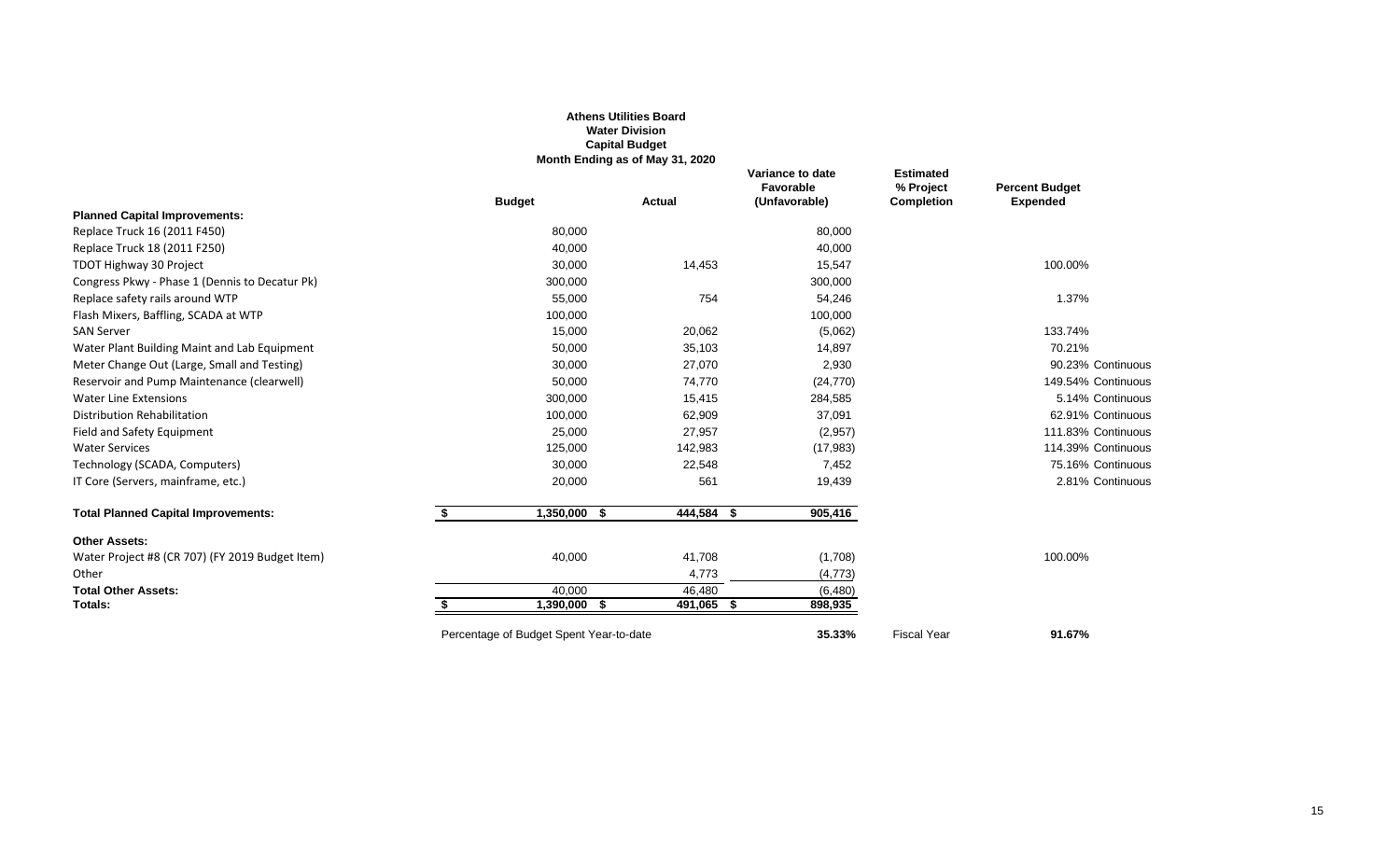#### **ATHENS UTILITIES BOARD GAS DIVISION BALANCE SHEET May 31, 2020**

|      | <b>Current Period</b> | <b>Prior Year</b>   |    | Change from       |                                                |    | <b>Current Period</b> | Prior               | Change<br>from prior |
|------|-----------------------|---------------------|----|-------------------|------------------------------------------------|----|-----------------------|---------------------|----------------------|
|      | May 31, 2020          |                     |    | <b>Prior Year</b> |                                                |    | May 31, 2020          | <b>Month</b>        | <b>Month</b>         |
|      |                       |                     |    |                   | Assets:                                        |    |                       |                     |                      |
|      | 6,280,450.25          | 5,950,124.77        |    | 330,325.48        | Cash and Cash Equivalents                      |    | 6,280,450.25          | 6,247,569.82        | 32,880.43            |
|      | 304.419.17            | 394.813.40          |    | (90, 394.23)      | <b>Receivables</b>                             |    | 304.419.17            | 374.186.28          | (69, 767.11)         |
|      | 181,975.96            | 157,476.37          |    | 24,499.59         | Prepaid Expenses                               |    | 181,975.96            | 157,370.99          | 24,604.97            |
|      | 0.00                  | 0.00                |    | 0.00              | Gas Unit Loans                                 |    | 0.00                  | 0.00                | 0.00                 |
|      | 123,138.39            | 121,996.00          |    | 1,142.39          | Materials and Supplies Inventory               |    | 123,138.39            | 128,643.17          | (5,504.78)           |
|      | 6,889,983.77          | 6,624,410.54        |    | 265,573.23        | <b>Total Current Assets</b>                    |    | 6,889,983.77          | 6,907,770.26        | (17, 786.49)         |
|      | 24,125,921.75         | 23,750,830.55       |    | 375,091.20        | Gas Utility Plant, at Cost                     |    | 24,125,921.75         | 24,085,954.98       | 39,966.77            |
|      | (9,823,837.82)        | (9,268,625.10)      |    | (555, 212.72)     | Less: Accumulated Depreciation                 |    | (9,823,837.82)        | (9,756,777.51)      | (67,060.31)          |
|      | 14,302,083.93         | 14,482,205.45       |    | (180, 121.52)     | <b>Net Gas Utility Plant</b>                   |    | 14,302,083.93         | 14,329,177.47       | (27,093.54)          |
|      | 325,187.59            | 189,206.10          |    | 135,981.49        | <b>Deferred Pension Outflows</b>               |    | 325,187.59            | 325,187.59          | 0.00                 |
| - \$ | 21,517,255.29         | \$<br>21,295,822.09 | \$ | 221,433.20        | <b>Total Assets</b>                            | \$ | 21,517,255.29         | \$<br>21,562,135.32 | \$<br>(44, 880.03)   |
|      |                       |                     |    |                   |                                                |    |                       |                     |                      |
|      |                       |                     |    |                   | <b>Liabilities and Retained Earnings:</b>      |    |                       |                     |                      |
|      | 0.00                  | 0.00                |    | 0.00              | Short Term Notes Payable                       |    | 0.00                  | 0.00                | 0.00                 |
|      | 190,125.15            | 271.247.79          |    | (81, 122.64)      | <b>Accounts Payable</b>                        |    | 190,125.15            | 201,175.58          | (11,050.43)          |
|      | 91,805.00             | 97,130.00           |    | (5,325.00)        | <b>Customer Deposits</b>                       |    | 91,805.00             | 93,650.00           | (1,845.00)           |
|      | 68,459.56             | 79,790.12           |    | (11,330.56)       | <b>Accrued Liabilities</b>                     |    | 68,459.56             | 67,142.65           | 1,316.91             |
|      | 350,389.71            | 448,167.91          |    | (97, 778.20)      | <b>Total Current Liabilities</b>               |    | 350,389.71            | 361,968.23          | (11, 578.52)         |
|      | 470.172.12            | 388,549.57          |    | 81,622.55         | <b>Net Pension Liability</b>                   |    | 470,172.12            | 461,105.98          | 9,066.14             |
|      | 34,666.96             | 43,761.34           |    | (9,094.38)        | <b>Deferred Pension Inflows</b>                |    | 34,666.96             | 34,666.96           | 0.00                 |
|      | 20,662,026.50         | 20,415,343.27       |    | 246,683.23        | <b>Net Position</b>                            |    | 20,662,026.50         | 20,704,394.15       | (42, 367.65)         |
|      | 21,517,255.29         | 21,295,822.09       | S  | 221,433.20        | <b>Total Liabilities and Retained Earnings</b> | £. | 21,517,255.29         | 21,562,135.32       | (44, 880.03)         |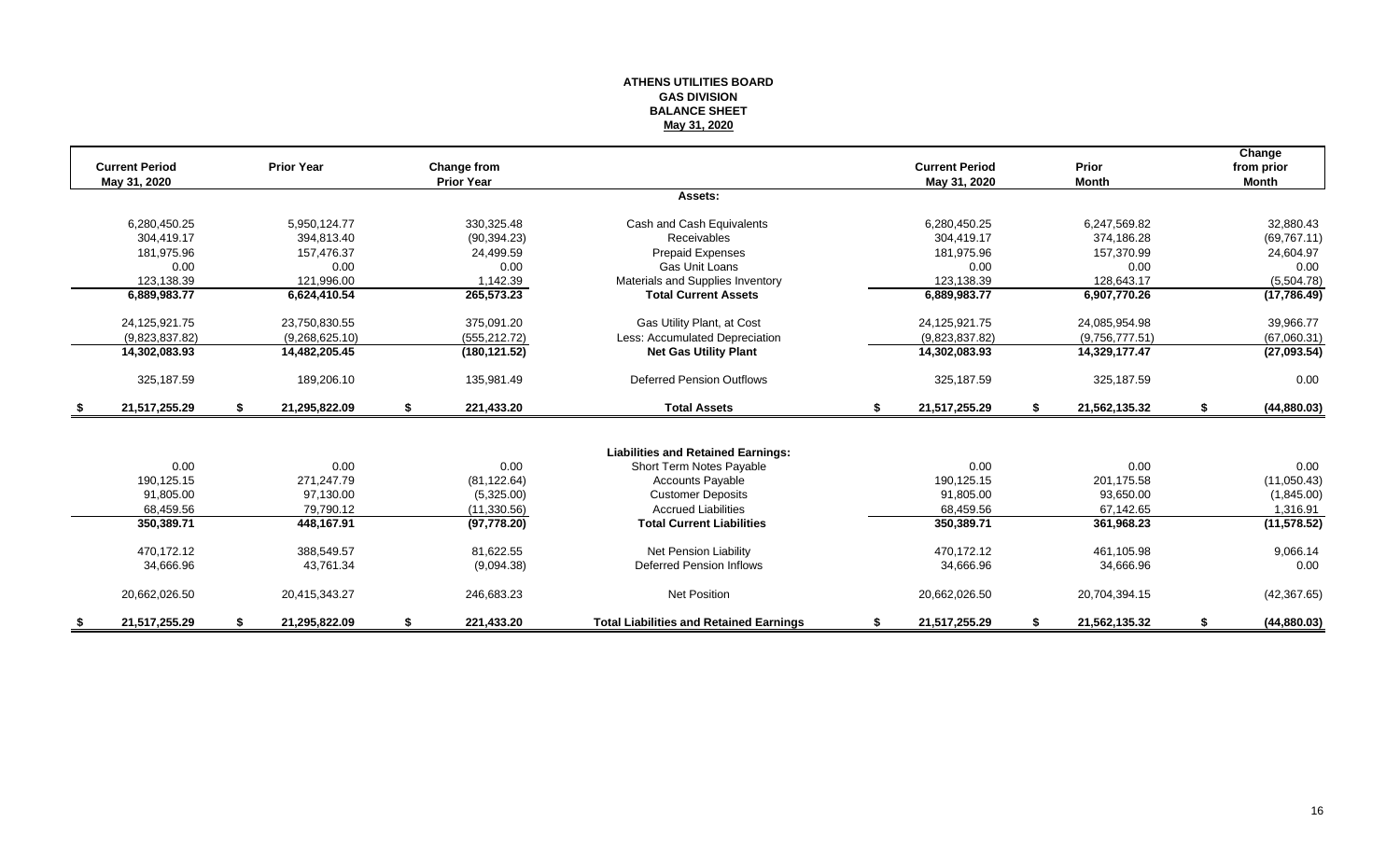# Athens Utilities Board Profit and Loss Statement - Gas May 31, 2020

|              |                   | Variance      |                                           | Current      | Current           | Variance      |
|--------------|-------------------|---------------|-------------------------------------------|--------------|-------------------|---------------|
| Year-to-Date | Year-to-Date      | Favorable     |                                           | Month        | Month             | Favorable     |
| May 31, 2020 | <b>Prior Year</b> | (Unfavorable) |                                           | May 31, 2020 | <b>Prior Year</b> | (Unfavorable) |
|              |                   |               | <b>REVENUE:</b>                           |              |                   |               |
| 2,207,737.18 | 2,496,895.70      | (289, 158.52) | Residential                               | 142,824.06   | 109,900.90        | 32,923.16     |
| 1,524,940.36 | 1,739,517.38      | (214, 577.02) | <b>Small Commercial</b>                   | 74,842.85    | 90,841.26         | (15,998.41)   |
| 763,378.92   | 748,731.64        | 14,647.28     | Large Commercial                          | 36,399.60    | 53,847.47         | (17, 447.87)  |
| 1,041,260.47 | 1,181,975.88      | (140, 715.41) | Interruptible                             | 54,653.57    | 93,779.17         | (39, 125.60)  |
| 9,118.03     | 15,311.04         | (6, 193.01)   | <b>CNG</b>                                | 406.21       | 2,399.59          | (1,993.38)    |
| 63,119.36    | 58,277.96         | 4,841.40      | Fees and Other Gas Revenues               | 3,965.92     | 4,313.09          | (347.17)      |
| 5,609,554.32 | 6,240,709.60      | (631, 155.28) | <b>Total Revenue</b>                      | 313,092.21   | 355,081.48        | (41,989.27)   |
| 2,858,610.36 | 3,680,236.39      | 821,626.03    | Purchased supply                          | 145,901.35   | 180,909.48        | 35,008.13     |
| 2,750,943.96 | 2,560,473.21      | 190.470.75    | <b>Contribution Margin</b>                | 167,190.86   | 174,172.00        | (6,981.14)    |
|              |                   |               | <b>OPERATING EXPENSES:</b>                |              |                   |               |
| 366,488.24   | 364,369.24        | (2, 119.00)   | <b>Distribution Expense</b>               | 25,670.29    | 25,454.08         | (216.21)      |
| 361,029.66   | 299.411.47        | (61, 618.19)  | Customer Service and Customer Acct. Exp.  | 32,619.69    | 25,280.20         | (7, 339.49)   |
| 610,904.46   | 600,302.95        | (10,601.51)   | Administrative and General Expense        | 57,895.01    | 75,355.51         | 17,460.50     |
| 1,338,422.36 | 1,264,083.66      | (74, 338.70)  | <b>Total operating expenses</b>           | 116,184.99   | 126,089.79        | 9,904.80      |
|              |                   |               | <b>Maintenance Expense</b>                |              |                   |               |
| 240,202.38   | 195,704.95        | (44, 497.43)  | <b>Distribution Expense</b>               | 20,149.67    | 17,069.97         | (3,079.70)    |
| 14,620.28    | 11,181.85         | (3,438.43)    | Administrative and General Expense        | 2,211.60     | 1,005.24          | (1, 206.36)   |
| 254,822.66   | 206,886.80        | (47, 935.86)  | <b>Total Maintenance Expense</b>          | 22,361.27    | 18,075.21         | (4,286.06)    |
|              |                   |               | <b>Other Operating Expenses</b>           |              |                   |               |
| 590,539.79   | 576,181.31        | (14, 358.48)  | Depreciation                              | 54,701.56    | 53,296.07         | (1,405.49)    |
| 215.751.25   | 220.017.33        | 4.266.08      | <b>Tax Equivalents</b>                    | 18,945.42    | 19.981.91         | 1.036.49      |
| 806,291.04   | 796,198.64        | (10,092.40)   | <b>Total Other Operating Expenses</b>     | 73,646.98    | 73,277.98         | (369.00)      |
| 5,258,146.42 | 5,947,405.49      | 689,259.07    | <b>Operating and Maintenance Expenses</b> | 358,094.59   | 398,352.46        | 40,257.87     |
| 351,407.90   | 293,304.11        | 58,103.79     | <b>Operating Income</b>                   | (45,002.38)  | (43, 270.98)      | (1,731.40)    |
| 52,461.40    | 48,450.39         | 4,011.01      | Other Income                              | 2,651.71     | 3,924.03          | (1, 272.32)   |
| 403,869.30   | 341,754.50        | 62,114.80     | <b>Total Income</b>                       | (42,350.67)  | (39, 346.95)      | (3,003.72)    |
| 25,399.73    | 10,985.43         | (14, 414, 30) | Miscellaneous Income Deductions           | 16.98        | 190.57            | 173.59        |
| 378,469.57   | 330,769.07        | 47,700.50     | <b>Net Income Before Extraordinary</b>    | (42, 367.65) | (39, 537.52)      | (2,830.13)    |
| 0.00         | 0.00              | 0.00          | Grants, Contributions, Extraordinary      | 0.00         | 0.00              | 0.00          |
| 378,469.57   | 330,769.07        | 47,700.50     | <b>Change in Net Assets</b>               | (42, 367.65) | (39, 537.52)      | (2,830.13)    |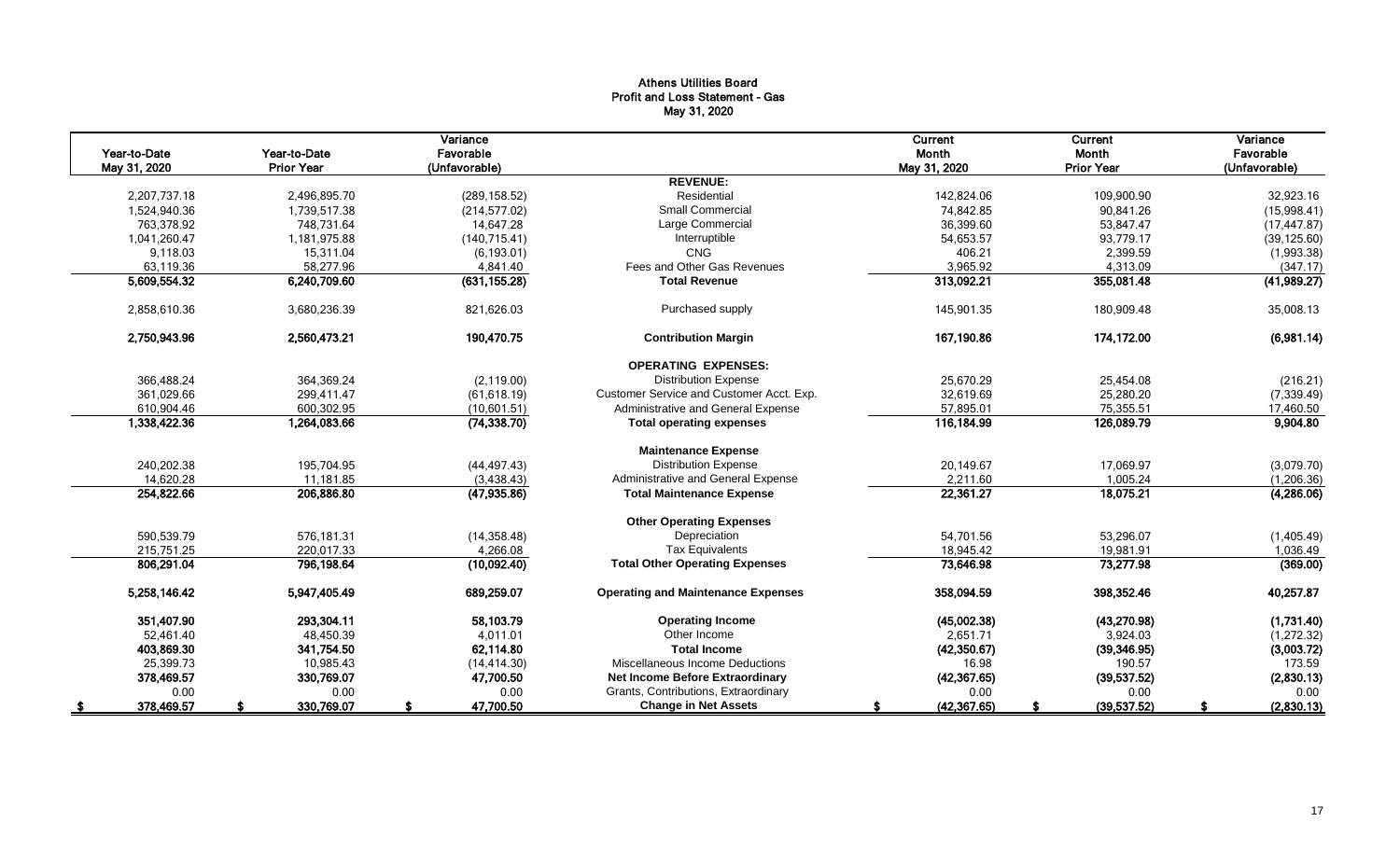# Athens Utilities Board Budget Comparison - Gas May 31, 2020

| Year-to-Date | Year-to-Date     | $Y-T-D$          | <b>Description</b>                        | <b>Current Month</b> | <b>Monthly</b>     | <b>Budget</b>   |
|--------------|------------------|------------------|-------------------------------------------|----------------------|--------------------|-----------------|
| May 31, 2020 | <b>Budget</b>    | Variance         |                                           | May 31, 2020         | <b>Budget</b>      | Variance        |
|              |                  |                  | <b>REVENUE:</b>                           |                      |                    |                 |
| 2.207.737.18 | 2,430,955.87     | (223, 218.69)    | Residential                               | 142,824.06           | 115,081.29         | 27,742.77       |
| 1,524,940.36 | 1,641,566.23     | (116, 625.87)    | <b>Small Commercial</b>                   | 74,842.85            | 77,314.36          | (2,471.51)      |
| 763.378.92   | 754.635.20       | 8.743.72         | Large Commercial                          | 36.399.60            | 49,175.90          | (12,776.30)     |
| 1,041,260.47 | 1,117,293.22     | (76,032.75)      | Interruptible                             | 54,653.57            | 91,227.46          | (36, 573.89)    |
| 9.118.03     | 11,916.67        | (2,798.64)       | <b>CNG</b>                                | 406.21               | 1,083.33           | (677.12)        |
| 63,119.36    | 63,289.06        | (169.70)         | Fees and Other Gas Revenues               | 3,965.92             | 4,378.29           | (412.37)        |
| 5,609,554.32 | 6,019,656.24     | (410, 101.92)    | <b>Total Revenue</b>                      | 313,092.21           | 338,260.63         | (25, 168.42)    |
| 2,858,610.36 | 3,612,799.44     | 754,189.08       | Purchased supply                          | 145,901.35           | 198,391.47         | 52,490.12       |
| 2,750,943.96 | 2,406,856.80     | 344,087.16       | <b>Contribution Margin</b>                | 167,190.86           | 139,869.15         | 27,321.71       |
|              |                  |                  | <b>OPERATING EXPENSES:</b>                |                      |                    |                 |
| 366,488.24   | 325,374.81       | (41, 113.43)     | <b>Distribution Expense</b>               | 25,670.29            | 30,233.04          | 4,562.75        |
| 361,029.66   | 295,794.07       | (65, 235.59)     | Cust. Service and Cust. Acct. Expense     | 32,619.69            | 27,697.82          | (4,921.87)      |
| 610,904.46   | 688,829.64       | 77,925.18        | Administrative and General Expense        | 57,895.01            | 60,442.76          | 2,547.75        |
| 1,338,422.36 | 1,309,998.52     | (28, 423.84)     | <b>Total operating expenses</b>           | 116,184.99           | 118,373.61         | 2,188.62        |
|              |                  |                  | <b>Maintenance Expense</b>                |                      |                    |                 |
| 240,202.38   | 194,583.25       | (45, 619.13)     | <b>Distribution Expense</b>               | 20,149.67            | 20,188.31          | 38.64           |
| 14,620.28    | 11,295.73        | (3,324.55)       | Administrative and General Expense        | 2,211.60             | 520.37             | (1,691.23)      |
| 254,822.66   | 205,878.98       | (48, 943.68)     | <b>Total Maintenance Expense</b>          | 22,361.27            | 20,708.69          | (1,652.58)      |
|              |                  |                  | <b>Other Operating Expenses</b>           |                      |                    |                 |
| 590,539.79   | 538,057.53       | (52, 482.26)     | Depreciation                              | 54,701.56            | 48,052.84          | (6,648.72)      |
| 215.751.25   | 229,274.58       | 13,523.33        | <b>Tax Equivalents</b>                    | 18.945.42            | 20,714.54          | 1,769.12        |
| 806,291.04   | 767,332.11       | (38,958.93)      | <b>Total Other Operating Expenses</b>     | 73,646.98            | 68,767.38          | (4,879.60)      |
| 5,258,146.42 | 5,896,009.05     | 637,862.63       | <b>Operating and Maintenance Expenses</b> | 358,094.59           | 406,241.15         | 48,146.56       |
| 351,407.90   | 123,647.19       | 227,760.71       | <b>Operating Income</b>                   | (45,002.38)          | (67,980.53)        | 22,978.15       |
| 52.461.40    | 22,611.84        | 29.849.56        | Other Income                              | 2,651.71             | (77.42)            | 2,729.13        |
| 403,869.30   | 146,259.03       | 257,610.27       | <b>Total Income</b>                       | (42,350.67)          | (68,057.95)        | 25,707.28       |
| 25,399.73    | 17,595.58        | (7,804.15)       | Miscellaneous Income Deductions           | 16.98                | 543.74             | 526.76          |
| 378,469.57   | 128,663.45       | 249,806.12       | <b>Net Before Extraordinary</b>           | (42, 367.65)         | (68, 601.68)       | 26,234.03       |
| 0.00         | 0.00             | 0.00             | Grants, Contributions, Extraordinary      | 0.00                 | 0.00               | 0.00            |
| 378,469.57   | \$<br>128,663.45 | \$<br>249,806.12 | <b>Change in Net Assets</b>               | (42, 367.65)<br>\$   | (68, 601.68)<br>\$ | 26,234.03<br>\$ |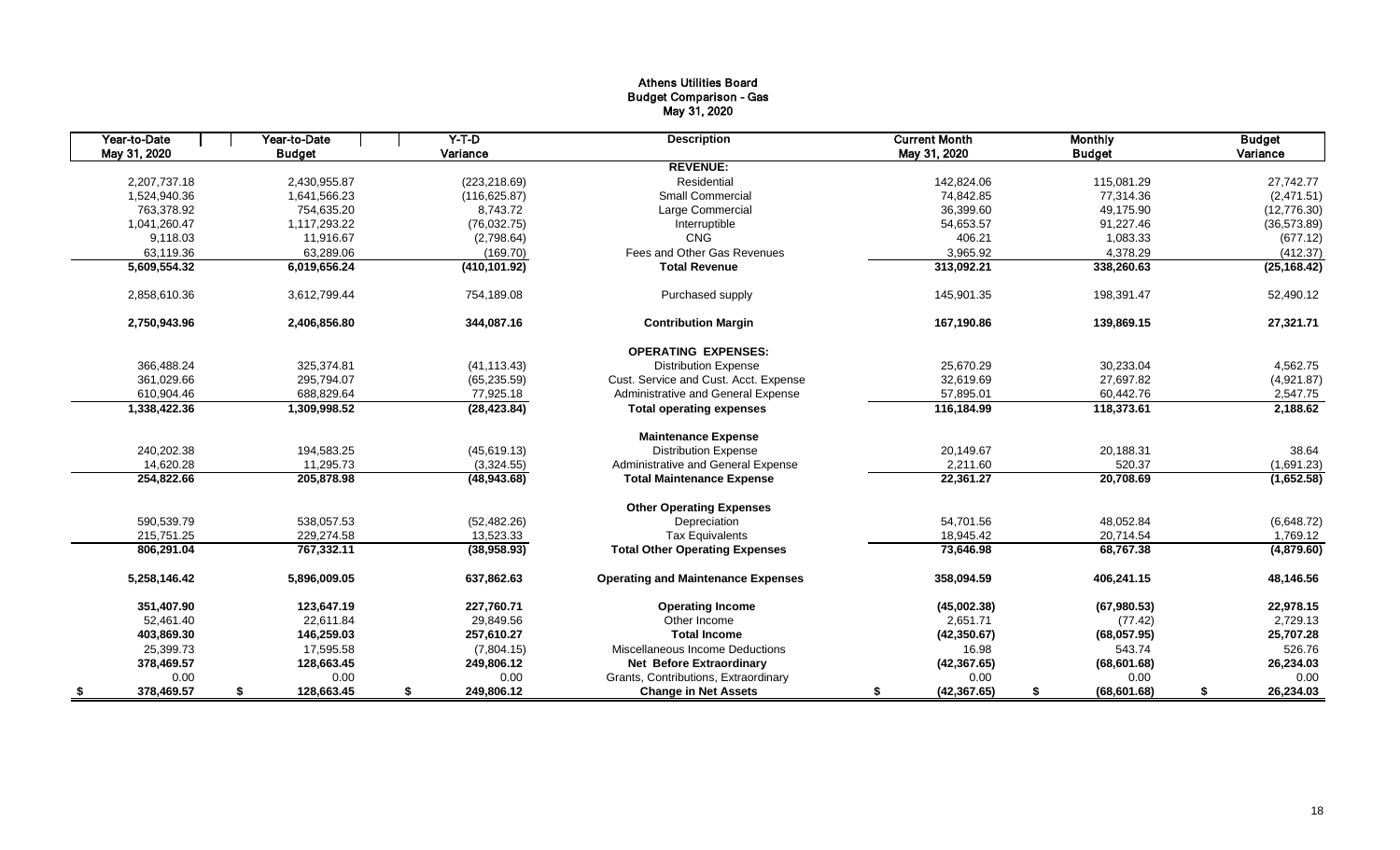## **Athens Utilities Board Gas Division STATEMENTS OF CASH FLOWS May 31, 2020**

| Year-to-Date<br>May 31, 2020 |     | Year-to-Date<br><b>Prior Year</b> |    | Variance      |                                                              | <b>Month to Date</b><br>May 31, 2020 |     | <b>Month to Date</b><br><b>Prior Year</b> | Variance           |
|------------------------------|-----|-----------------------------------|----|---------------|--------------------------------------------------------------|--------------------------------------|-----|-------------------------------------------|--------------------|
|                              |     |                                   |    |               | <b>CASH FLOWS FROM OPERATING ACTIVITIES:</b>                 |                                      |     |                                           |                    |
| 378,469.57                   |     | 330,769.07                        |    | 47,700.50     | Net Operating Income                                         | (42, 367.65)                         |     | (39, 537.52)                              | (2,830.13)         |
|                              |     |                                   |    |               | <b>Adjustments to Reconcile Operating Income</b>             |                                      |     |                                           |                    |
|                              |     |                                   |    |               | to Net Cash Provided by Operations:                          |                                      |     |                                           |                    |
| 590,539.79                   |     | 576.181.31                        |    | 14,358.48     | Depreciation                                                 | 54,701.56                            |     | 53,296.07                                 | 1,405.49           |
|                              |     |                                   |    |               | <b>Changes in Assets and Liabilities:</b>                    |                                      |     |                                           |                    |
| (2,453.16)                   |     | (99, 716.54)                      |    | 97,263.38     | Receivables                                                  | 69.767.11                            |     | 169,613.56                                | (99, 846.45)       |
| 0.00                         |     | 0.00                              |    | 0.00          | Due from (to) Other Divisions                                | 0.00                                 |     | 0.00                                      | 0.00               |
| 25,977.76                    |     | 221,426.50                        |    | (195, 448.74) | <b>Prepaid Expenses</b>                                      | (24,604.97)                          |     | (54, 629.71)                              | 30,024.74          |
| (9,607.65)                   |     | 86,470.66                         |    | (96,078.31)   | <b>Deferred Pension Outflows</b>                             | 0.00                                 |     | 0.00                                      | 0.00               |
| (2,982.11)                   |     | 550.18                            |    | (3,532.29)    | <b>Materials and Supplies</b>                                | 5,504.78                             |     | (3,670.79)                                | 9,175.57           |
| (129, 170.03)                |     | 28,007.52                         |    | (157, 177.55) | <b>Accounts Payable</b>                                      | (11,050.43)                          |     | (11, 158.96)                              | 108.53             |
| (9,299.86)                   |     | 9,091.23                          |    | (18, 391.09)  | <b>Other Current Liabilities</b>                             | 1,316.91                             |     | (80.96)                                   | 1,397.87           |
| (4,830.00)                   |     | (21, 265.00)                      |    | 16,435.00     | <b>Customer Deposits</b>                                     | (1,845.00)                           |     | (4,630.00)                                | 2,785.00           |
| 5,403.73                     |     | (6,787.43)                        |    | 12,191.16     | <b>Net Pension Liabilities</b>                               | 9,066.14                             |     | 7,243.93                                  | 1,822.21           |
| 0.00                         |     | 0.00                              |    | 0.00          | <b>Deferred Pension Inflows</b>                              | 0.00                                 |     | 0.00                                      | 0.00               |
| 66,247.71                    |     | 57,267.30                         |    | 8,980.41      | Retirements and Salvage                                      | 12,358.75                            |     | 6,241.03                                  | 6,117.72           |
| 0.00                         |     | 0.00                              |    | 0.00          | Gas Unit Loans                                               | 0.00                                 |     | 0.00                                      | 0.00               |
| 908,295.75                   |     | 1,181,994.80                      |    | (273, 699.05) | <b>Net Cash from Operating Activities</b>                    | 72,847.20                            |     | 122,686.65                                | (49, 839.45)       |
|                              |     |                                   |    |               |                                                              |                                      |     |                                           |                    |
|                              |     |                                   |    |               | <b>CASH FROM CAPITAL AND INVESTING ACTIVITIES:</b>           |                                      |     |                                           |                    |
| 0.00                         |     | 0.00                              |    | 0.00          | Adjust Net Pension Obligation                                | 0.00                                 |     | 0.00                                      | 0.00               |
| 0.00                         |     | 0.00                              |    | 0.00          | <b>Prior Period Adjustment</b>                               | 0.00                                 |     | 0.00                                      | 0.00               |
| 0.00                         |     | 0.00                              |    | 0.00          | Grants, Contributions & Other Extraordinary Income (Expense) | 0.00                                 |     | 0.00                                      | 0.00               |
| (531, 511.26)                |     | (371, 206.57)                     |    | (160, 304.69) | Changes in Gas Utility Plant                                 | (39,966.77)                          |     | (25,618.48)                               | (14, 348.29)       |
| (531, 511.26)                |     | (371, 206.57)                     |    | (160, 304.69) | Net Cash from Capital and Related Investing Activities       | (39,966.77)                          |     | (25, 618.48)                              | (14, 348.29)       |
|                              |     |                                   |    |               | <b>Cash from Financing Activities</b>                        |                                      |     |                                           |                    |
| 0.00                         |     | 0.00                              |    | 0.00          | Short Term Notes Payable                                     | 0.00                                 |     | 0.00                                      | 0.00               |
| 376,784.49                   | -S. | 810,788.23                        | S. | (434,003.74)  | <b>Net Changes in Cash Position</b>                          | 32,880.43<br>\$                      | -\$ | 97,068.17                                 | \$<br>(64, 187.74) |
| 5,903,665.76                 |     | 5,139,336.54                      |    | 764,329.22    | Cash at Beginning of Period                                  | 6,247,569.82                         |     | 5,853,056.60                              | 394,513.22         |
|                              |     |                                   |    |               |                                                              |                                      |     |                                           |                    |
| 6,280,450.25                 |     | 5,950,124.77                      |    | 330,325.48    | Cash at End of Period                                        | 6,280,450.25                         |     | 5,950,124.77                              | 330,325.48         |
| 376,784.49                   | \$  | 810,788.23                        | \$ | (434,003.74)  | <b>Changes in Cash and Equivalents</b>                       | 32,880.43<br>\$                      | \$  | 97,068.17                                 | \$<br>(64, 187.74) |
|                              |     |                                   |    |               |                                                              |                                      |     |                                           |                    |

Long-Term Debt \$0.00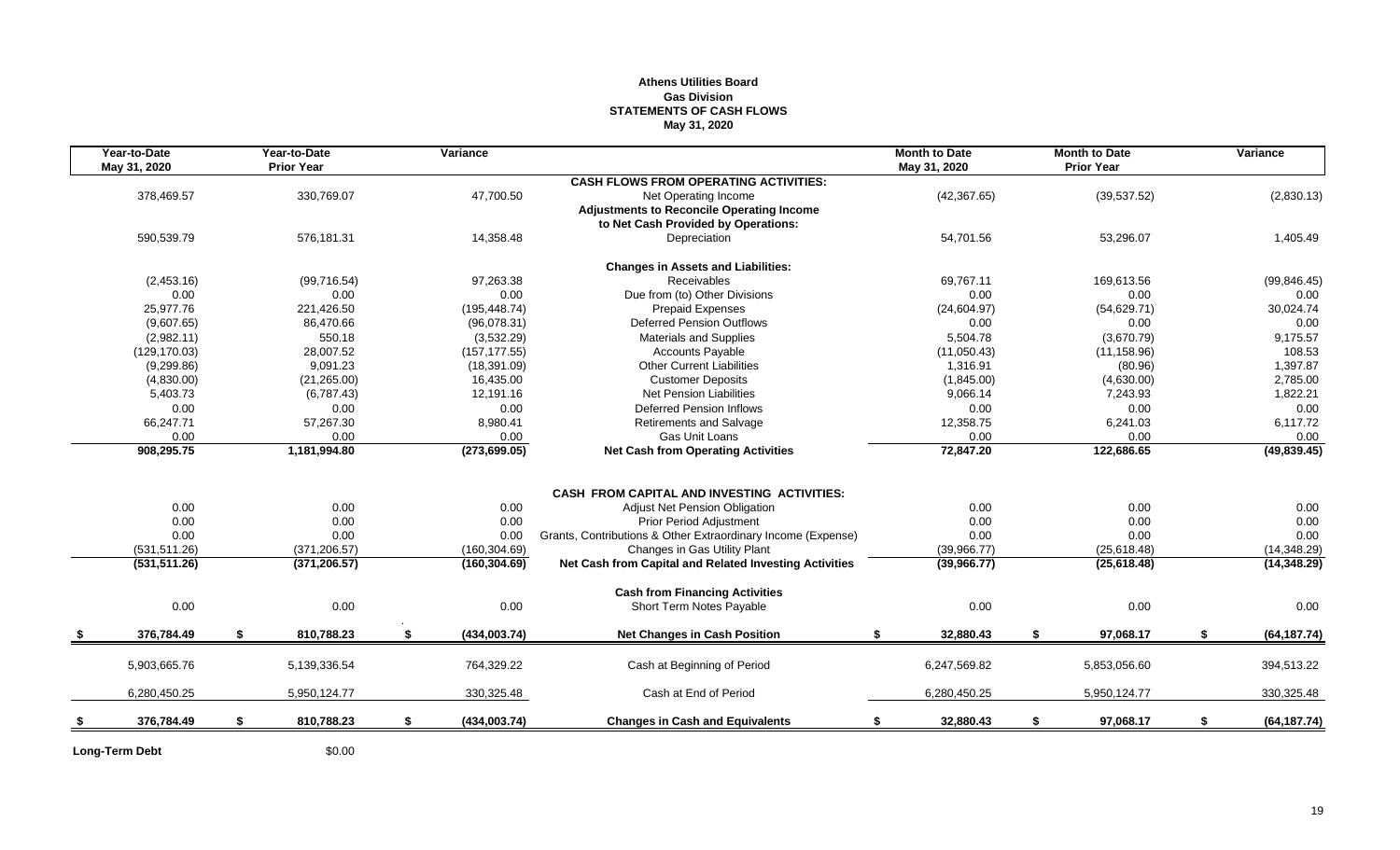#### Athens Utilities Board Statistics Report May 31, 2020

| Gas:                       |         |              |        |            |
|----------------------------|---------|--------------|--------|------------|
|                            | Current | <b>Prior</b> |        | # Accounts |
| <b>Number of services:</b> | Month   | Year         | Change | Change     |
| Residential                | 5,485   | 5,434        | 0.94%  | 51         |
| Small Commercial           | 938     | 936          | 0.21%  |            |
| Large Commercial           | 10      | 10           | 0.00%  |            |
| Interruptible              | 6       |              | 0.00%  |            |
| <b>CNG</b>                 |         |              | 0.00%  |            |
| Total Services             | 6,440   | 6,387        | 0.83%  | 53         |

| Sales Volumes:   |           | <b>Current Month</b> |            | Year-to-Date |                   |           |  |
|------------------|-----------|----------------------|------------|--------------|-------------------|-----------|--|
| Units Sold       | 5/31/2020 | <b>Prior Year</b>    | Change     | 5/31/2020    | <b>Prior Year</b> | Change    |  |
| Residential      | 136,670   | 87,358               | 56.45%     | 2,152,572    | 2,315,733         | $-7.05%$  |  |
| Small Commercial | 99,149    | 109,566              | $-9.51\%$  | 1,993,827    | 2,102,168         | $-5.15%$  |  |
| Large Commercial | 57,948    | 76,900               | $-24.64%$  | 1,173,154    | 1,045,918         | 12.17%    |  |
| Interruptible    | 118,899   | 184,679              | $-35.62\%$ | 2,232,452    | 2,283,118         | $-2.22%$  |  |
| <b>CNG</b>       | 1,701     | 3.179                | $-46.49\%$ | 22,690       | 26,444            | $-14.20%$ |  |
|                  | 414,367   | 461.682              | $-10.25%$  | 7,574,695    | 7,773,381         | $-2.56%$  |  |

| Employment                     |              |                   |                   |
|--------------------------------|--------------|-------------------|-------------------|
|                                | May 31, 2020 | <b>Prior Year</b> | <b>Difference</b> |
| Employee Headcount<br>FTE      | 9.00         | 10.00             | $-1.00$           |
|                                | 9.83         | 9.74              | 0.09              |
| $\blacktriangleright$ -T-D FTE | 10.28        | 9.32              | 0.96              |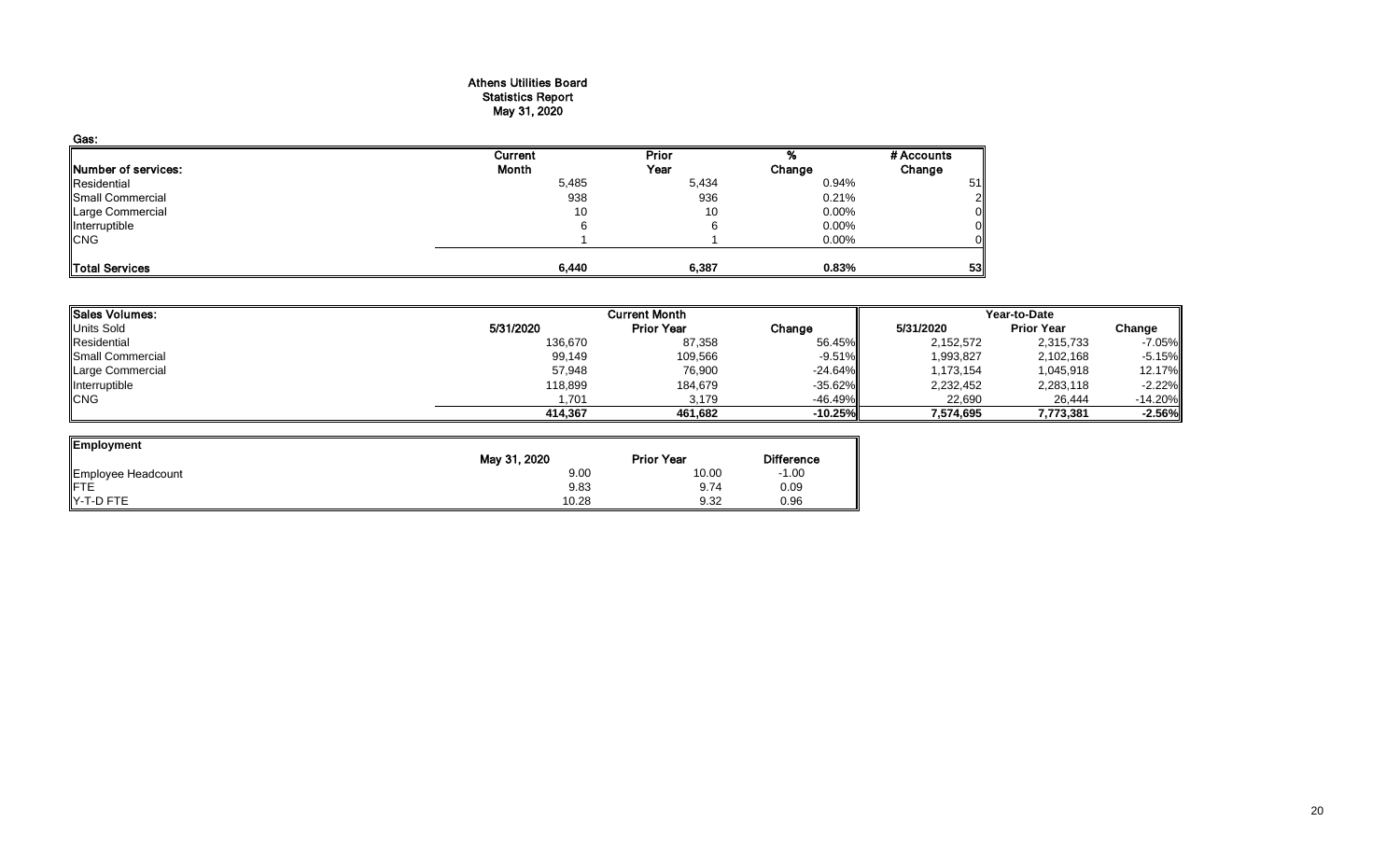|                                                                               |                                         | <b>Gas Division</b><br><b>Capital Budget</b><br>Month Ending as of May 31, 2020 |                                                |                                                    |                                          |
|-------------------------------------------------------------------------------|-----------------------------------------|---------------------------------------------------------------------------------|------------------------------------------------|----------------------------------------------------|------------------------------------------|
|                                                                               | <b>Budget</b>                           | Actual                                                                          | Variance to date<br>Favorable<br>(Unfavorable) | <b>Estimated</b><br>% Project<br><b>Completion</b> | <b>Percent Budget</b><br><b>Expended</b> |
| <b>Planned Capital Improvements:</b>                                          |                                         |                                                                                 |                                                |                                                    |                                          |
| Truck 5 (Meter Reader)                                                        | 40,000                                  |                                                                                 | 40,000                                         |                                                    |                                          |
| Truck 30 (2010) if not purchased FY 2019                                      | 40,000                                  |                                                                                 | 40,000                                         |                                                    |                                          |
| Truck 22 (2013) w/utility bed - service truck                                 | 50,000                                  | 46,498                                                                          | 3,502                                          | 100%                                               | 93.00%                                   |
| Truck 34(2014) locating tk                                                    | 40,000                                  | 21,473                                                                          | 18,527                                         |                                                    | 53.68%                                   |
| Upgrading Cathodic Protection Field -<br><b>Replace Mechanical Correctors</b> | 15,000<br>10,000                        | 5,609                                                                           | 15,000<br>4,391                                |                                                    | 56.09%                                   |
| <b>Replace Pressue Charts</b>                                                 | 6,500                                   |                                                                                 | 6,500                                          |                                                    |                                          |
| Replace Leak Machines                                                         | 10,000                                  |                                                                                 | 10,000                                         |                                                    |                                          |
| 25% of 5 Year Leak Survey                                                     | 30,000                                  | 17,226                                                                          | 12,774                                         |                                                    | 57.42%                                   |
| Rock Hammer for Komatsu (Trac Hoe)                                            | 15,000                                  | 14,500                                                                          | 500                                            | 100%                                               | 96.67%                                   |
| Mini-Max 3/4" HeatFusion Machine                                              | 4,000                                   |                                                                                 | 4,000                                          |                                                    |                                          |
| Replace Locating Equipment - Digital                                          | 5,000                                   |                                                                                 | 5,000                                          |                                                    |                                          |
| <b>Tilt Trailer</b>                                                           | 10,500                                  | 10,000                                                                          | 500                                            | 100%                                               | 95.24%                                   |
| Quick Coupler for Komatsu (Trac Hoe)                                          | 1,796                                   |                                                                                 | 1,796                                          |                                                    | Continuous                               |
| Replace Odorant System - Athens / Riceville                                   | 25,000                                  |                                                                                 | 25,000                                         |                                                    | Continuous                               |
| <b>SAN Server</b>                                                             | 11,400                                  | 15,247                                                                          | (3, 847)                                       |                                                    | 133.74% Continuous                       |
| System Improvement                                                            | 60,000                                  |                                                                                 | 60,000                                         |                                                    | Continuous                               |
| Main                                                                          | 100,000                                 | 58,996                                                                          | 41,004                                         |                                                    | 59.00% Continuous                        |
| <b>Services</b>                                                               | 130,000                                 | 229,748                                                                         | (99, 748)                                      |                                                    | 176.73% Continuous                       |
| <b>CNG Conversions</b>                                                        | 70,000                                  | 36,108                                                                          | 33,892                                         |                                                    | 51.58% Continuous                        |
| IT Core (Servers, mainframe, etc.)                                            | 20,000                                  | 1,258                                                                           | 18,742                                         |                                                    | 6.29% Continuous                         |
| <b>Total Planned Capital Improvements:</b>                                    | \$<br>694,196<br>-\$                    | 456,664<br>- S                                                                  | 237,532                                        |                                                    |                                          |
| <b>Other Assets:</b>                                                          |                                         |                                                                                 |                                                |                                                    |                                          |
| <b>Meter Testing</b>                                                          |                                         | 5,374                                                                           | (5, 374)                                       |                                                    |                                          |
| Cashier Area Rennovation (FY 2019 Budget)                                     | 50,000                                  | 49,313                                                                          | 687                                            |                                                    |                                          |
| Replace Truck 53 (FY 2019 Budget)                                             | 50,000                                  | 42,998                                                                          | 7,002                                          |                                                    |                                          |
| Other                                                                         |                                         | 13,607                                                                          | (13,607)                                       |                                                    |                                          |
| <b>Total Other Assets:</b>                                                    | S.<br>$\blacksquare$                    | $111,292$ \$                                                                    | (11, 292)                                      |                                                    |                                          |
| Totals:                                                                       | 694,196<br>- 35                         | $567,956$ \$                                                                    | 226,240                                        |                                                    |                                          |
|                                                                               | Percentage of Budget Spent Year-to-date |                                                                                 | 81.81%                                         | <b>Fiscal Year</b>                                 | 91.67%                                   |

**Athens Utilities Board**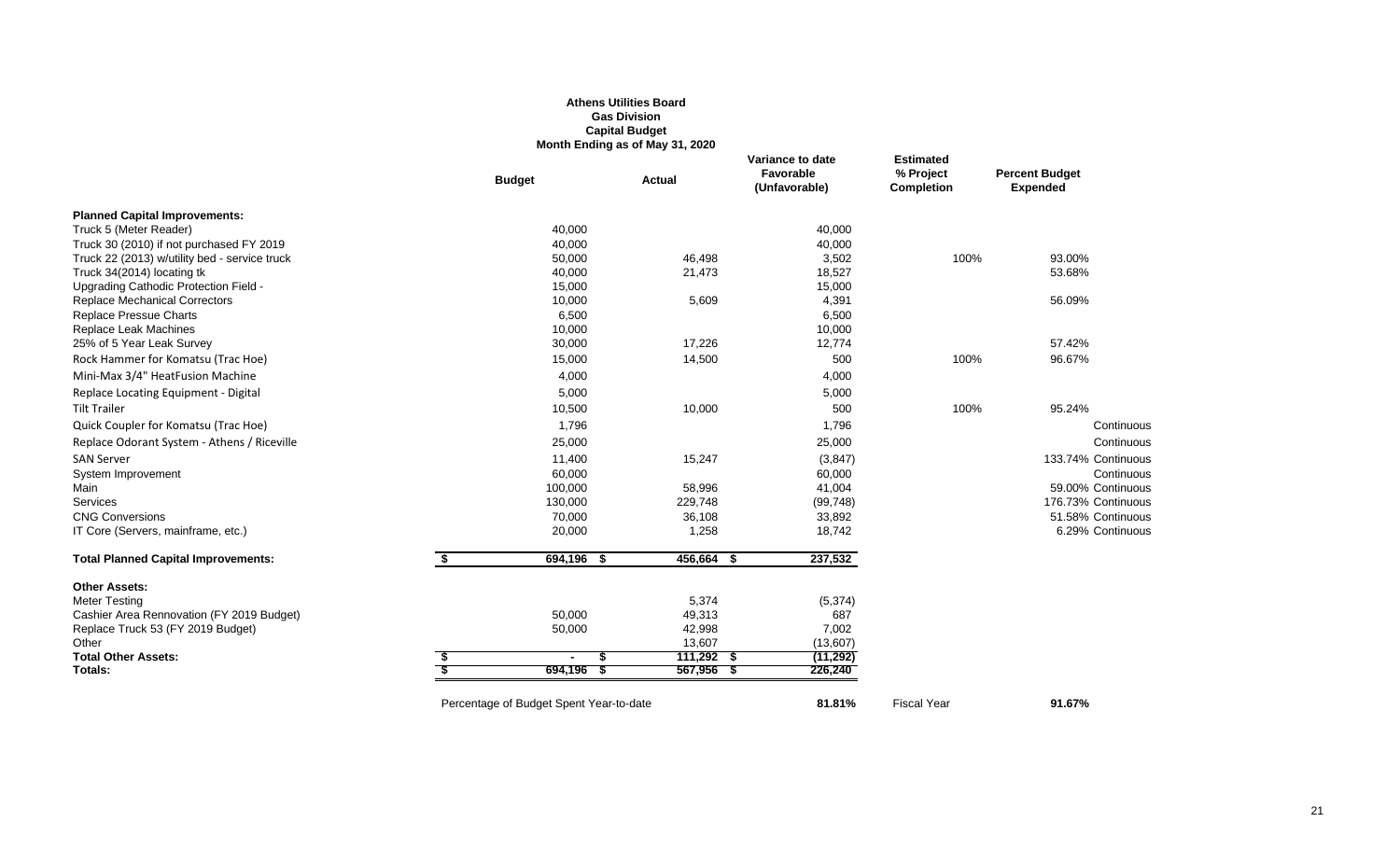#### **ATHENS UTILITIES BOARD WASTEWATER DIVISION BALANCE SHEET May 31, 2020**

|      | <b>Current Period</b> | <b>Prior Year</b>   |                                         |                                            | <b>Current Period</b> | Prior               |    | Change                     |
|------|-----------------------|---------------------|-----------------------------------------|--------------------------------------------|-----------------------|---------------------|----|----------------------------|
|      | May 31, 2020          |                     | <b>Change from</b><br><b>Prior Year</b> |                                            | May 31, 2020          | <b>Month</b>        |    | from prior<br><b>Month</b> |
|      |                       |                     |                                         | Assets:                                    |                       |                     |    |                            |
|      | 4,244,453.59          | 4,345,911.96        | (101, 458.37)                           | Cash and Cash Equivalents                  | 4,244,453.59          | 5,056,170.20        |    | (811,716.61)               |
|      | 391,557.39            | 514,782.07          | (123, 224.68)                           | Receivables                                | 391,557.39            | 442,810.77          |    | (51, 253.38)               |
|      | 0.00                  | 0.00                | 0.00                                    | Short Term Balances Due from Other Div.    | 0.00                  | 0.00                |    | 0.00                       |
|      | 23.763.80             | 17.930.49           | 5.833.31                                | <b>Prepaid Expenses</b>                    | 23,763.80             | 38,488.30           |    | (14, 724.50)               |
|      | 280,867.58            | 261,835.00          | 19,032.58                               | Materials and Supplies Inventory           | 280,867.58            | 289,427.77          |    | (8,560.19)                 |
|      | 4,940,642.36          | 5,140,459.52        | (199, 817.16)                           | <b>Total Current Assets</b>                | 4,940,642.36          | 5,826,897.04        |    | (886, 254.68)              |
|      | 0.00                  | 0.00                | 0.00                                    | Bond and Interest Sinking Fund and Reserve | 0.00                  | 0.00                |    | 0.00                       |
|      | 0.00                  | 0.00                | 0.00                                    | Reserve and Other                          | 0.00                  | 0.00                |    | 0.00                       |
|      | 0.00                  | 0.00                | 0.00                                    | <b>Total Restricted Assets</b>             | 0.00                  | 0.00                |    | 0.00                       |
|      | 0.00                  | 299,999.31          | (299, 999.31)                           | Debt Issue Costs, Net of Amortization      | 0.00                  | 0.00                |    | 0.00                       |
|      | 510,520.69            | 0.00                | 510,520.69                              | <b>Deferred Pension Outflows</b>           | 510,520.69            | 510,520.69          |    | 0.00                       |
|      | 56,629,836.80         | 55,296,026.18       | 1,333,810.62                            | Sewer Utility Plant, at Cost               | 56,629,836.80         | 56,578,126.87       |    | 51,709.93                  |
|      | (21,652,153.99)       | (20, 345, 830.88)   | (1,306,323.11)                          | Less: Accumulated Depreciation             | (21,652,153.99)       | (21, 439, 314.81)   |    | (212, 839.18)              |
|      | 34,977,682.81         | 34,950,195.30       | 27,487.51                               | <b>Net Sewer Utility Plant</b>             | 34,977,682.81         | 35,138,812.06       |    | (161, 129.25)              |
|      | 35,488,203.50         | 35,250,194.61       | 238,008.89                              | <b>Total Long Term Assets</b>              | 35,488,203.50         | 35,649,332.75       |    | (161, 129.25)              |
| - \$ | 40,428,845.86         | \$<br>40,390,654.13 | \$<br>38,191.73                         | <b>Total Assets</b>                        | \$<br>40,428,845.86   | \$<br>41,476,229.79 | S. | (1,047,383.93)             |
|      |                       |                     |                                         | <b>Liabilities and Retained Earnings:</b>  |                       |                     |    |                            |
|      | 72,674.05             | 77,244.76           | (4,570.71)                              | <b>Accounts Payable</b>                    | 72,674.05             | 68,383.58           |    | 4,290.47                   |
|      | 58,935.00             | 61,370.00           | (2,435.00)                              | <b>Customer Deposits</b>                   | 58,935.00             | 59,280.00           |    | (345.00)                   |
|      | 167,566.32            | 146,733.21          | 20,833.11                               | <b>Other Current Liabilities</b>           | 167,566.32            | 167,173.04          |    | 393.28                     |
|      | 299.175.37            | 285,347.97          | 13,827.40                               | <b>Total Current Liabilities</b>           | 299,175.37            | 294,836.62          |    | 4,338.75                   |
|      | 0.00                  | 0.00                | 0.00                                    | <b>Bonds Payable</b>                       | 0.00                  | 0.00                |    | 0.00                       |
|      | 1,741,732.54          | 1,877,383.14        | (135,650.60)                            | Notes Payable - State of Tennessee         | 1,741,732.54          | 1,753,160.87        |    | (11, 428.33)               |
|      | 12,544,060.89         | 13.590.578.39       | (1,046,517.50)                          | Notes Payable - Other                      | 12,544,060.89         | 13.590.578.39       |    | (1,046,517.50)             |
|      | 724,180.41            | 602,748.48          | 121,431.93                              | Net Pension Liability                      | 724,180.41            | 710,259.30          |    | 13,921.11                  |
|      | 53.070.27             | 66.900.29           | (13,830.02)                             | <b>Deferred Pension Inflows</b>            | 53.070.27             | 53.070.27           |    | 0.00                       |
|      | 15,063,044.11         | 16,137,610.30       | (1,074,566.19)                          | <b>Total Long Term Liabilities</b>         | 15,063,044.11         | 16,107,068.83       |    | (1,044,024.72)             |
|      | 25,066,626.38         | 23,967,695.86       | 1,098,930.52                            | Net Position                               | 25,066,626.38         | 25,074,324.34       |    | (7,697.96)                 |
|      | 40,428,845.86         | \$<br>40,390,654.13 | \$<br>38,191.73                         | <b>Total Liabilities and Net Assets</b>    | \$<br>40,428,845.86   | \$<br>41,476,229.79 | \$ | (1,047,383.93)             |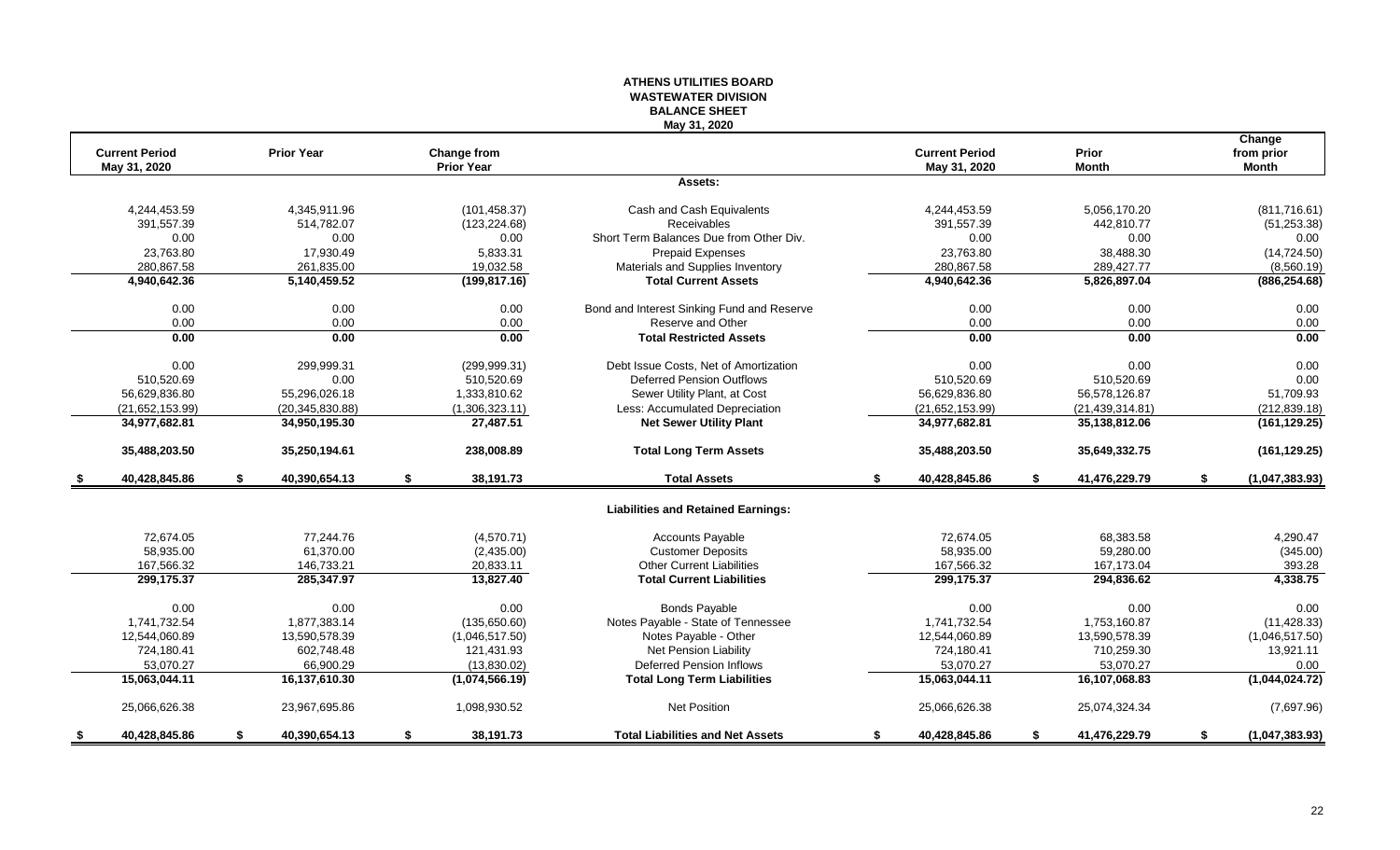## Athens Utilities Board Profit and Loss Statement - Wastewater May 31, 2020

| Year-to-Date<br>May 31, 2020 | Year-to-Date<br><b>Prior Year</b> | Variance<br>Favorable<br>(Unfavorable) |                                            | Current<br>Month<br>May 31, 2020 | Current<br>Month<br><b>Prior Year</b> | Variance<br>Favorable<br>(Unfavorable) |
|------------------------------|-----------------------------------|----------------------------------------|--------------------------------------------|----------------------------------|---------------------------------------|----------------------------------------|
|                              |                                   |                                        | <b>REVENUE:</b>                            |                                  |                                       |                                        |
| 1,925,948.35                 | 1,867,241.75                      | 58,706.60                              | Residential                                | 177,330.43                       | 172,809.76                            | 4,520.67                               |
| 1,628,587.01                 | 1,652,668.34                      | (24,081.33)                            | <b>Small Commercial</b>                    | 120,454.96                       | 157,441.33                            | (36, 986.37)                           |
| 2,353,445.74                 | 2,288,991.02                      | 64,454.72                              | Large Commercial                           | 150,355.60                       | 233,772.86                            | (83, 417.26)                           |
| 169,054.24                   | 191.571.57                        | (22, 517.33)                           | Other                                      | 20,920.95                        | 18,248.85                             | 2,672.10                               |
| 6,077,035.34                 | 6,000,472.68                      | 76,562.66                              | <b>Total Revenue</b>                       | 469,061.94                       | 582,272.80                            | (113,210.86)                           |
|                              |                                   |                                        | <b>OPERATING AND MAINTENANCE EXPENSES:</b> |                                  |                                       |                                        |
| 1,279,718.45                 | 1,330,562.32                      | 50,843.87                              | Sewer Treatment Plant Expense              | 104,266.34                       | 102,315.75                            | (1,950.59)                             |
| 85,569.50                    | 94,148.74                         | 8,579.24                               | <b>Pumping Station Expense</b>             | 7,660.53                         | 6,758.14                              | (902.39)                               |
| 293,313.99                   | 278,066.56                        | (15, 247.43)                           | <b>General Expense</b>                     | 21,816.08                        | 24,741.96                             | 2,925.88                               |
| 428,036.44                   | 132,973.93                        | (295,062.51)                           | Cust. Service and Cust. Acct. Expense      | 12,421.63                        | 13,305.22                             | 883.59                                 |
| 905,065.37                   | 822,707.49                        | (82, 357.88)                           | Administrative and General Expense         | 81,114.70                        | 81,555.61                             | 440.91                                 |
| 2,991,703.75                 | 2,658,459.04                      | (333, 244.71)                          | <b>Total Operating Expenses</b>            | 227,279.28                       | 228,676.68                            | 1,397.40                               |
|                              |                                   |                                        | <b>Maintenance Expense</b>                 |                                  |                                       |                                        |
| 153,319.58                   | 158,040.07                        | 4,720.49                               | Sewer Treatment Plant Expense              | 9,380.72                         | 14, 174. 37                           | 4,793.65                               |
| 78,166.79                    | 78,057.83                         | (108.96)                               | <b>Pumping Station Expense</b>             | 9,191.94                         | 6,087.74                              | (3, 104.20)                            |
| 383,632.73                   | 307,876.39                        | (75, 756.34)                           | <b>General Expense</b>                     | 36,507.89                        | 14,945.72                             | (21, 562.17)                           |
| 6,935.16                     | 6,422.68                          | (512.48)                               | Administrative and General Expense         | 898.94                           | 220.79                                | (678.15)                               |
| 622,054.26                   | 550,396.97                        | (71, 657.29)                           | <b>Total Maintenance Expense</b>           | 55,979.49                        | 35,428.62                             | (20, 550.87)                           |
|                              |                                   |                                        | <b>Other Operating Expenses</b>            |                                  |                                       |                                        |
| 1,586,688.19                 | 1,448,113.96                      | (138, 574.23)                          | Depreciation                               | 188,769.61                       | 136,522.09                            | (52, 247.52)                           |
| 1,586,688.19                 | 1,448,113.96                      | (138, 574.23)                          | <b>Total Other Operating Expenses</b>      | 188,769.61                       | 136,522.09                            | (52, 247.52)                           |
| 5,200,446.20                 | 4,656,969.97                      | (543, 476.23)                          | <b>Operating and Maintenance Expenses</b>  | 472,028.38                       | 400,627.39                            | (71,400.99)                            |
| 876,589.14                   | 1,343,502.71                      | (466, 913.57)                          | <b>Operating Income</b>                    | (2,966.44)                       | 181,645.41                            | (184, 611.85)                          |
| 51,919.69                    | 18,475.14                         | 33.444.55                              | Other Income                               | 1,647.73                         | 2,897.10                              | (1, 249.37)                            |
| 928,508.83                   | 1,361,977.85                      | (433, 469.02)                          | <b>Total Income</b>                        | (1,318.71)                       | 184,542.51                            | (185, 861.22)                          |
| 7,653.63                     | 7.974.74                          | 321.11                                 | Other Expense                              | 0.00                             | 136.00                                | 136.00                                 |
| 920,855.20                   | 1,354,003.11                      | (433, 147.91)                          | Net Income Before Debt Expense             | (1,318.71)                       | 184,406.51                            | (185, 725.22)                          |
|                              |                                   |                                        | <b>DEBT RELATED EXPENSES:</b>              |                                  |                                       |                                        |
| 0.00                         | 0.00                              | 0.00                                   | Amortization of Debt Discount              | 0.00                             | 0.00                                  | 0.00                                   |
| 0.00                         | 0.00                              | 0.00                                   | <b>Bond Interest</b>                       | 0.00                             | 0.00                                  | 0.00                                   |
| 217.625.90                   | 270.423.97                        | 52,798.07                              | <b>Other Debt Interest</b>                 | 6,379.25                         | 24,475.89                             | 18,096.64                              |
| 217,625.90                   | 270,423.97                        | 52,798.07                              | <b>Total debt related expenses</b>         | 6,379.25                         | 24,475.89                             | 18,096.64                              |
| 703,229.30                   | 1,083,579.14                      | (380, 349.84)                          | <b>Net Before Extraordinary</b>            | (7,697.96)                       | 159,930.62                            | (167, 628.58)                          |
| 306,009.06                   | 398,881.61                        | (92, 872.55)                           | Grants, Contributions, Extraordinary       | 0.00                             | 0.00                                  | 0.00                                   |
| 1,009,238.36<br>- \$         | 1,482,460.75                      | (473, 222.39)<br>£.                    | <b>Change in Net Assets</b>                | (7,697.96)<br>-S                 | 159,930.62<br>-S                      | (167, 628.58)<br>s                     |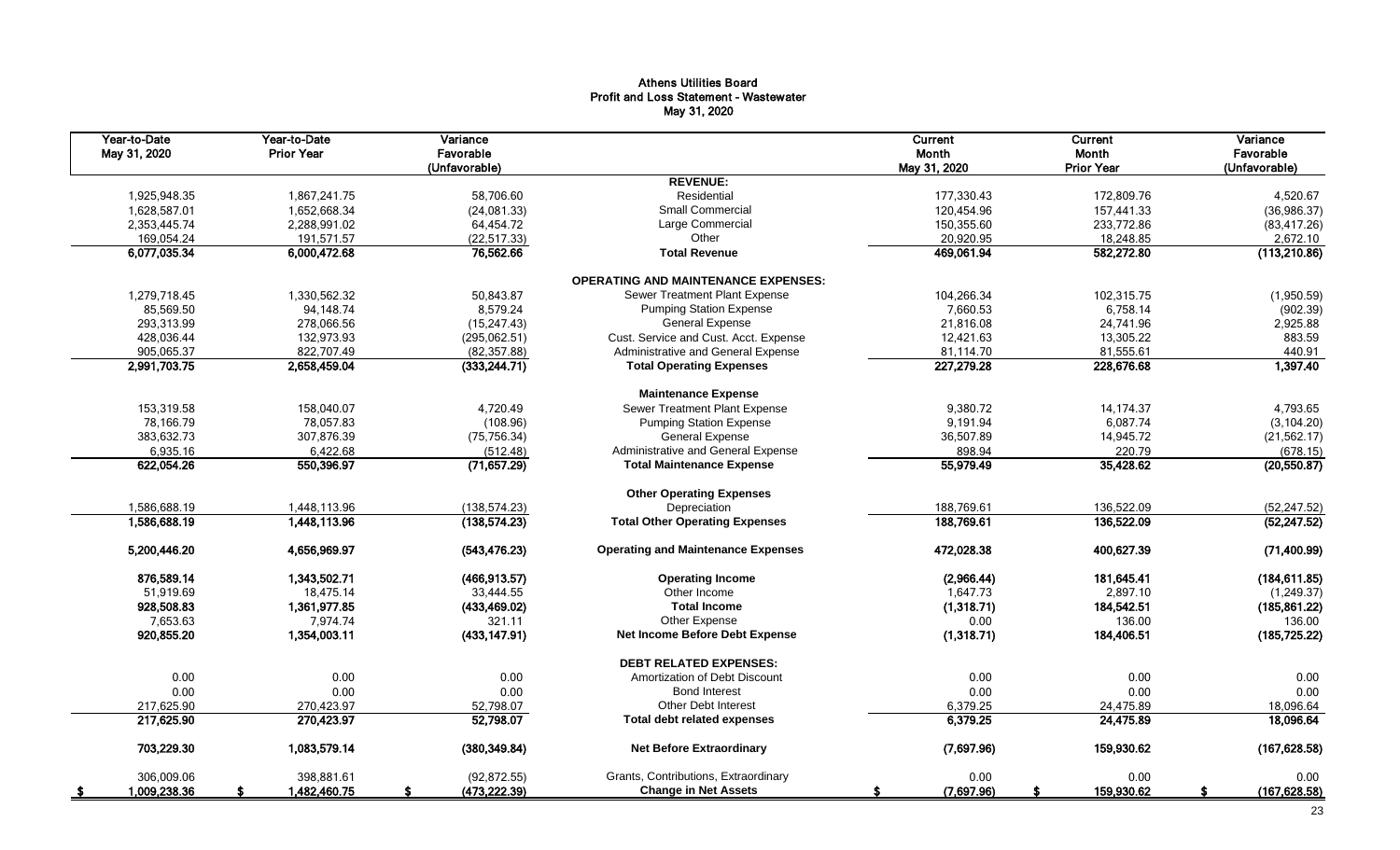# Athens Utilities Board Budget Comparison - Wastewater May 31, 2020

| Year-to-Date<br>May 31, 2020 | Year-to-Date<br><b>Budget</b> | $Y-T-D$<br>Variance | <b>Description</b>                          | <b>Current Month</b><br>May 31, 2020 | <b>Monthly</b><br><b>Budget</b> | <b>Budget</b><br>Variance |
|------------------------------|-------------------------------|---------------------|---------------------------------------------|--------------------------------------|---------------------------------|---------------------------|
|                              |                               |                     |                                             |                                      |                                 |                           |
|                              |                               |                     | <b>REVENUE:</b>                             |                                      |                                 |                           |
| 1,925,948.35                 | 1,899,113.15                  | 26,835.20           | Residential                                 | 177,330.43                           | 171,113.38                      | 6,217.05                  |
| 1,628,587.01                 | 1,566,370.97                  | 62,216.04           | <b>Small Commercial</b>                     | 120,454.96                           | 143,153.36                      | (22, 698.40)              |
| 2,353,445.74                 | 1,659,561.80                  | 693,883.94          | Large Commercial                            | 150,355.60                           | 151,554.76                      | (1, 199.16)               |
| 169,054.24                   | 157,448.34                    | 11,605.90           | Other                                       | 20,920.95                            | 14,023.36                       | 6,897.59                  |
| 6,077,035.34                 | 5,282,494.26                  | 794,541.08          | <b>Total Revenue</b>                        | 469,061.94                           | 479,844.85                      | (10, 782.91)              |
|                              |                               |                     | <b>OPERATING AND MAINTENANCE EXPENSES:</b>  |                                      |                                 |                           |
| 1,279,718.45                 | 1,206,517.68                  | (73, 200.77)        | Sewer Treatment Plant Expense               | 104,266.34                           | 118,081.30                      | 13,814.96                 |
| 85,569.50                    | 78.664.15                     | (6,905.35)          | <b>Pumping Station Expense</b>              | 7,660.53                             | 7,159.55                        | (500.98)                  |
| 293,313.99                   | 306,864.26                    | 13,550.27           | <b>General Expense</b>                      | 21,816.08                            | 32,907.07                       | 11,090.99                 |
| 428,036.44                   | 134,471.38                    | (293, 565.06)       | Customer Service and Customer Acct. Expense | 12,421.63                            | 11,196.27                       | (1,225.36)                |
| 905,065.37                   | 909,633.02                    | 4,567.65            | Administrative and General Expense          | 81,114.70                            | 103,693.55                      | 22,578.85                 |
| 2,991,703.75                 | 2,636,150.49                  | (355, 553.26)       | <b>Total Operating Expenses</b>             | 227,279.28                           | 273,037.74                      | 45,758.46                 |
|                              |                               |                     | <b>Maintenance Expense</b>                  |                                      |                                 |                           |
| 153,319.58                   | 159,707.65                    | 6,388.07            | Sewer Treatment Plant Expense               | 9,380.72                             | 14,482.01                       | 5,101.29                  |
| 78,166.79                    | 77,304.98                     | (861.81)            | <b>Pumping Station Expense</b>              | 9,191.94                             | 7,049.33                        | (2, 142.61)               |
| 383,632.73                   | 249,416.03                    | (134, 216.70)       | <b>General Expense</b>                      | 36,507.89                            | 25,255.24                       | (11, 252.65)              |
| 6,935.16                     | 4,801.88                      | (2, 133.28)         | Administrative and General Expense          | 898.94                               | 298.65                          | (600.29)                  |
| 622,054.26                   | 491,230.54                    | (130, 823.72)       | <b>Total Maintenance Expense</b>            | 55,979.49                            | 47,085.24                       | (8,894.25)                |
|                              |                               |                     |                                             |                                      |                                 |                           |
|                              |                               |                     | <b>Other Operating Expenses</b>             |                                      |                                 |                           |
| 1,586,688.19                 | 1,351,861.64                  | (234, 826.55)       | Depreciation                                | 188,769.61                           | 123,038.49                      | (65, 731.12)              |
| 1,586,688.19                 | 1,351,861.64                  | (234, 826.55)       | <b>Total Other Operating Expenses</b>       | 188,769.61                           | 123,038.49                      | (65, 731.12)              |
| 5,200,446.20                 | 4,479,242.67                  | (721, 203.53)       | <b>Operating and Maintenance Expenses</b>   | 472,028.38                           | 443,161.47                      | (28, 866.91)              |
| 876,589.14                   | 803,251.59                    | 73,337.55           | <b>Operating Income</b>                     | (2,966.44)                           | 36,683.38                       | (39, 649.82)              |
| 51,919.69                    | 16,368.99                     | 35,550.70           | Other Income                                | 1,647.73                             | 1,278.06                        | 369.67                    |
| 928,508.83                   | 819,620.58                    | 108,888.25          | <b>Total Income</b>                         | (1,318.71)                           | 37,961.44                       | (39, 280.15)              |
| 7,653.63                     | 4,944.86                      | (2,708.77)          | Other Expense                               | 0.00                                 | 60.30                           | 60.30                     |
| 920,855.20                   | 814,675.72                    | 106,179.48          | <b>Net Income Before Debt Expense</b>       | (1,318.71)                           | 37,901.14                       | (39, 219.85)              |
|                              |                               |                     | <b>DEBT RELATED EXPENSES:</b>               |                                      |                                 |                           |
| 0.00                         | 0.00                          | 0.00                | Amortization of Debt Discount               | 0.00                                 | 0.00                            | 0.00                      |
| 0.00                         | 0.00                          | 0.00                | <b>Bond Interest</b>                        | 0.00                                 | 0.00                            | 0.00                      |
| 217,625.90                   | 228,233.46                    | 10,607.56           | <b>Other Debt Interest</b>                  | 6,379.25                             | 23,851.02                       | 17,471.77                 |
| 217,625.90                   | 228,233.46                    | 10,607.56           | <b>Total debt related expenses</b>          | 6,379.25                             | 23,851.02                       | 17,471.77                 |
| 703,229.30                   | 586,442.26                    | 116,787.04          | <b>Net Before Extraordinary</b>             | (7,697.96)                           | 14,050.12                       | (21,748.08)               |
| 306,009.06                   | 412,500.00                    | (106, 490.94)       | Grants, Contributions, Extraordinary        | 0.00                                 | 37,500.00                       | (37,500.00)               |
| 1,009,238.36<br>-\$          | 998,942.26<br>\$              | 10,296.10<br>\$     | <b>Change in Net Assets</b>                 | (7,697.96)<br>\$                     | \$<br>51,550.12                 | \$<br>(59, 248.08)        |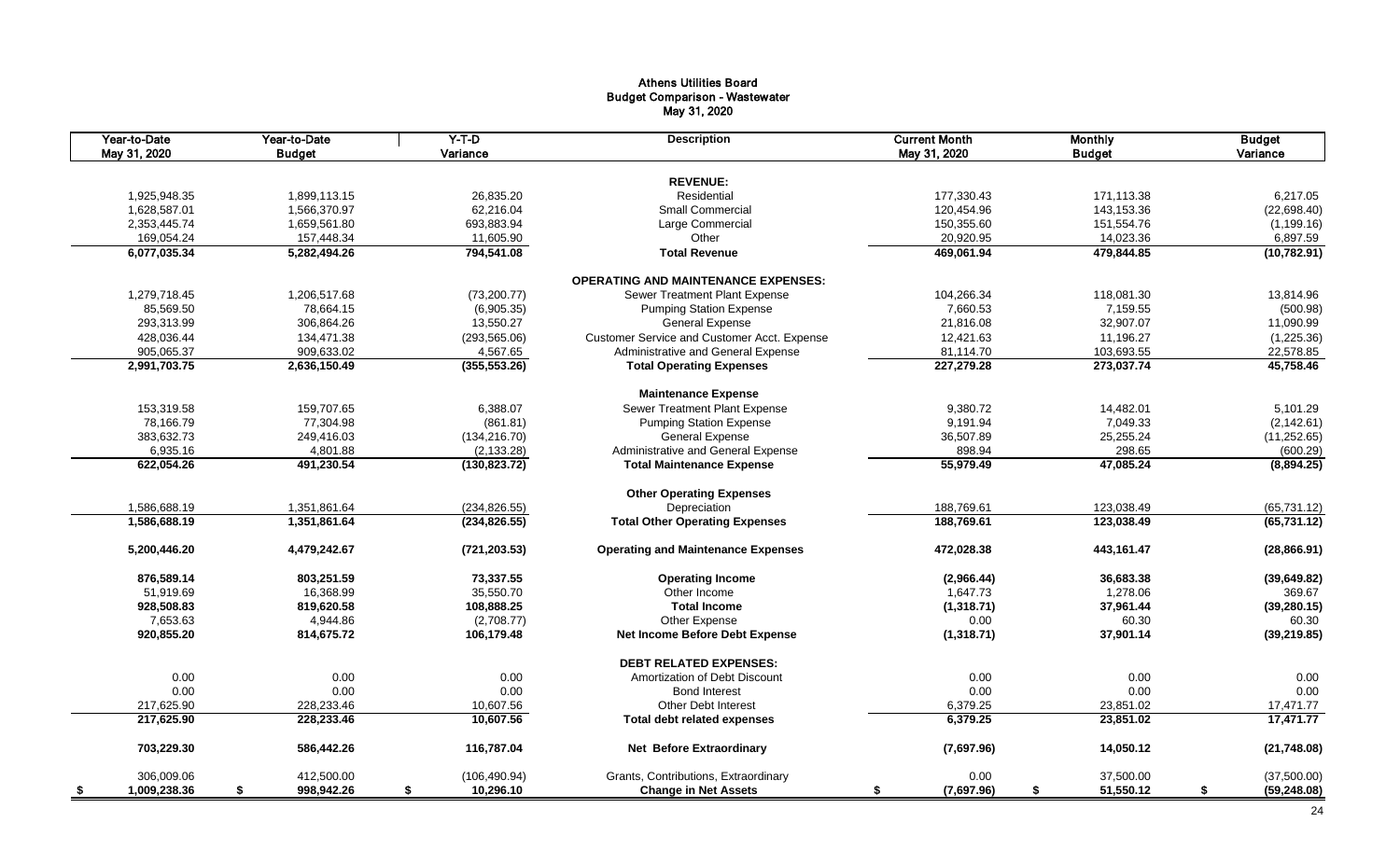## **Athens Utilities Board Wastewater Division STATEMENTS OF CASH FLOWS May 31, 2020**

|      | Year-to-Date<br>May 31, 2020 |    | Year-to-Date<br><b>Prior Year</b> | Variance            |                                                                 | <b>Month to Date</b><br>May 31, 2020 | <b>Month to Date</b><br><b>Prior Year</b> | Variance          |
|------|------------------------------|----|-----------------------------------|---------------------|-----------------------------------------------------------------|--------------------------------------|-------------------------------------------|-------------------|
|      |                              |    |                                   |                     | <b>CASH FLOWS FROM OPERATING ACTIVITIES:</b>                    |                                      |                                           |                   |
|      | 703,229.30                   |    | 1,083,579.14                      | (380, 349.84)       | Net Operating Income                                            | (7,697.96)                           | 159,930.62                                | (167, 628.58)     |
|      |                              |    |                                   |                     | <b>Adjustments to Reconcile Operating Income</b>                |                                      |                                           |                   |
|      |                              |    |                                   |                     | to Net Cash Provided by Operations:                             |                                      |                                           |                   |
|      | 1,586,688.19                 |    | 1,448,113.96                      | 138,574.23          | Depreciation                                                    | 188,769.61                           | 136,522.09                                | 52,247.52         |
|      |                              |    |                                   |                     | <b>Changes in Assets and Liabilities:</b>                       |                                      |                                           |                   |
|      | 139.314.78                   |    | (83,067.25)                       | 222,382.03          | <b>Accounts Receivable</b>                                      | 51,253.38                            | 9,533.10                                  | 41,720.28         |
|      | 0.00                         |    | 0.00                              | 0.00                | Due from (to) Other Divisions                                   | 0.00                                 | 0.00                                      | 0.00              |
|      | 0.00                         |    | 0.00                              | 0.00                | Short Term Notes to Other Divisions                             | 0.00                                 | 0.00                                      | 0.00              |
|      | (12, 420.67)                 |    | 164,619.28                        | (177, 039.95)       | <b>Prepaid Expenses</b>                                         | 14,724.50                            | 15,388.17                                 | (663.67)          |
|      | (26, 106.98)                 |    | 132,776.17                        | (158, 883.15)       | <b>Deferred Pension Outflows</b>                                | 0.00                                 | 0.00                                      | 0.00              |
|      | (15,382.78)                  |    | (16, 876.80)                      | 1,494.02            | <b>Materials and Supplies</b>                                   | 8.560.19                             | 2,191.99                                  | 6,368.20          |
|      | (155, 855.78)                |    | 6,750.21                          | (162, 605.99)       | <b>Accounts Payable</b>                                         | 4,290.47                             | 5,785.27                                  | (1,494.80)        |
|      | (1,555.79)                   |    | (11, 587.94)                      | 10,032.15           | <b>Accrued Liabilities</b>                                      | 393.28                               | 879.50                                    | (486.22)          |
|      | (36, 270.24)                 |    | 34,171.51                         | (70, 441.75)        | Retirements and Salvage                                         | 24,069.57                            | 6,134.19                                  | 17,935.38         |
|      | (3,265.00)                   |    | (1,980.00)                        | (1,285.00)          | <b>Customer Deposits</b>                                        | (345.00)                             | (15.00)                                   | (330.00)          |
|      | 10,526.01                    |    | (4,293.64)                        | 14,819.65           | Net Pension Liability                                           | 13,921.11                            | 11,680.23                                 | 2,240.88          |
|      | 0.00                         |    | 0.00                              | 0.00                | <b>Deferred Pension Inflows</b>                                 | 0.00                                 | 0.00                                      | 0.00              |
|      | 2,188,901.04                 |    | 2,752,204.64                      | (563, 303.60)       | <b>Total Cash from Operating Activities</b>                     | 297,939.15                           | 348,030.16                                | (50,091.01)       |
|      |                              |    |                                   |                     |                                                                 |                                      |                                           |                   |
|      |                              |    |                                   |                     | <b>CASH FLOWS FROM NONCAPITAL FINANCING ACTIVITIES:</b>         |                                      |                                           |                   |
|      | 0.00                         |    | 0.00                              | 0.00                | Changes in Bonds payable                                        | 0.00                                 | 0.00                                      | 0.00              |
|      | (1, 170, 987.18)             |    | (1, 168, 050.47)                  | (2,936.71)          | Changes in Notes Payable                                        | (1,057,945.83)                       | (1,057,676.19)                            | (269.64)          |
|      | (1, 170, 987, 18)            |    | (1, 168, 050.47)                  | (2,936.71)          | <b>Total Cash from Noncapital Financing Activities</b>          | (1,057,945.83)                       | (1,057,676.19)                            | (269.64)          |
|      |                              |    |                                   |                     | <b>CASH FROM INVESTING ACTIVITIES:</b>                          |                                      |                                           |                   |
|      | 0.00                         |    | 0.00                              | 0.00                | <b>Prior Period Adjustment</b>                                  | 0.00                                 | 0.00                                      | 0.00              |
|      | 306,009.06                   |    | 398.881.61                        | (92, 872.55)        | <b>Grants Contributions &amp; Other Extraordinary</b>           | 0.00                                 | 0.00                                      | 0.00              |
|      | 0.00                         |    | 0.00                              | 0.00                | <b>Adjust Net Pension Obligation</b>                            | 0.00                                 | 0.00                                      | 0.00              |
|      | (1,529,493.91)               |    | (1,564,451.54)                    | 34,957.63           | Changes in Sewer Utility Plant                                  | (51,709.93)                          | (56, 104.20)                              | 4,394.27          |
|      | (1,223,484.85)               |    | (1, 165, 569.93)                  | (57, 914.92)        | <b>Total Cash from Capital and Related Investing Activities</b> | (51, 709.93)                         | (56, 104.20)                              | 4,394.27          |
|      | (205, 570.99)                | \$ | 418,584.24                        | \$<br>(624, 155.23) | <b>Net Changes in Cash Position</b>                             | S.<br>(811, 716.61)                  | \$<br>(765, 750.23)                       | \$<br>(45,966.38) |
|      |                              |    |                                   |                     |                                                                 |                                      |                                           |                   |
|      | 4,450,024.58                 |    | 3,927,327.72                      | 522,696.86          | Cash at Beginning of Period                                     | 5,056,170.20                         | 5,111,662.19                              | (55, 491.99)      |
|      | 4,244,453.59                 |    | 4,345,911.96                      | (101, 458.37)       | Cash at End of Period                                           | 4,244,453.59                         | 4,345,911.96                              | (101, 458.37)     |
| - \$ | (205, 570.99)                | s. | 418,584.24                        | \$<br>(624, 155.23) | <b>Changes in Cash and Equivalents</b>                          | (811, 716.61)<br>£.                  | \$<br>(765, 750.23)                       | \$<br>(45,966.38) |
|      |                              |    |                                   |                     |                                                                 |                                      |                                           |                   |

**Long-Term Debt** \$14,285,793.43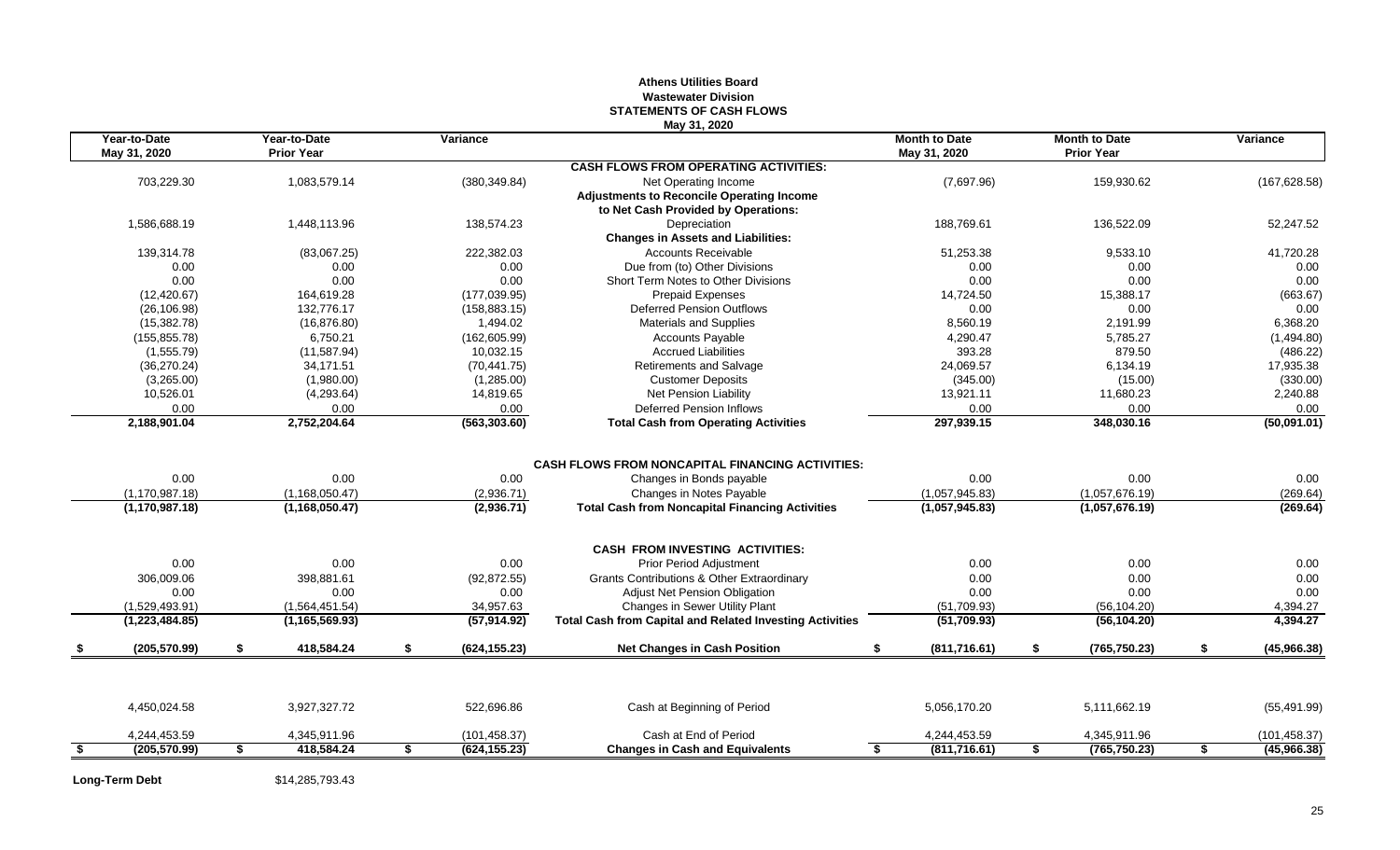### Athens Utilities Board Statistics Report May 31, 2020

# Wastewater:

|                            | Current | Prior |          | # Accounts |
|----------------------------|---------|-------|----------|------------|
| Number of services:        | Month   | Year  | Change   | Change     |
| Residential - Inside City  | 4,363   | 4,332 | 0.72%    | 31         |
| Residential - Outside City | 63      | 55    | 14.55%   | 81         |
| Commercial - Inside City   | 931     | 932   | $-0.11%$ | -11        |
| Commercial - Outside City  |         |       | 0.00%    | Οl         |
| <b>Total Services</b>      | 5,361   | 5,323 | 0.71%    | 38II       |

| <b>Sales Volumes:</b>      |           | Year-to-Date      |            |           |                   |           |
|----------------------------|-----------|-------------------|------------|-----------|-------------------|-----------|
| Gallonsx100                | 5/31/2020 | <b>Prior Year</b> | Change     | 5/31/2020 | <b>Prior Year</b> | Change    |
| Residential - Inside City  | 155,499   | 150,507           | 3.32%      | 1,685,558 | 1,660,802         | .49%      |
| Residential - Outside City | 2,624     | 1,960             | 33.88%     | 25,920    | 24,365            | 6.38%     |
| Commercial - Inside City   | 157,560   | 214,519           | $-26.55\%$ | 2,272,567 | 2,294,738         | $-0.97%$  |
| Commercial - Outside City  | 10.212    | 10,869            | $-6.04\%$  | 117,934   | 122,039           | $-3.36\%$ |
|                            | 325,895   | 377.855           | -13.75%    | 4,101,979 | 4.101.944         | $0.00\%$  |

| <b>Employment</b>         |              |                   |                   |
|---------------------------|--------------|-------------------|-------------------|
|                           | May 31, 2020 | <b>Prior Year</b> | <b>Difference</b> |
|                           | 18.00        | 19.00             | $-1.00$           |
| Employee Headcount<br>FTE | 18.72        | 20.38             | $-1.66$           |
| Y-T-D FTE                 | 19.85        | 20.00             | $-0.15$           |

| Total Company Employment |              |                   |                   |
|--------------------------|--------------|-------------------|-------------------|
|                          | May 31, 2020 | <b>Prior Year</b> | <b>Difference</b> |
| Company Total Headcount: | 100.00       | 99.00             | 1.00              |
| Company Total FTE        | 104.75       | 104.33            | 0.42              |
| Company Y-T-D FTE        | 106.85       | 103.40            | 3.45              |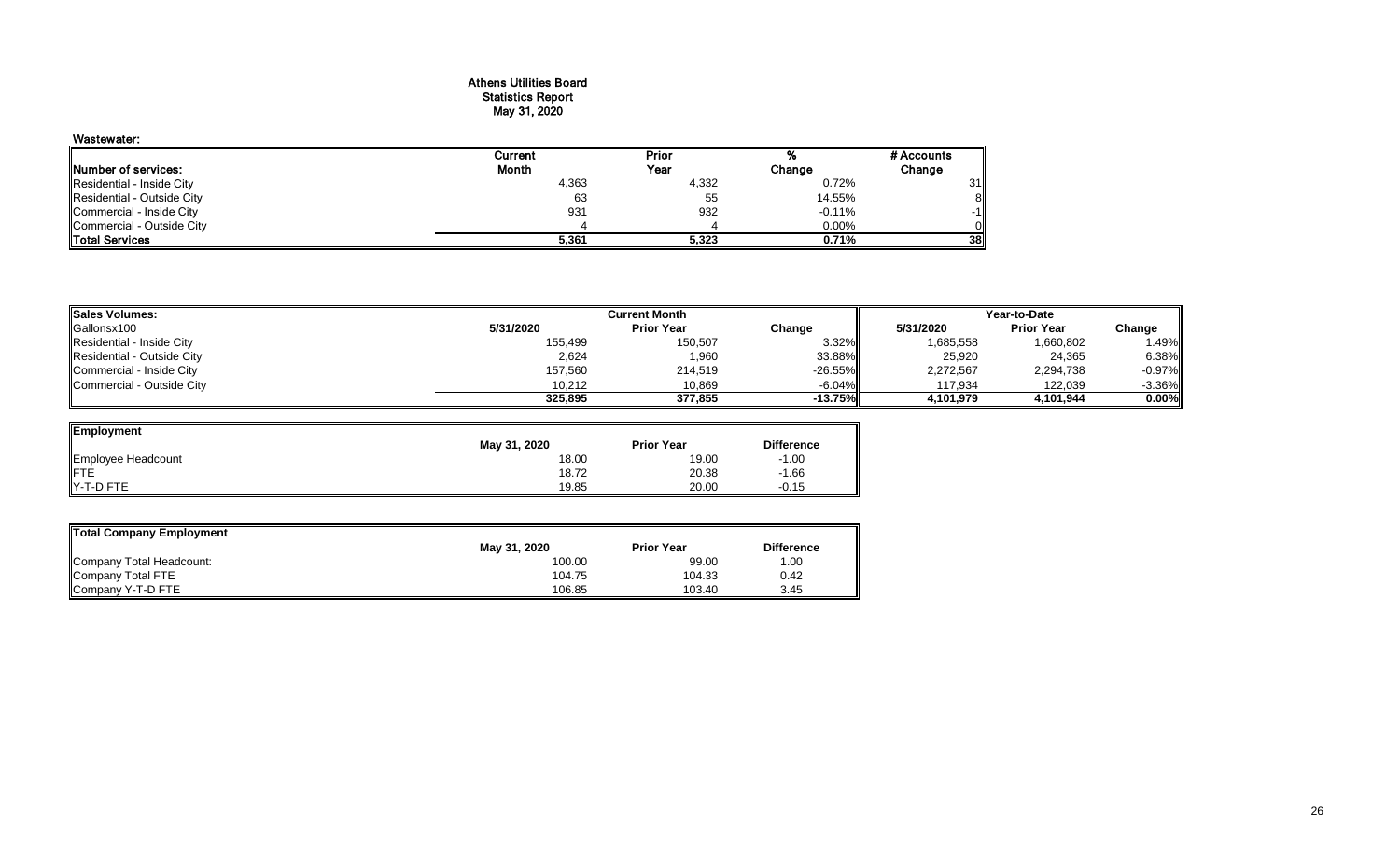### **Athens Utilities Board Wastewater Division Capital Budget Month Ending as of May 31, 2020**

|                                                                        |    | <b>Budget</b>                           | Actual            | <b>Variance to Date</b><br>Favorable<br>(Unfavorable) | <b>Estimated</b><br>% Project<br><b>Completion</b> | <b>Percent Budget</b><br><b>Expended</b> |
|------------------------------------------------------------------------|----|-----------------------------------------|-------------------|-------------------------------------------------------|----------------------------------------------------|------------------------------------------|
| <b>Planned Capital Improvements:</b>                                   |    |                                         |                   |                                                       |                                                    |                                          |
| Replace Truck #67 (1994 Chevy Dump Truck)                              |    | 80,000                                  | 87,520            | (7, 520)                                              |                                                    | 109.40%                                  |
| Replace Trencher (2004)                                                |    | 18,000                                  | 17,850            | 150                                                   | 100%                                               | 99.17%                                   |
| <b>Trailer for Mini Excavator</b>                                      |    | 8,000                                   | 6,690             | 1,310                                                 | 100%                                               | 83.63%                                   |
| Denso Pump Station - ARC (\$450,000 grant)<br>*remaining 90% from FY19 |    | 880,000                                 | 700,721           | 179,279                                               | 90%                                                | 79.63%                                   |
| Madison Avenue Gravity Sewer Replacement                               |    | 750,000                                 | 1,054             | 748,946                                               |                                                    | 0.14%                                    |
| Oost WWTP UV Bulbs                                                     |    | 45,000                                  |                   | 45,000                                                |                                                    |                                          |
| NMC WWTP UV Bulbs                                                      |    | 15,000                                  |                   | 15,000                                                |                                                    |                                          |
| <b>NMC Oxidation Ditch Mixer</b>                                       |    | 175,000                                 | 101,315           | 73,685                                                |                                                    | 57.89%                                   |
| Flow Monitors for Collection System(6 units)                           |    | 30,000                                  | 1,951             | 28,049                                                |                                                    | 6.50%                                    |
| Sterling Road P.S. spare rotator assy.                                 |    | 17,000                                  | 15,818            | 1,182                                                 |                                                    | 93.05%                                   |
| TDOT Highway 30 Project                                                |    | 30,000                                  | 4,712             | 25,288                                                | 50%                                                | 15.71%                                   |
| <b>SAN Server</b>                                                      |    | 9,600                                   | 12,839            | (3,239)                                               |                                                    | 133.74%                                  |
| Oostanaula WWTP Refurbishment                                          |    | 100,000                                 | 81,679            | 18,321                                                |                                                    | 81.68% Continuous                        |
| NMC WWTP Refurbishment                                                 |    | 100,000                                 | 69,104            | 30,896                                                |                                                    | 69.10% Continuous                        |
| Admin and Operators Buildings Maint. - Oost.                           |    | 30,000                                  |                   | 30,000                                                |                                                    | Continuous                               |
| Laboratory Equipment                                                   |    | 15,000                                  | 5,744             | 9,256                                                 |                                                    | 38.29% Continuous                        |
| <b>Lift Station Rehabilitation</b>                                     |    | 25,000                                  | 29,312            | (4, 312)                                              |                                                    | 117.25% Continuous                       |
| Field and Safety Equipment                                             |    | 15,000                                  | 7,115             | 7,885                                                 |                                                    | 47.44% Continuous                        |
| <b>Collection System Rehab</b>                                         |    | 500,000                                 | 266,345           | 233,655                                               |                                                    | 53.27% Continuous                        |
| <b>Material Donations</b>                                              |    | 5,000                                   | 1,733             | 3,267                                                 |                                                    | 34.66% Continuous                        |
| Technology (SCADA, Computers)                                          |    | 30,000                                  | 10,109            | 19,891                                                |                                                    | 33.70% Continuous                        |
| Services                                                               |    | 100,000                                 | 127,893           | (27, 893)                                             |                                                    | 127.89% Continuous                       |
| Extensions                                                             |    | 25,000                                  | 10,866            | 14,135                                                |                                                    | 43.46% Continuous                        |
| <b>Grinder Pump Core Replacements</b>                                  |    | 25,000                                  | 15,335            | 9,665                                                 |                                                    | 61.34% Continuous                        |
| <b>Rehabilitation of Services</b>                                      |    | 75,000                                  | 39,934            | 35,066                                                |                                                    | 53.25% Continuous                        |
| IT Core (Servers, mainframe, etc.)                                     |    | 20,000                                  |                   | 20,000                                                |                                                    | Continuous                               |
|                                                                        |    |                                         |                   |                                                       |                                                    |                                          |
| <b>Total Planned Capital Improvements:</b>                             | \$ | 3,122,600<br>\$                         | 1,615,638<br>- \$ | 1,506,962                                             |                                                    |                                          |
| <b>Other Assets:</b>                                                   |    |                                         |                   |                                                       |                                                    |                                          |
| NMC Sludge Pit Mixer (FY2019 Budget)                                   |    | 30,000                                  | 29,300            | 700                                                   |                                                    |                                          |
| Tellico Hills CDBG (FY 2019 Budget)                                    |    | 804,245                                 | 815,356           | (11, 111)                                             |                                                    |                                          |
| Other                                                                  |    |                                         | $\Omega$          | $\sim$                                                |                                                    |                                          |
| <b>Total Other Assets</b>                                              | \$ | 834,245 \$                              | 844,656<br>-5     | (10, 411)                                             |                                                    |                                          |
| Totals:                                                                | S, | 3,956,845 \$                            | $2,460,294$ \$    | 1,496,551                                             |                                                    |                                          |
|                                                                        |    | Percentage of Budget Spent Year-to-date |                   | 62.18%                                                | <b>Fiscal Year</b>                                 | 91.67%                                   |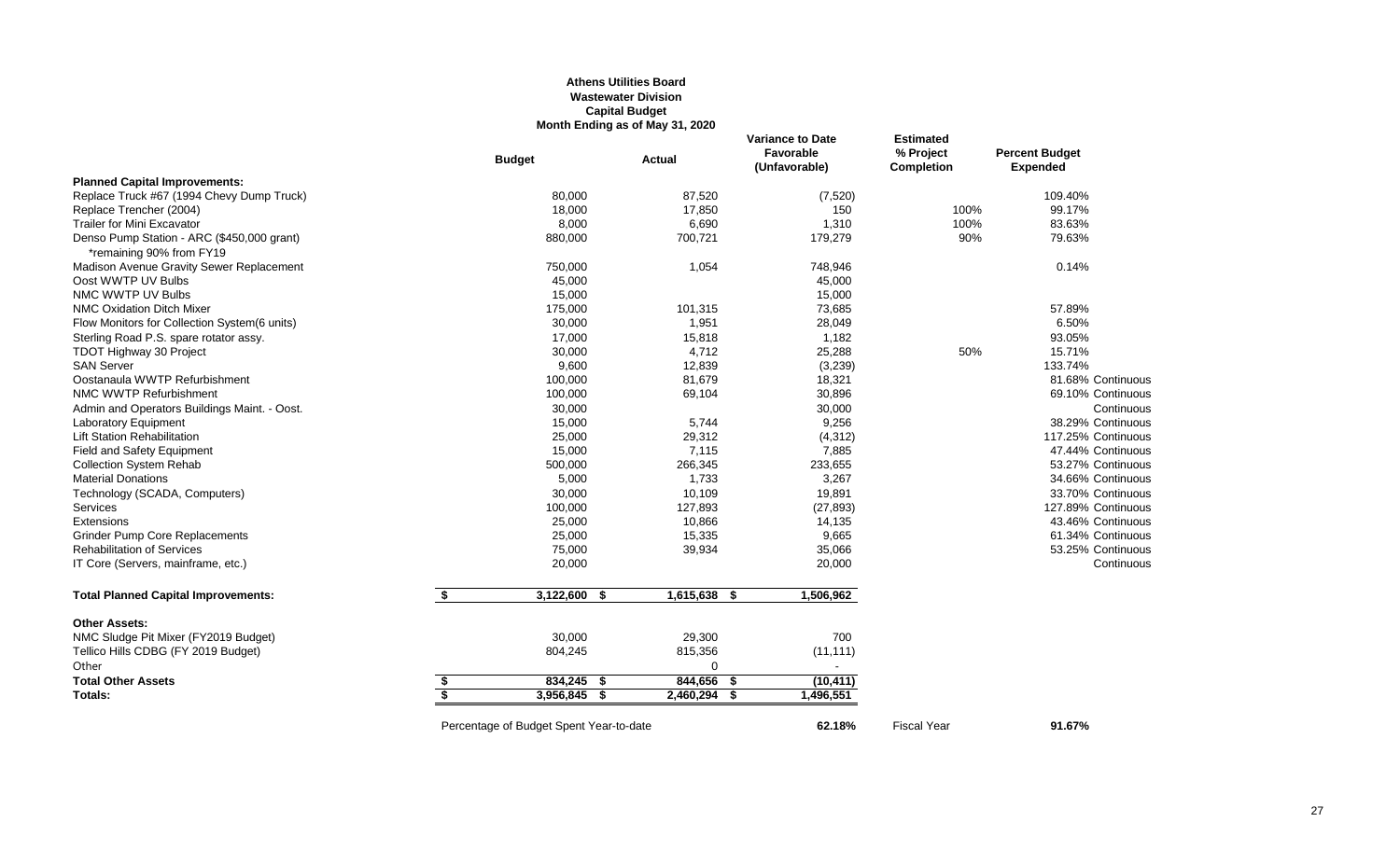|                          |    |                   |    |                   | <b>ATHENS UTILITIES BOARD</b>                  |                         |                  |    |            |
|--------------------------|----|-------------------|----|-------------------|------------------------------------------------|-------------------------|------------------|----|------------|
|                          |    |                   |    |                   | <b>FIBER</b>                                   |                         |                  |    |            |
|                          |    |                   |    |                   | <b>BALANCE SHEET</b>                           |                         |                  |    |            |
|                          |    |                   |    |                   | May 31, 2020                                   |                         |                  |    |            |
|                          |    |                   |    |                   |                                                |                         |                  |    | Change     |
| <b>Current Period</b>    |    | Year-to-Date      |    | Change from       |                                                | <b>Current Period</b>   | Prior            |    | from prior |
| May 31, 2020             |    | <b>Prior Year</b> |    | <b>Prior Year</b> |                                                | <b>January 31, 2016</b> | Month            |    | Month      |
|                          |    |                   |    |                   | <b>Assets</b>                                  |                         |                  |    |            |
| 106,771.06               |    | 86,464.84         |    | 20,306.22         | Services                                       | 106,771.06              | 106,771.06       |    | $\sim$     |
| 38,808.20                |    | 31,354.07         |    | 7,454.13          | <b>Accumulated Depreciation</b>                | 38,808.20               | 38,214.71        |    | 593.49     |
| 67,962.86                |    | 55,110.77         |    | 12,852.09         | <b>Total Fixed Assets</b>                      | 67,962.86               | 68,556.35        |    | (593.49)   |
|                          |    |                   |    |                   | <b>Current Assets</b>                          |                         |                  |    |            |
| 184,144.65               |    | 133,710.01        |    | 50,434.64         | Cash                                           | 184,144.65              | 175,156.75       |    | 8,987.90   |
| 1,435.00                 |    | 250.00            |    | 1,185.00          | Accounts Receivable                            | 1,435.00                | 3,949.00         |    | (2,514.00) |
| 185,579.65               |    | 133,960.01        |    | 51,619.64         | <b>Total Current Assets</b>                    | 185,579.65              | 179,105.75       |    | 6,473.90   |
| 253,542.51               | S. | 189,070.78        | S. | 64,471.73         | <b>Total Assets</b>                            | 253,542.51              | 247,662.10       | .S | 5,880.41   |
|                          |    |                   |    |                   |                                                |                         |                  |    |            |
|                          |    |                   |    |                   | <b>Liabilities</b>                             |                         |                  |    |            |
| $\overline{\phantom{a}}$ |    |                   |    |                   | Payable to Other Divisions                     |                         |                  |    | $\sim$     |
| 253,542.51               |    | 189,070.78        |    | 64,471.73         | <b>Retained Earnings</b>                       | 253,542.51              | 247,662.10       |    | 5,880.41   |
| \$<br>253,542.51         | \$ | 189,070.78        | \$ | 64,471.73         | <b>Total Liabilities and Retained Earnings</b> | \$<br>253,542.51        | \$<br>247,662.10 | \$ | 5,880.41   |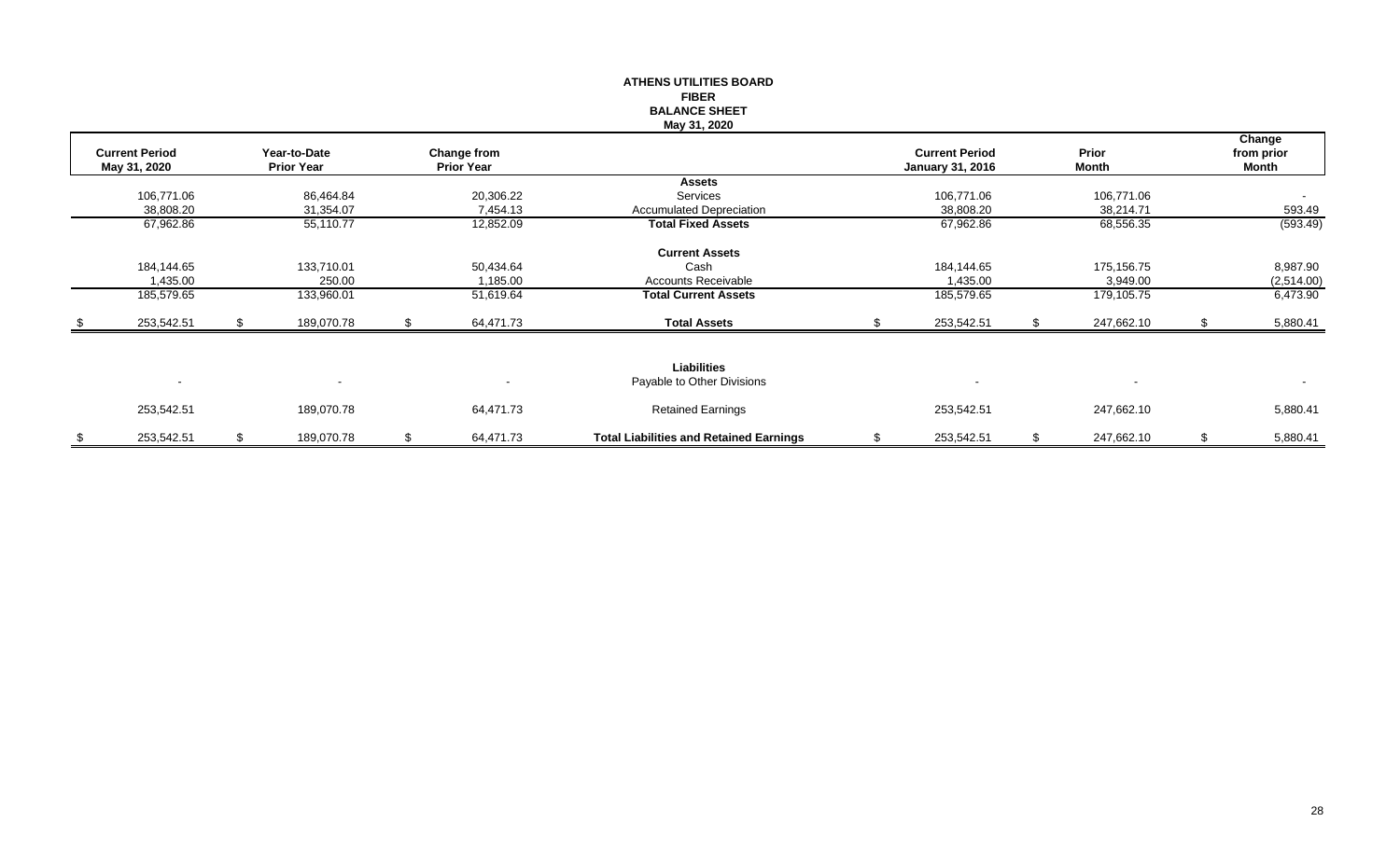| Year-to-Date    | Year-to-Date             | Variance        |                                                 | Current                  | Current                  |                |
|-----------------|--------------------------|-----------------|-------------------------------------------------|--------------------------|--------------------------|----------------|
| May 31, 2020    | <b>Prior Year</b>        | Favorable       |                                                 | Month                    | Month                    |                |
|                 |                          | (Unfavorable)   |                                                 | May 31, 2020             | <b>Prior Year</b>        |                |
| 109,879.00      | 92,554.00                | 17,325.00       | Revenue                                         | 10,299.00                | 8,614.00                 | 1,685.00       |
|                 |                          |                 | <b>Operating and Maintenance Expenses</b>       |                          |                          |                |
| 78.78           | $\overline{\phantom{a}}$ | (78.78)         | Overhead Line Expense                           | $\overline{\phantom{a}}$ | $\overline{\phantom{a}}$ | $\sim$         |
| 3,641.77        | 3,641.77                 | $\blacksquare$  | Administrative and General Expense              | 331.07                   | 331.07                   | $\sim$         |
| 45,579.31       | 44,393.09                | (1, 186.22)     | <b>Telecom Expense</b>                          | 3,548.45                 | 3,418.60                 | (129.85)       |
| \$<br>49,299.86 | 48,034.86                | (1,265.00)      | <b>Total Operating and Maintenance Expenses</b> | 3,879.52                 | \$<br>3,749.67           | (129.85)       |
| 564.95          | 392.83                   | 172.12          | Interest Income                                 | 54.42                    | 42.22                    | 12.20          |
|                 |                          |                 | <b>Other Operating Expense</b>                  |                          |                          |                |
| 6,848.11        | 6,666.22                 | (181.89)        | <b>Depreciation Expense</b>                     | 593.49                   | 606.02                   | 12.53          |
| 54,295.98       | 38,245.75                | 16,050.23       | Net Before Extraordinary                        | 5,880.41                 | 4,300.53                 | 1,579.88       |
| 5,000.00        |                          | 5,000.00        | Grants, Contributions, Extraordinary            |                          | $\overline{\phantom{a}}$ | $\sim$         |
| \$<br>59,295.98 | \$<br>38,245.75          | \$<br>21,050.23 | <b>Change in Net Assets</b>                     | 5,880.41                 | \$<br>4,300.53           | \$<br>1,579.88 |

# Athens Utilities Board Profit and Loss Statement - Fiber